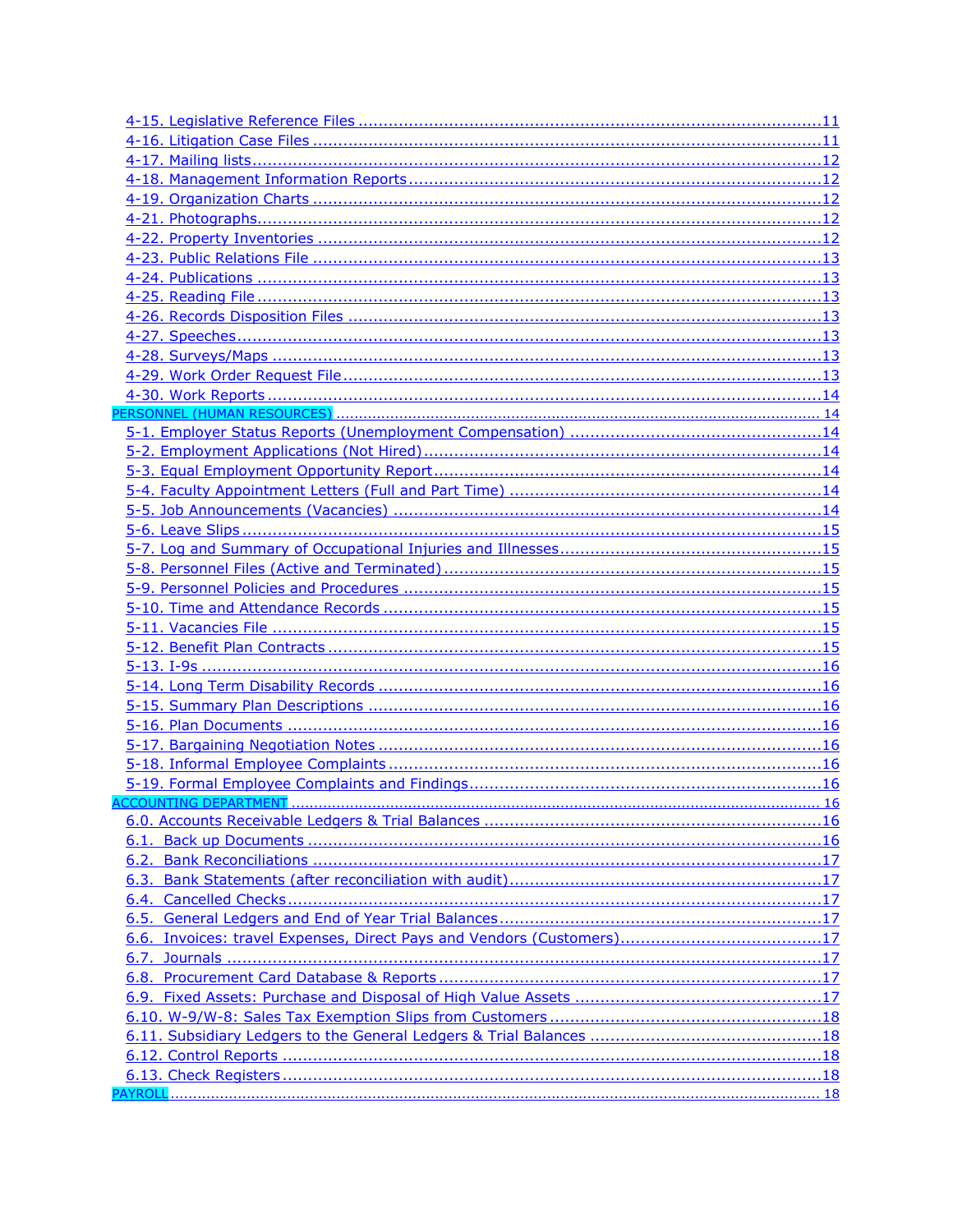| 7-1. Computer Output Reports from Payroll Financial Data Bases (Non-Permanent)18             |  |
|----------------------------------------------------------------------------------------------|--|
| 7-2. Computer Output Reports from Payroll Financial Data Base (Permanent)18                  |  |
|                                                                                              |  |
|                                                                                              |  |
|                                                                                              |  |
|                                                                                              |  |
|                                                                                              |  |
|                                                                                              |  |
|                                                                                              |  |
|                                                                                              |  |
|                                                                                              |  |
|                                                                                              |  |
|                                                                                              |  |
|                                                                                              |  |
|                                                                                              |  |
|                                                                                              |  |
|                                                                                              |  |
|                                                                                              |  |
|                                                                                              |  |
|                                                                                              |  |
|                                                                                              |  |
|                                                                                              |  |
|                                                                                              |  |
|                                                                                              |  |
|                                                                                              |  |
|                                                                                              |  |
|                                                                                              |  |
|                                                                                              |  |
|                                                                                              |  |
|                                                                                              |  |
|                                                                                              |  |
|                                                                                              |  |
|                                                                                              |  |
|                                                                                              |  |
|                                                                                              |  |
|                                                                                              |  |
|                                                                                              |  |
|                                                                                              |  |
|                                                                                              |  |
|                                                                                              |  |
|                                                                                              |  |
|                                                                                              |  |
|                                                                                              |  |
| 13-4. Manual and On-Line Library Card Catalog (Books, Periodicals, and Other Publications)25 |  |
|                                                                                              |  |
|                                                                                              |  |
|                                                                                              |  |
|                                                                                              |  |
|                                                                                              |  |
|                                                                                              |  |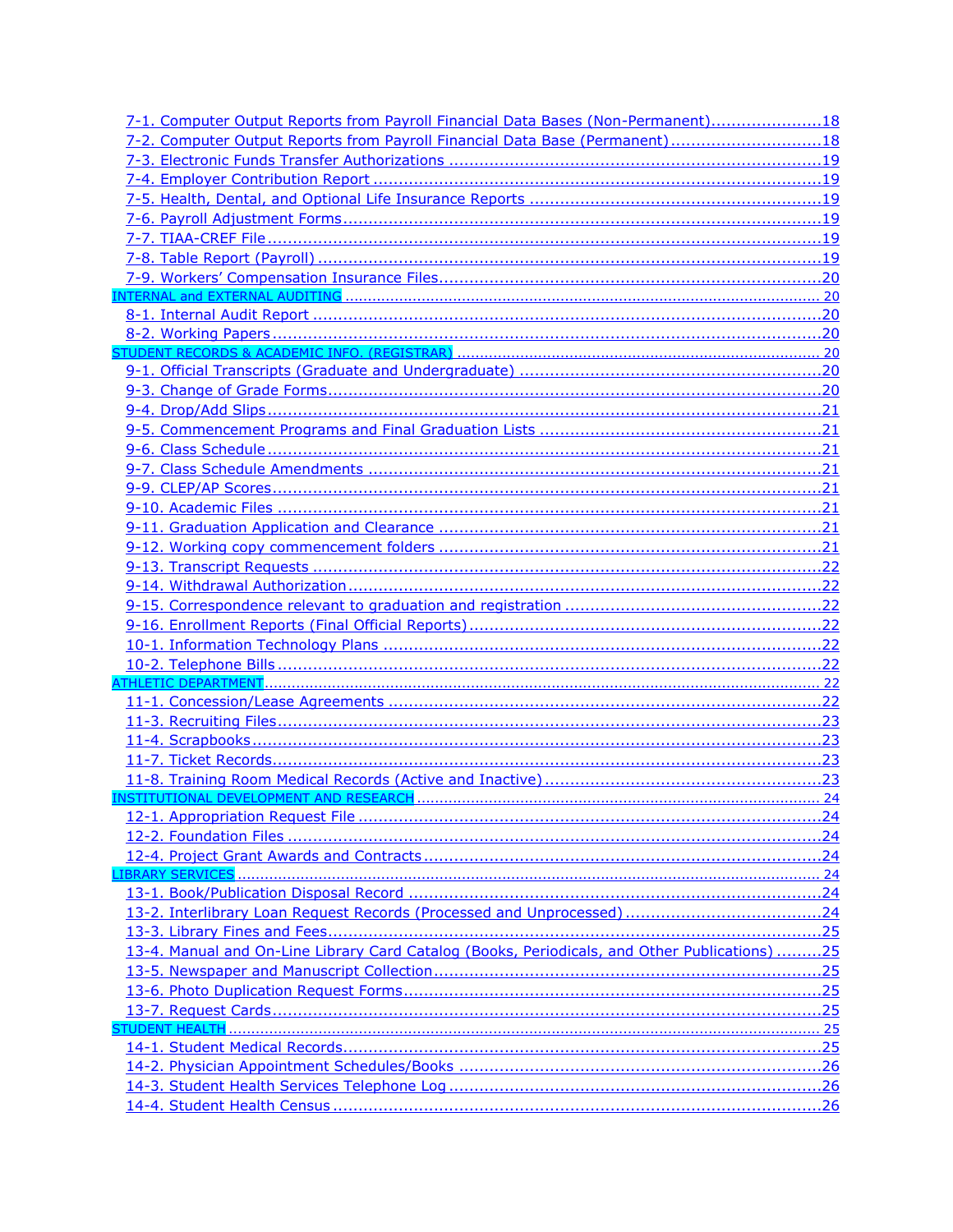| 17-1. All Lines of Property and Casualty-Policy Files and Summary Policy Descriptions28 |     |
|-----------------------------------------------------------------------------------------|-----|
|                                                                                         |     |
|                                                                                         |     |
|                                                                                         |     |
|                                                                                         |     |
|                                                                                         |     |
|                                                                                         |     |
|                                                                                         |     |
|                                                                                         |     |
|                                                                                         |     |
|                                                                                         |     |
|                                                                                         |     |
|                                                                                         |     |
|                                                                                         |     |
|                                                                                         |     |
|                                                                                         |     |
|                                                                                         |     |
|                                                                                         |     |
|                                                                                         |     |
|                                                                                         |     |
|                                                                                         |     |
|                                                                                         |     |
|                                                                                         |     |
|                                                                                         | .32 |
|                                                                                         |     |
|                                                                                         |     |
|                                                                                         |     |
|                                                                                         |     |
|                                                                                         |     |
|                                                                                         |     |
|                                                                                         |     |
|                                                                                         |     |
|                                                                                         |     |
|                                                                                         |     |
|                                                                                         |     |
|                                                                                         |     |
|                                                                                         |     |
|                                                                                         |     |
|                                                                                         |     |
|                                                                                         |     |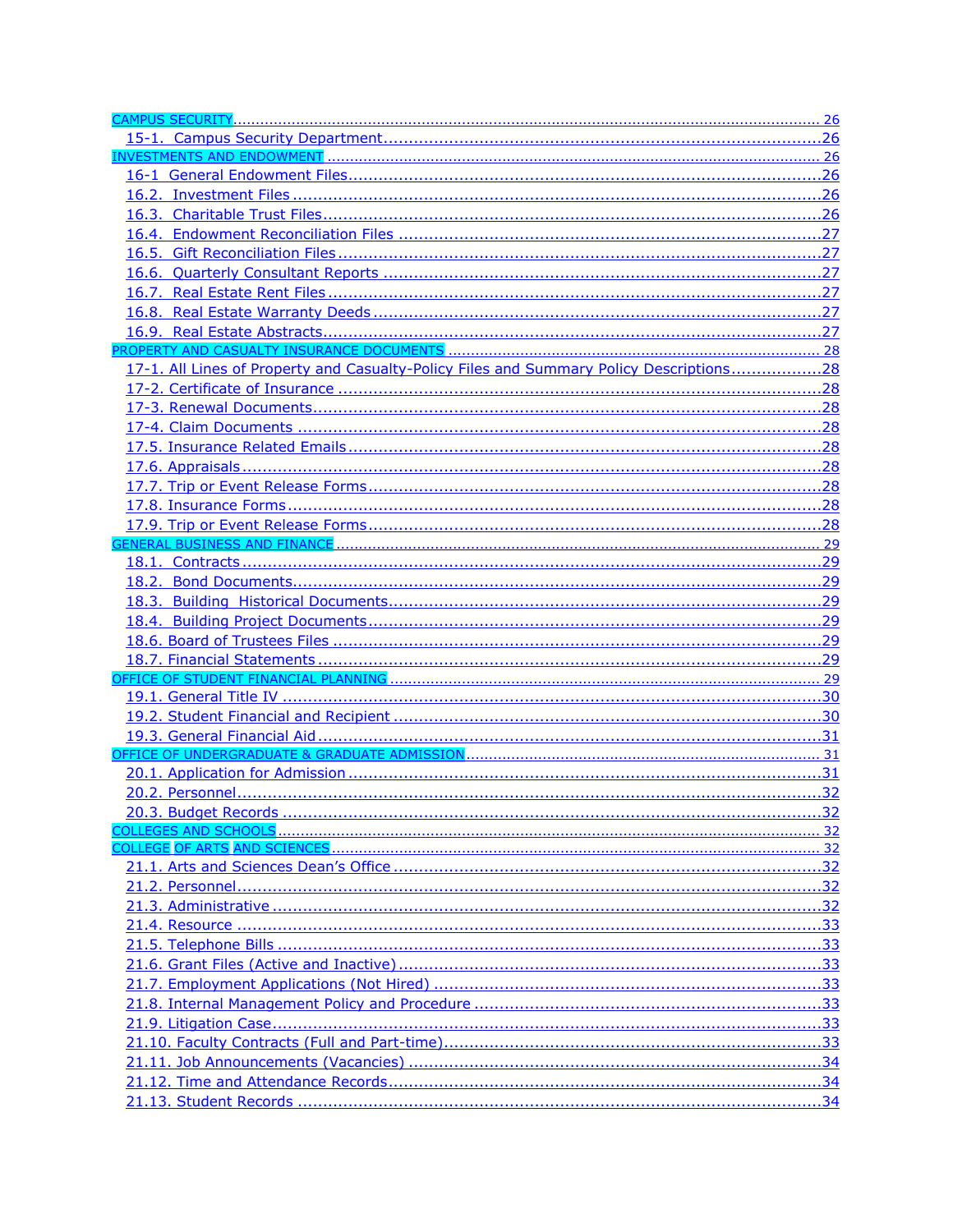| <b>COLLEGE OF BUSINESS AND PUBLIC ADMINISTRATION</b>                                    |
|-----------------------------------------------------------------------------------------|
| 22-1. Administrative File/Correspondence (Academic Deans and Department Chairpersons)38 |
|                                                                                         |
|                                                                                         |
| SCHOOL OF JOURNALISM AND MASS COMMUNICATIONS                                            |
| 23-1. Administrative File/Correspondence (Academic Deans and Department Chairpersons)   |
|                                                                                         |
| 23.2. Resources                                                                         |
| 23.3. Student Records                                                                   |
|                                                                                         |
|                                                                                         |
|                                                                                         |
|                                                                                         |
|                                                                                         |
|                                                                                         |
|                                                                                         |
|                                                                                         |
|                                                                                         |
|                                                                                         |
|                                                                                         |
|                                                                                         |
|                                                                                         |
|                                                                                         |
|                                                                                         |

# <span id="page-4-0"></span>**GOVERNING BOARD**

# <span id="page-4-1"></span>**1-1. Governing Board Meeting Minutes**

Records of official proceeding of university governing bodies. Information includes agenda, date, place, list of attendees, action taken on resolutions, and a summary of discussion and decision. Official minutes also include all informational attachments such as reports, survey, proposals, studies and charts distributed to members for discussion, and for use in making decisions on institution policy, planning, and administrative matters.

# **Retention**

- Office: 3 years
- College or University Archives: Permanent

# **[BACK TO THE TOP](#page-0-0)**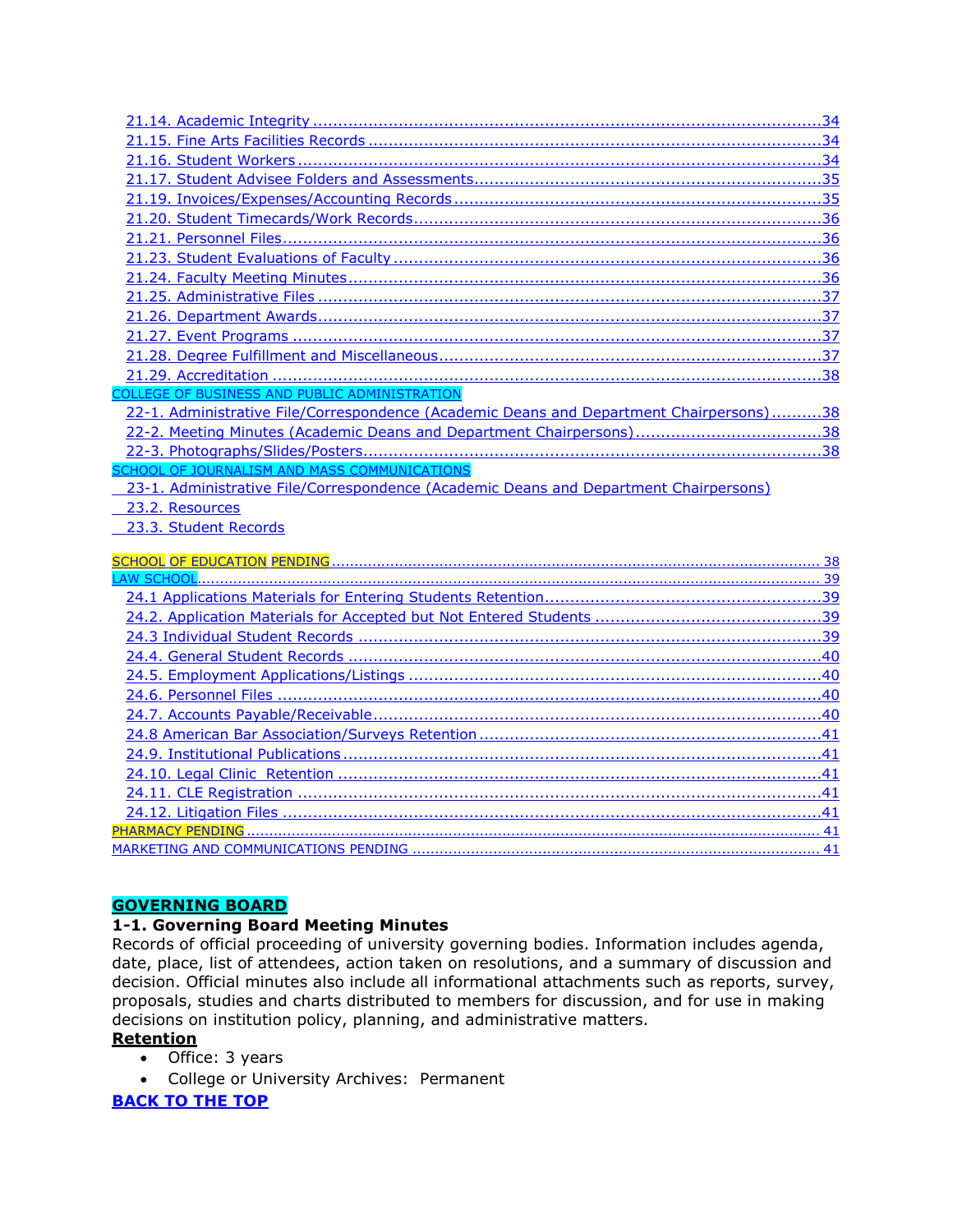# <span id="page-5-0"></span>**PRESIDENT'S OFFICE**

#### <span id="page-5-1"></span>**2-1. Administrative Correspondence**

Concerns communications received and generated by the institution's president. letters pertain to information request, responses to those inquiries; matters related to the board of trustees; administrative and fiscal operations of the institution; consultations with presidents of various colleges or universities; information pertaining to professional organizations and educational authorities; and other related topics.

#### **Retention**

- Office: 3 years
- College or University Archives: Permanent

# **Back [to the top](#page-0-0)**

# <span id="page-5-2"></span>**2-2. Administrative Files**

Document executive actions, decisions and interactions with key officials of the institution. Information in the form of memoranda, policy statements, and reports concerns accreditation requirements, budget material, department activities, faculty and student relations, tenure and salary issues, physical plant development, grant awards, research programs, foundation endowments, fiscal accountability, personnel matters, academic requirements, student athletic issues, and other related topics. Also included are draft copies of speeches. **Retention**

- Office: 3 years
- College or University Archives: Permanent

# <span id="page-5-3"></span>**2-3. Meeting Minutes of President's Executive Staff**

Document meeting held by a university president with his or her executive staff. Information include agenda, date, names of attendees, a summary of discussion, decisions made, and other related information. **Retention**

- Office: 5 years
- College or University Archives: Permanent

# <span id="page-5-4"></span>**2-4. Resource Files**

Consists of manuals, informational bulletins, and guidelines required for long term reference in the administration of the institution. Information includes academic issues, copies of personnel policies, National Collegiate Athletic association material, Commission on Higher Education activities, copies of state and federal laws or regulations governing the administration of private colleges and universities, fiscal procedures, institution organizational matters, student government activities, and other related subjects.

# **Retention**

Until superseded, or nor longer needed for reference.

#### **[Back to the top](#page-0-0)**

# <span id="page-5-5"></span>**PROVOST AND VICE PRESIDENTS**

# <span id="page-5-6"></span>**3-1. Administrative Correspondence**

Correspondence is related to the administration of an institution or its major departments and divisions. Communications concern management activities,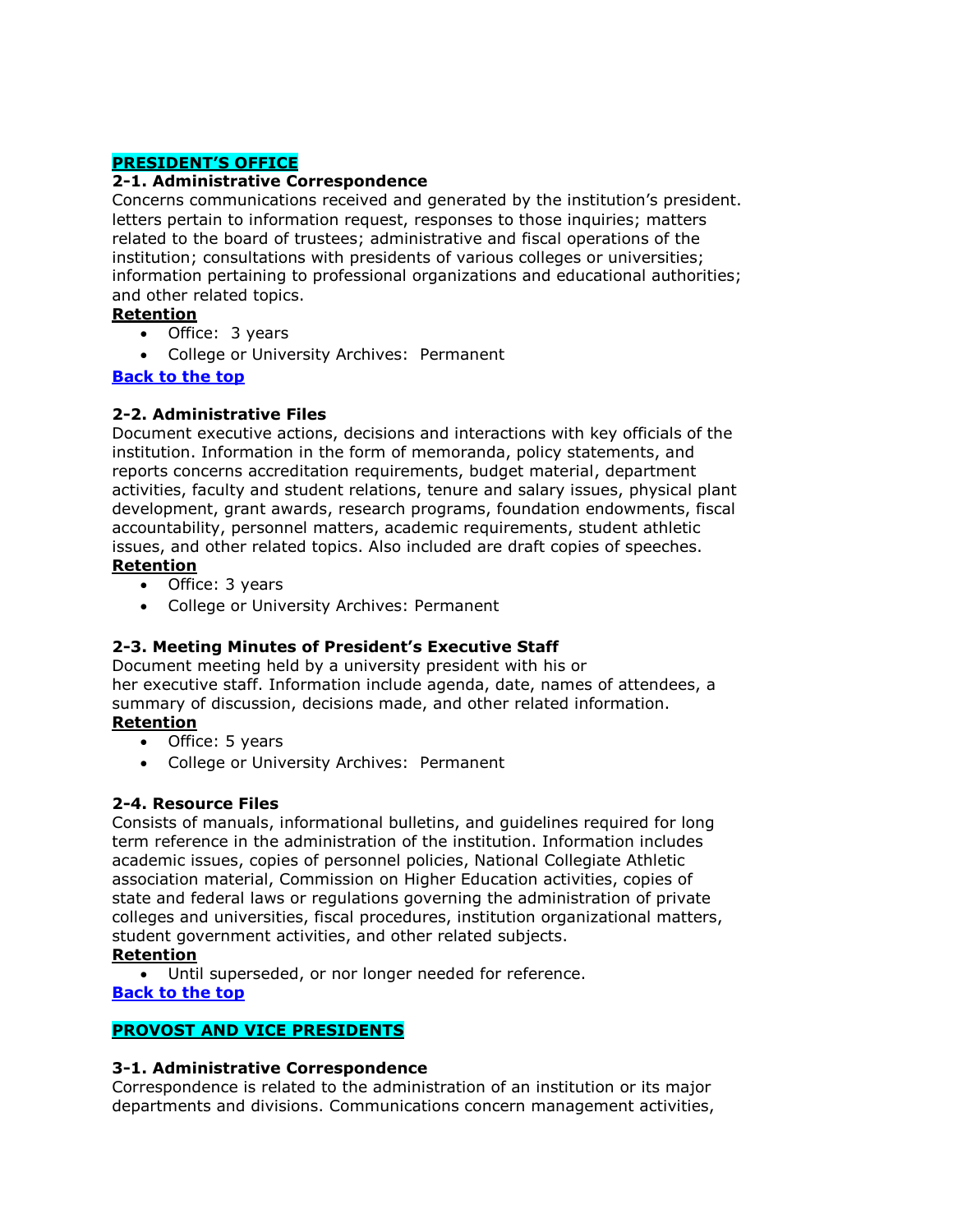priorities for academic affairs, major business and finance matters, physical plant maintenance, important student related matters, and athletics administration. These letters are usually found at the institution's provost and vice president levels.

# **Retention**

- Office: 3 years
- College or University Archives: Permanent

# <span id="page-6-0"></span>**3-2. Administrative Files**

Documents actions of a private university's provost or vice presidents. Information includes memoranda and reports concerning institutions policy, organization and program development records, and important fiscal data and personnel information. These records reflect administration of policies, coordination of institution functions, and overall management of major divisions and departments of a private college or university.

# **Retention**

- Office: 3 years
- College or University Archives: Permanent

# <span id="page-6-1"></span>**3-3. Faculty Senate Records**

Monthly (academic year) meeting minutes are published at the beginning of the next meeting.

The other documents are auxiliary to the functioning of faculty governance. Type of Records include: meeting minutes, rules, regulations, and election materials.

# **Retention**

- Office: Permanent
- College or University Archives: Permanent

# **3-4. International Center**

Information relating to international operations. Including but not limited to Admission's materials,

immigration documents, academic information, study abroad student files, and employment files.

# **Retention**

- Office: 5 years (Includes Int'l Student files, Int'l Center office files, and Study Abroad files)
- College or University Archives: Files no longer needed, then shredded
- Office: (Employment files) Permanent
- College or University Archives: Files no longer needed, then shredded

# <span id="page-6-2"></span>**3-5. New Employee (Faculty)**

All documents pertaining to processing a new employee.

# **Retention**

- Office: Permanent
- College or University Archives: Permanent

# <span id="page-6-3"></span>**3-6. Center for Digital Technology and Learning Development Grants** Documents for disbursing development grants each year.

# **Retention**

- Office of:
	- o Grants=Permanent Electronically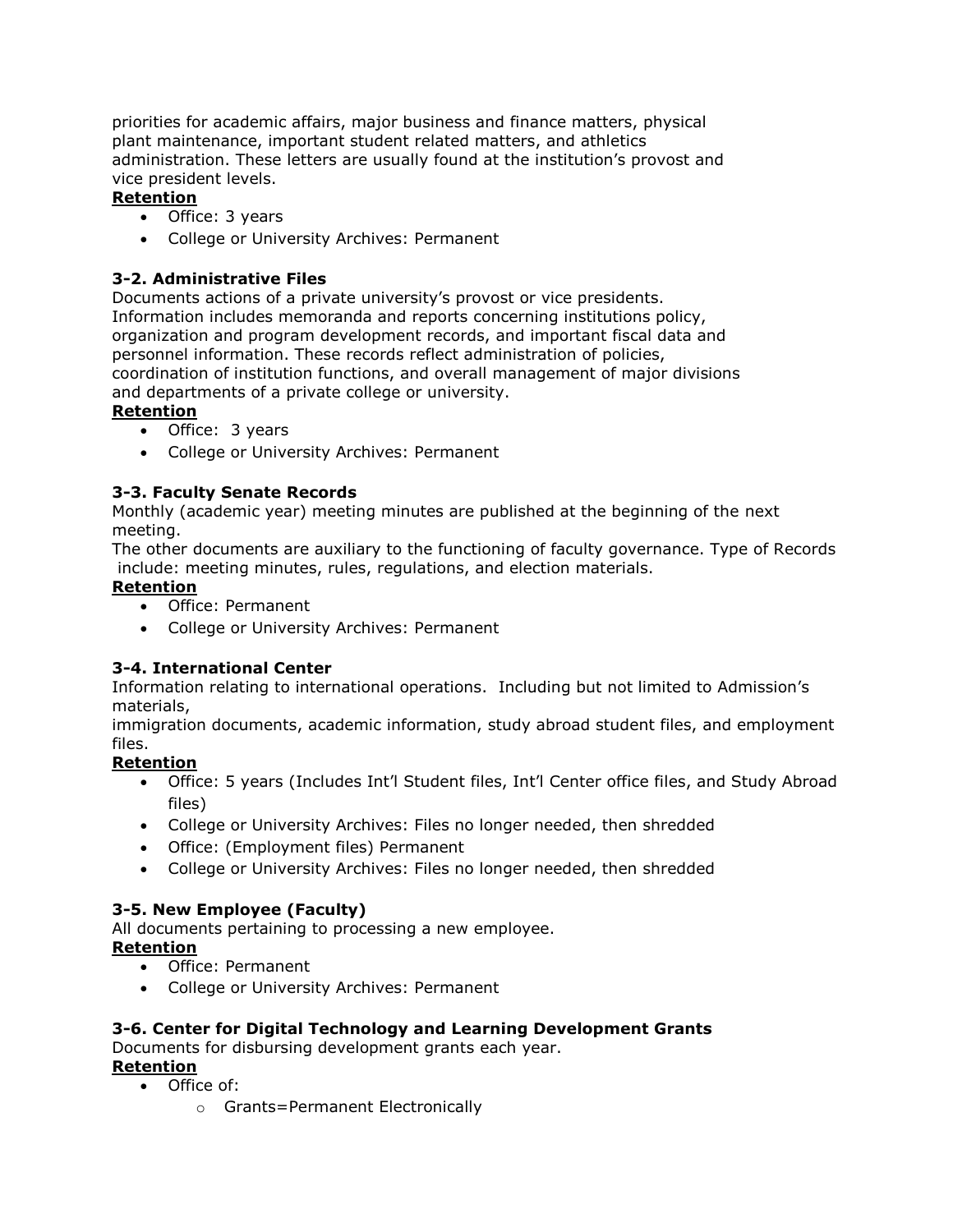- o Provost=Permanent
- College or University Archives: Permanent

#### <span id="page-7-0"></span>**3-7. Academic Academic Assistance and Student Services**

Documents pertaining to student progress, correspondence with students, meeting notes, and budget summaries.

#### **Retention**

- Office: Until student graduates
- College or University Archives: Permanent (Kinne Center Vault)

#### <span id="page-7-1"></span>**3-8. Associate Provost Records**

Documents include Deans' Council minutes, research data, survey data, salary analyses, grant programs, and self study materials for accreditation.

#### **Retention**

- Office: (meeting, salary, accreditation documents)=Permanent
- Research (electronic on computer on Assoc. Provost's computer)=5 years
- Surveys (electronic on Assoc. Provost's computer) = 7 years
- Grant Program document applications=3 years
- Grant award records=10 years
- College or University Archives: Permanent

#### <span id="page-7-2"></span>**3-7. Office of the Provost**

Documents of various communications and various personnel information.

#### **Retention**

- Office: Until no longer needed
- College or University Archives: Some are Permanent

# <span id="page-7-3"></span>**3-8. Chemical Inventory**

Documents pertaining to the safety and storage of chemicals in primarily science buildings. Documents such as, inventory sheet including where chemical is stored, date of inventory, written chemical disposal policies and staff awareness documents, inspection checklists and summary reports, list of hazardous waste generators, incident reports, chemical hygiene plan,

emergency contact information, satellite waste accumulation log, MSDS reports, list of surrendered drugs to Drug Enforcement Agency, and correspondence with Environmental Protection Agency.

#### **Retention**

Pertinent Office that Created document:

- Inventories: 1 year
- Guides and Plans: Until no longer needed

Reports of: Training, Incidents, Logs: 3 years after employee is no longer employed by Drake

Lists of Hazardous Waste: Generators, Safety Data, MSDS reports, Shipping Manifests, Drug

- Enforcement inventories, and Environmental Correspondences, Testing Results, Waste removal
- statements, Handler Information Reports: 30 years after DU no longer generates hazardous waste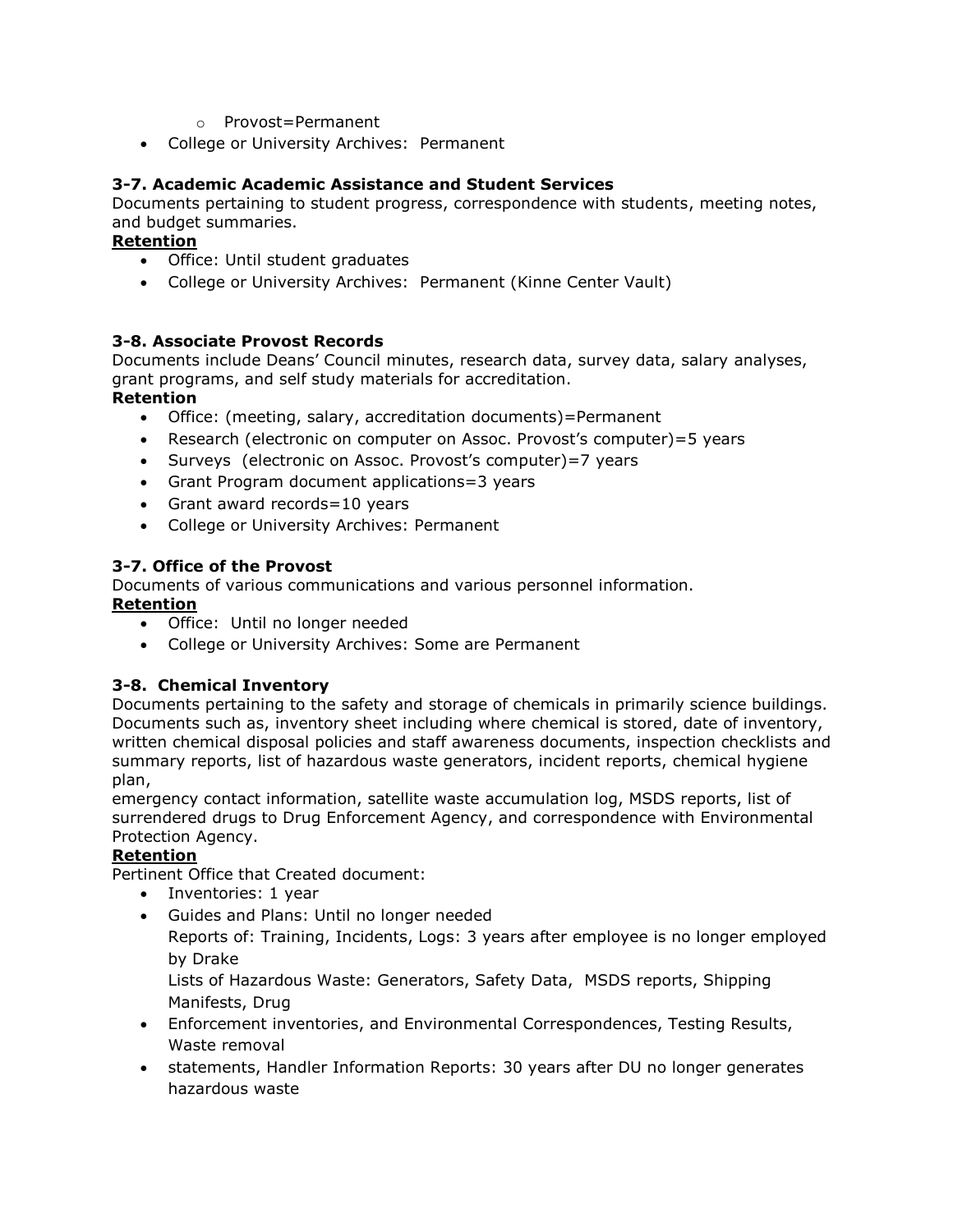Contact List: Updated annually or as changes occur

College or University Archives: 30 years after Drake office copy is no longer needed **[Back to the top](#page-0-0)**

# <span id="page-8-0"></span>**ADMINISTRATIVE SERVICES**

# <span id="page-8-1"></span>**4-1. Accreditation Reports**

Used to record observations, recommendations and decisions of visiting accreditation committee members. These reports are received from study committees of accreditation associations for colleges and universities. Reports reflect suggestions and recommendations concerning an institution's organizational structure and administration, educational programs, financial resources, faculty qualifications, library resources, student body characteristics physical plant features and vital area for institutions of higher learning. Also included are remarks prepared by institution officials to respond to the committee's observations and suggestions.

# **Retention**

- Office: Until no longer needed for reference
- College or University Archives: Permanent (by Department, College, School)

# <span id="page-8-2"></span>**4-2. Administrative Staff Meeting Minutes**

Records of meetings held by administration officials with administrative staff. Information includes agenda, place, date, list of attendees and a summary of discussions and staff decisions. Also included are informational attachments such as reports, proposals, memoranda and other information distributed to officials and staff for use in making decisions concerning administrative services for an institution.

# **Retention**

Until no longer needed for reference (By Department)

# <span id="page-8-3"></span>**4-3. Administrative Bulletins**

Used to record and circulate information concerning policies, procedures, and administrative activities of a college or university. Information includes administrative directives to staff and faculty assignments, educational opportunities, new policies and policy changes, academic program requirements and other related information.

# **Retention**

Until no longer needed for reference (by Department)

# <span id="page-8-4"></span>**4-4. Administrative Regulations**

Issued by the Commission on Higher Education or governing body and used for the general operation of college or university programs. Information includes regulations, instructions, or other issuance's that establish methods to administer a college or university's mission, functions, and responsibilities.

# **Retention**

Until superseded and no longer needed for reference (by Department)

# <span id="page-8-5"></span>**4-5. Annual Reports**

Published report of college or university governing body made annually to the Board of Trustees. Information includes financial summaries, objectives, goals, and other data concerning the college or university during the fiscal year. Most annual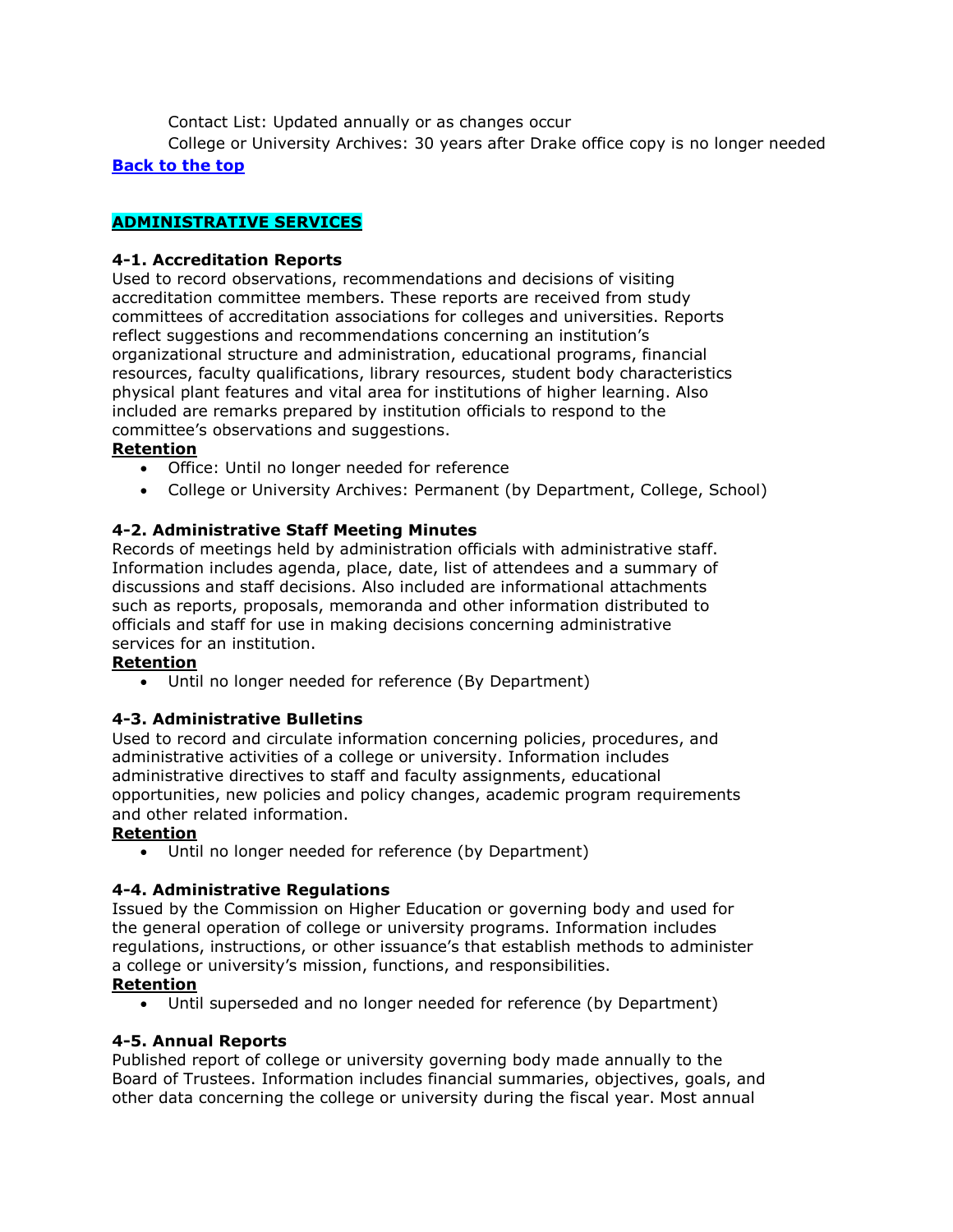reports contain an organizational chart, along with brief narratives, and statistical information concerning each major section and division of the college or university. **Retention**

- Office: Until no longer needed for reference (Marketing and Communications)
- College or University Archives: Permanent (President's Office)

# <span id="page-9-0"></span>**4-6. Attorney General Opinions**

Official opinions issued by attorneys and his/her assistants. These are legal interpretations written upon request of a college or university to guide in enforcing and obeying the law. Also included is related correspondence. the record copy of this series is maintained permanently by the Attorney's office. **Retention**

Until superseded or no longer needed for reference (By Department)

# <span id="page-9-1"></span>**4-7. Calendars**

Used to keep track of work related events and commitments of college or university staff members. Information includes daily appointment books, calendars, and other records indicating dates for meeting and work activities. **Retention**

3 years (by Department)

# <span id="page-9-2"></span>**4-8. Central Supply Request**

Document copies of central supply requests processed for a college or university. Information includes date, department account code, requisition, item number, quantity ordered, quantity used, description, price, extension, deliver to, and location.

# **Retention**

3 years (by Department, Accounting)

# <span id="page-9-3"></span>**4-9. Committee Files**

Document actions and recommendations of committees, established to provide advice on policy matters and other management topics. Information consists of letters, memoranda, and other paper work concerning budget matters, maintenance of facilities, curriculum development, utilization of state/federal funds, purchase or sale of property and other subjects related to the institution administration, operation and academic programs.

# **Retention**

- Office: 5 years
- College or University Archives: Permanent (hard copy or electronic) (By Department)

# <span id="page-9-4"></span>**4-10. Conferences, Workshops, and Seminars file (College or University Sponsored)**

Files concerning each conference, workshop or seminar sponsored by the college or university. Information includes registration material, letters, brochures, lists of restaurants, hotel listings, and other related information. **Retention**

Until no longer needed for reference (By Department)

# <span id="page-9-5"></span>**4-11. Deeds and Leases to College or University Property**

Document deeds and leases to real property owned or used by the University. Information includes description and location of the property, maps, sale agreements, land acquisition forms, deeds, lease agreements, and related correspondence.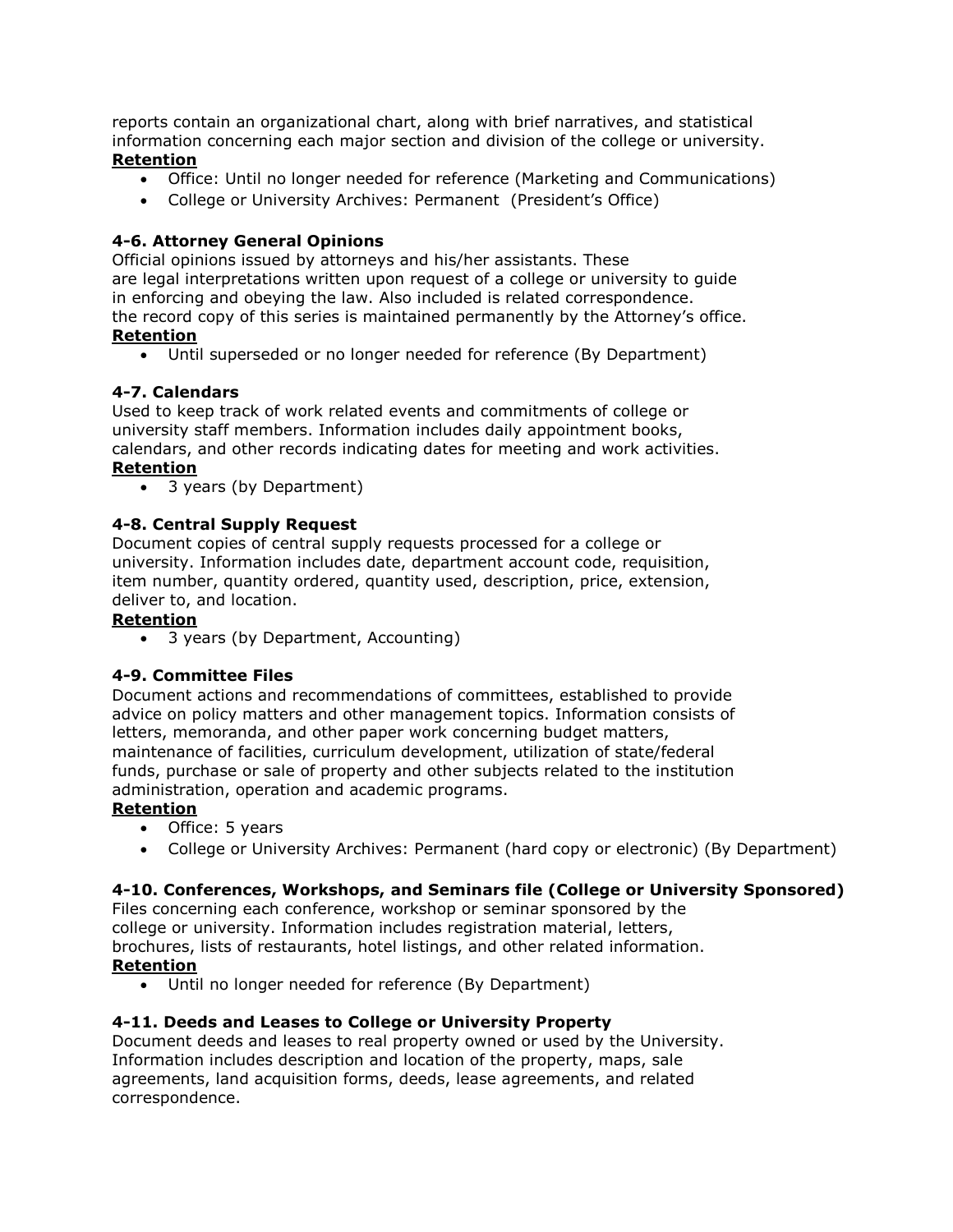#### **Retention**

Permanent (Bus&Fin, Facilities, Real Estate, some by Department)

# <span id="page-10-0"></span>**4-12. Grant Files (Active and Inactive)**

Used to retain information concerning financial grant assistance received by a supported college or university. Files contain some or all the following: documents: statement of budget and expenditures, notices of grants awarded, financial status reports, authorization for transfer of grant funds, draft copies of detailed budgets for programs, copies of federal assistance, educational grants, student loan and work study programs, financial assistance for veterans and career professionals, and other related information.

#### **Retention**

- Office: Time period required by the granting agency.
- Archives: Grant award letters, final grant reports, & final 269 reports kept indefinitely.

(Grants and Funded Programs)

#### <span id="page-10-1"></span>**4-13. General Correspondence and Reference File**

Routine correspondence and reference materials created or retained by administrative staff. Letters and memoranda reflect communications regarding program procedures, general work activities, and responses to information requests. Also included are copies of policy and procedure statements, program information, reports and other related material. **Retention**

2 years or until no longer needed for reference. (Per Department)

# <span id="page-10-2"></span>**4-14. Internal Management Policy and Procedure Files**

Policies, procedural directives and manuals developed by an institution to govern its internal management functions such as payroll, procurement, personnel administration, equipment inventory, and other internal management matters.

#### **Retention**

Office: Until no longer needed for reference

College or University Archives: Permanent (per Department)

# <span id="page-10-3"></span>**4-15. Legislative Reference Files**

Records pertaining to bills, prospective legislation and laws. Information includes bill and supporting material concerning proposed legislation, such as newspaper clippings, reports and correspondence. The series also includes copies of approved legislation.

#### **Retention**

- Office: Until no longer needed for reference
- College or University Archives: Permanent (By Department)

#### <span id="page-10-4"></span>**4-16. Litigation Case Files**

Document judicial proceedings, which involve the college or university. Files include some or all of the following documents: affidavits, summons and complaints, responses, orders of dismissals, notice and general appeal, laws and regulations applying to a particular case, legal briefs, transcripts of proceedings, orders, court decisions, and related information. Portions of this series may be kept permanently by the Archives through the Attorney's office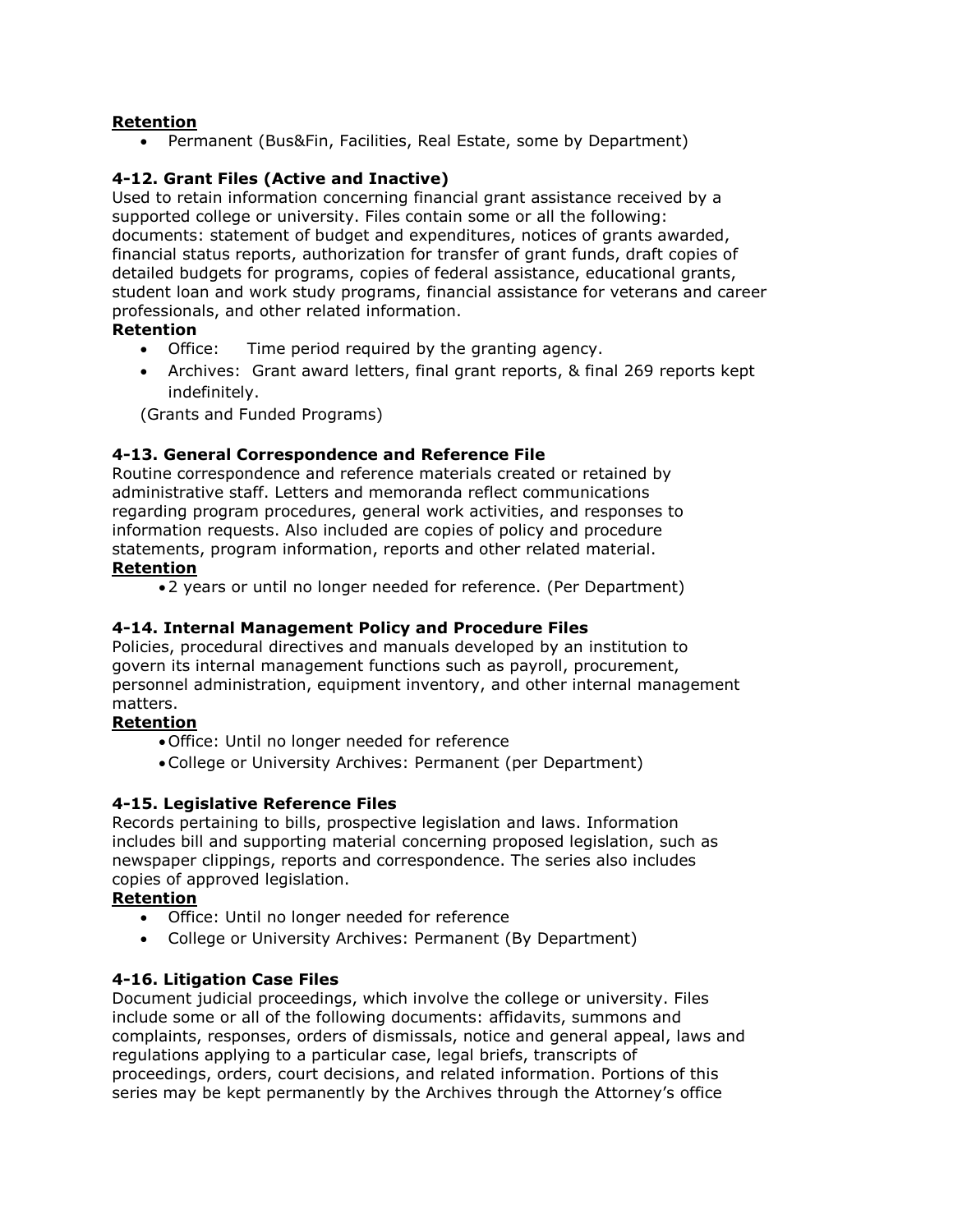over these cases.

# **Retention**

6 years after the case is closed (Bus&Fin, Human Res., Attorney)

# <span id="page-11-0"></span>**4-17. Mailing lists**

Used to record the names and addresses of clients and other persons with whom the college or university has regular contact. Information includes mailing lists, and registers concerning employees, officials, and constituent, whom college or university staff communicate with regularly.

# **Retention**

Until superseded (Accounting, Human Resources, Information Technology)

# <span id="page-11-1"></span>**4-18. Management Information Reports**

Provide information concerning general administration, facilities management and student enrollment. Reports concern surveys, facility inventories, student enrollment figures and projections, and other related topics.

# **Retention**

Until superseded and no longer needed for reference (Data Collections Dept.)

# <span id="page-11-2"></span>**4-19. Organization Charts**

Reflect the organizational structure of a college or university and its departments. Information includes a diagram which shows a systematic and symbolic arrangement of an institution's departments and program areas by name and function.

# **Retention**

- Office: Until no longer needed for reference
- College or University Archives: Permanent (by Department)

# **4-20. Permanent Building or Land Improvement Files**

Files concern construction of and permanent improvements to the college or university's facilities. Information includes project proposal, capital improvement requests, authorizations to execute construction contracts, cost estimates, construction contracts, related memoranda, correspondence, blueprints, and specifications.

# **Retention**

- Office: Until no longer needed for reference
- College or University Archives: Permanent (1 copy) (Bus&Fin/Facilities)

# <span id="page-11-3"></span>**4-21. Photographs**

Photographic proofs and negatives of college or university activities. photographs may include identification according to time, place, and college or university activity.

# **Retention**

- Office: Until no longer needed for reference
- College or University Archives: Permanent (Bus&Fin/Market&Comm)

# <span id="page-11-4"></span>**4-22. Property Inventories**

Itemized lists of fixed assets (except land and buildings) completed by institutions. Information includes inventories of equipment, furniture, and other similar property purchased with university funds.

#### **Retention**

3 years after superseded or updated. (Bus&Fin/Facilities)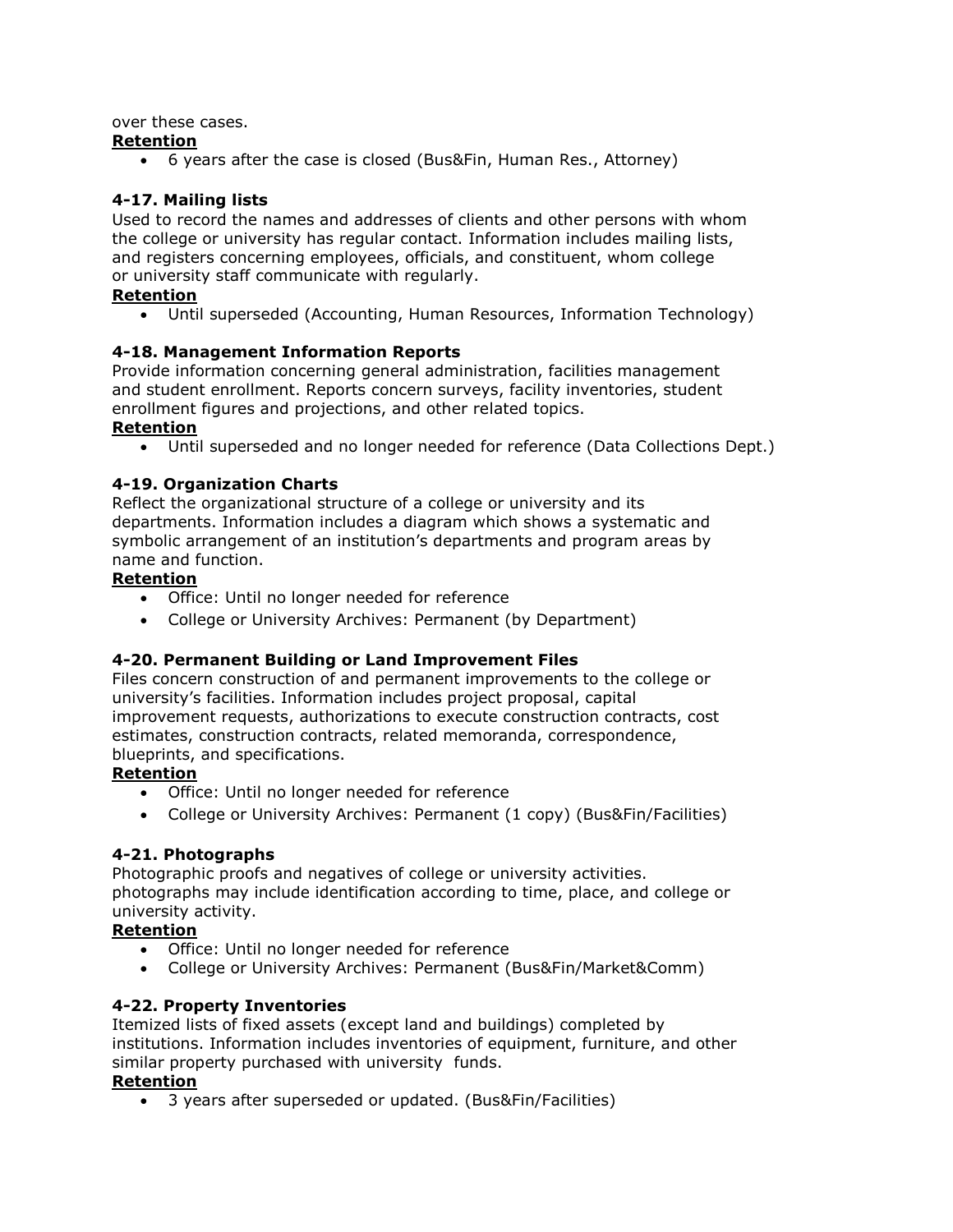# <span id="page-12-0"></span>**4-23. Public Relations File**

Information concerning college or university publicity. Included are press releases biographies, newspaper clippings, promotional materials, bulletins, broadcast scripts, photographs, visual documentation, and other related items. **Retention**

# Until no longer needed for reference (Marketing and Communications)

#### <span id="page-12-1"></span>**4-24. Publications**

Printed material published by colleges or universities for internal and external distribution. This series includes directories, manuals, research reports, surveys, and other college or university publications (except annual reports).

# **Retention**

- Office: Until no longer needed for reference
- College or University Archives: Permanent (by Department)

#### <span id="page-12-2"></span>**4-25. Reading File**

Duplications of outgoing letters, arranged chronologically and maintained for periodic review by staff members. Information reflects routine and non-routine issues, and serves as reference for staff.

#### **Retention**

Until no longer needed for reference(by Department)

# <span id="page-12-3"></span>**4-26. Records Disposition Files**

Files related to an institution's records management program. Included are records retention schedules, guidelines, information concerning records inventory and scheduling, records transfers, microfilm applications, disposal notices, and other related data.

#### **Retention**

• Permanent (by department)

# <span id="page-12-4"></span>**4-27. Speeches**

Drafts and final copies of speeches given by Administrative staff below the college or university president, provost, and vice presidents' level. Speeches concern program procedure, work activities, and related topics.

#### **Retention**

Until no longer needed for reference (Most SAC level)

# <span id="page-12-5"></span>**4-28. Surveys/Maps**

Developed by an institution to carry out its mission and function. Information concerns roads, boundaries, property lines, corners, monuments, road marker placements, structures, sites, and other related data.

#### **Retention**

- Office: Until no longer needed for reference
- College or University Archives: Permanent (Bus&Fin, Facilities)

# <span id="page-12-6"></span>**4-29. Work Order Request File**

Document copies of work order requests for all program classifications of the institution. Information on the work order requests include date, site of work, service or modifications requested, estimated cost, budget code to be charged, person coordinating the work, date needed, signature of requestor, signatures of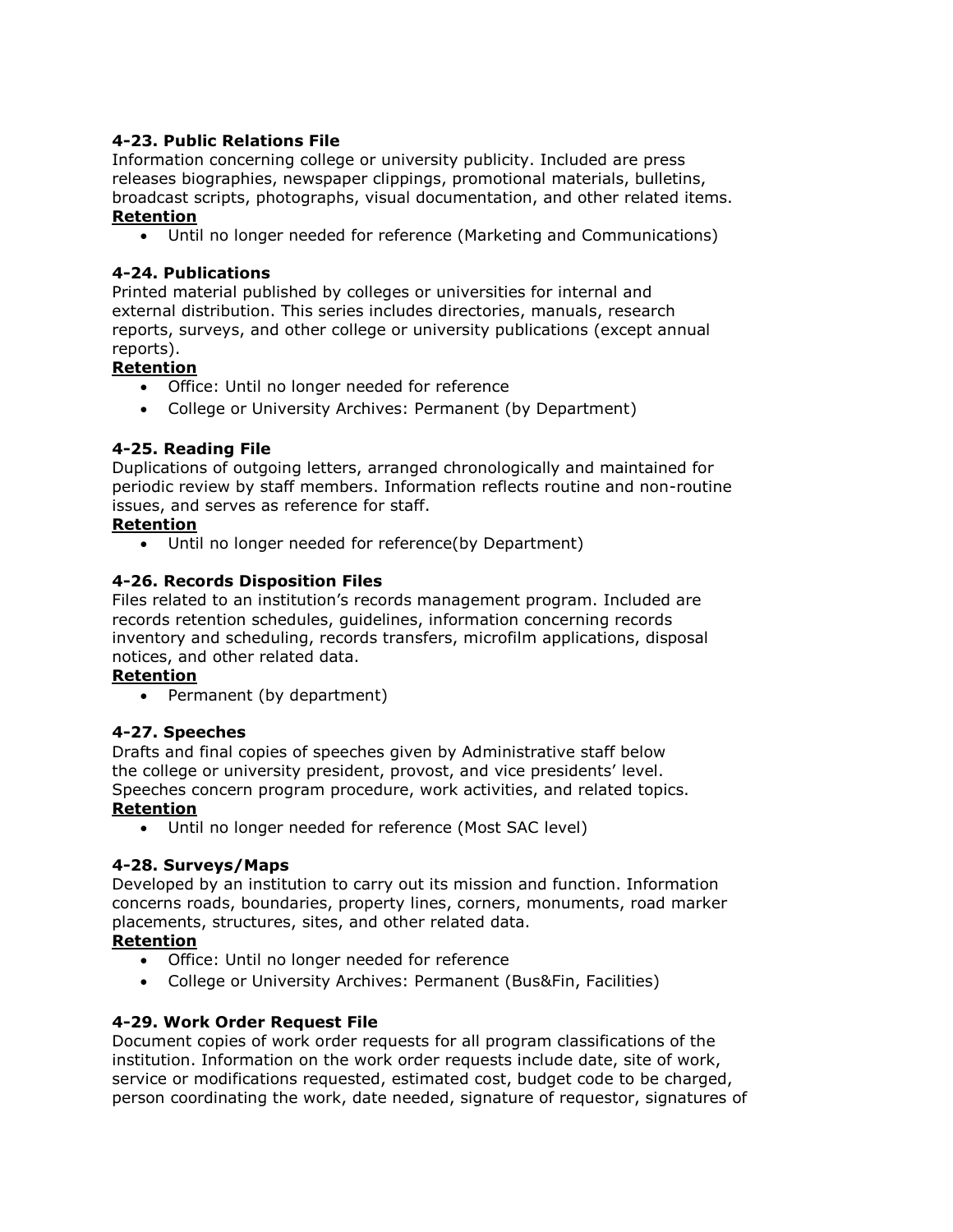approval, date request received by plant support, estimated completion date, and date completed.

# **Retention**

3 years (Facilities)

# <span id="page-13-0"></span>**4-30. Work Reports**

Reports of work activities performed by personnel carrying out regular or special duties. These documents reflect dates, person responsible for reports, and a running account of daily activities performed.

# **Retention**

2 years or until summarized or superseded (by Department)

# **[Back to the top](#page-0-0)**

# <span id="page-13-1"></span>**PERSONNEL (HUMAN RESOURCES)**

# <span id="page-13-2"></span>**5-1. Employer Status Reports (Unemployment Compensation)**

Reports from an individual college or university to the Department of Labor and Employment to determine the liability or non-liability of a college or university for payment of unemployment compensation. Information includes the employer status report, notice of liability sent to the college or university, notice of contribution for the next calendar year, and related memoranda and correspondence concerning changes in college or university unemployment compensation accounts and liability.

#### **Retention**

• 6 years

# <span id="page-13-3"></span>**5-2. Employment Applications (Not Hired)**

Completed employment applications and personal resumes of applicants who were not hired by a college or university.

# **Retention**

• 3 years from the date of rejection

# <span id="page-13-4"></span>**5-3. Equal Employment Opportunity Report**

Any Equal Employment Opportunity reports prepared for purposes of reporting the race, gender job classification and/or compensation of all college or university Personnel.

# **Retention**

 2 years from the date of the personnel action involved or the making of the record provided information has been forwarded to the University's Human Resources Department

# <span id="page-13-5"></span>**5-4. Faculty Appointment Letters (Full and Part Time)**

Letters of appointment sent to full or part-time faculty members.

# **Retention**

6 years after appointment has ended or until no longer needed for reference.

# <span id="page-13-6"></span>**5-5. Job Announcements (Vacancies)**

Announcement concerning job openings in institutions. Information includes title of position, salary or grade range, description of job duties, closing date, and to whom applications should be directed.

# **Retention**

2 years after position is filled or announcement is superseded or updated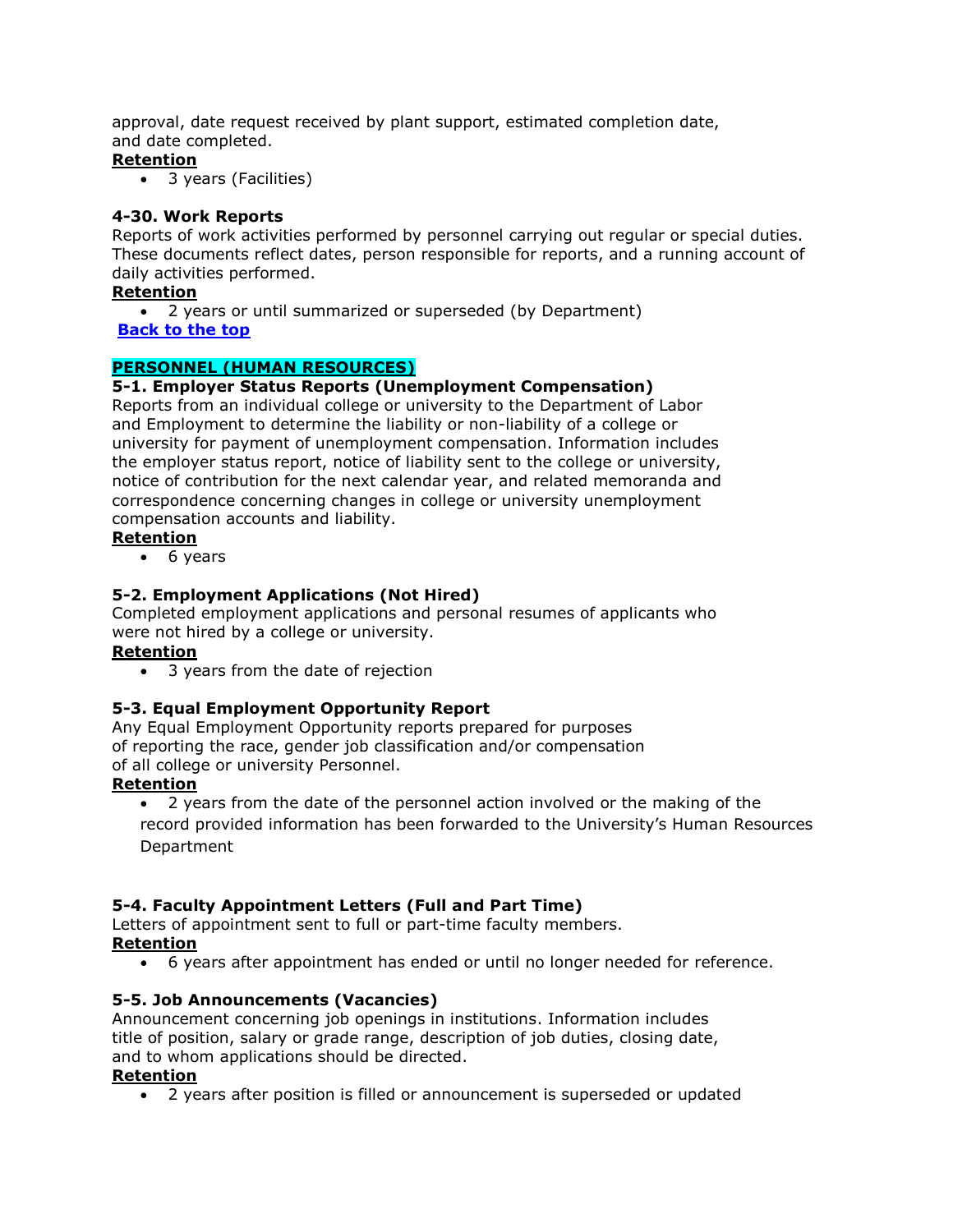# <span id="page-14-0"></span>**5-6. Leave Slips**

Forms completed by college or university employees to request time off from work.

# **Retention**

• 2 years

# <span id="page-14-1"></span>**5-7. Log and Summary of Occupational Injuries and Illnesses**

Record of work-related injuries, illnesses, and deaths reported to the University's Human Resources Office. The record copy of this series is retained in the University's Human Resources Office.

#### **Retention**

5 years following the end of the calendar year to which they relate

# <span id="page-14-2"></span>**5-8. Personnel Files (Active and Terminated)**

Personnel files of current and former employees of the college or university. Information includes employment applications, resumes, performance appraisals, leave records, employee profile, Controller payroll change forms, position descriptions, insurance information, dual employment information, resignation and termination records correspondence, and other related information.

# **Retention**

10 years after termination of employment

# <span id="page-14-3"></span>**5-9. Personnel Policies and Procedures**

Policies and procedures issued by the college or university or the University's Human Resources Department. Information includes employment application policy, classification and compensation plan, explanation of performance appraisal system, reduction in force procedures, grievance policies, equal employment opportunity guidelines, employee handbook, other procedures issued by a college or university and/or the University's Human Resources Department.

# **Retention**

- Office: Until no longer needed for reference
- College or University Archives: Permanent

# <span id="page-14-4"></span>**5-10. Time and Attendance Records**

Records concerning time worked by non-exempt employees. Information includes employee's name, section or organization unit, employee number, pay period, total time worked, and employee's signature.

# **Retention**

• 7 years

# <span id="page-14-5"></span>**5-11. Vacancies File**

Documents position vacancies in a college or university. Information includes college or university's name, grade, classification title, salary range, hours worked per week, and pay rate of position.

# **Retention**

Until superseded or updated

# <span id="page-14-6"></span>**5-12. Benefit Plan Contracts**

Any contracts relating to the administration of employee benefits.

#### **Retention**

A minimum of 25 years after the contract has ended.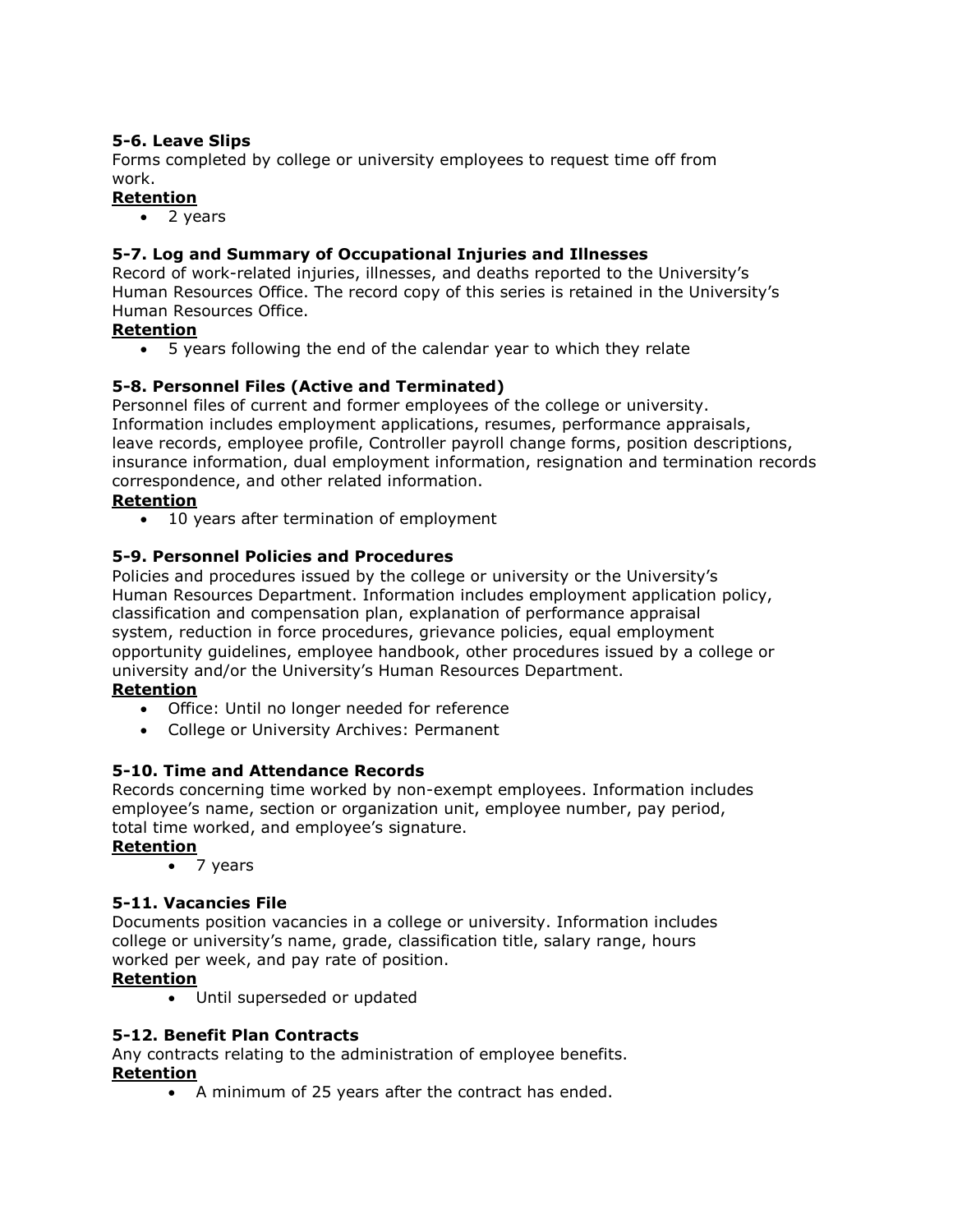# <span id="page-15-0"></span>**5-13. I-9s**

Documentation required to provide eligibility to work in the United States **Retention**

A minimum of 3 years from the date employment ends.

#### <span id="page-15-1"></span>**5-14. Long Term Disability Records**

Any records relating to the application of long term disability benefits. **Retention**

• Permanent

#### <span id="page-15-2"></span>**5-15. Summary Plan Descriptions**

The Summary documents of employee benefit plans maintained by Human Resources for purposes of employee communication and plan documentation. **Retention**

6 years after SPD is superseded by amendment or replacement document

#### <span id="page-15-3"></span>**5-16. Plan Documents**

Formal plan documents drafted and approved by the Drake University Board of Trustees. **Retention**

Permanent

#### <span id="page-15-4"></span>**5-17. Bargaining Negotiation Notes**

Notes taken during the negotiation of collective bargaining agreements by HR personnel. **Retention**

Permanent

#### <span id="page-15-5"></span>**5-18. Informal Employee Complaints**

Notes or documents relating to informal employee complaints pursuant to the University Policy on Community, Diversity, Freedom of Expression and Harassment Policy. **Retention**

• 3 years from the date of complaint

#### <span id="page-15-6"></span>**5-19. Formal Employee Complaints and Findings**

Notes or documents relating to formal employee complaints pursuant to the University Policy on Community, Diversity, Freedom of Expression and Harassment.

#### **Retention**

 3 years after the employee's separation from Drake, unless the records also relate to a

current Drake employee or are the subject of a pending administrative or court case.

**[Back to the top](#page-0-0)**

#### <span id="page-15-7"></span>**ACCOUNTING DEPARTMENT**

#### <span id="page-15-8"></span>**6.0. Accounts Receivable Ledgers & Trial Balances**

Accounts receivable (TZRAGES) 3 reports run daily for DUCSOM, Rent and Misc. **Retention**

- Office: Stored Electronically: Accounting Shared Folder=6-7 years
- College or University Archives:

#### <span id="page-15-9"></span>**6.1. Back up Documents**

Documents submitted by departments including supporting documents, including, cash receipts, deposits, and purchase orders.

#### **Retention**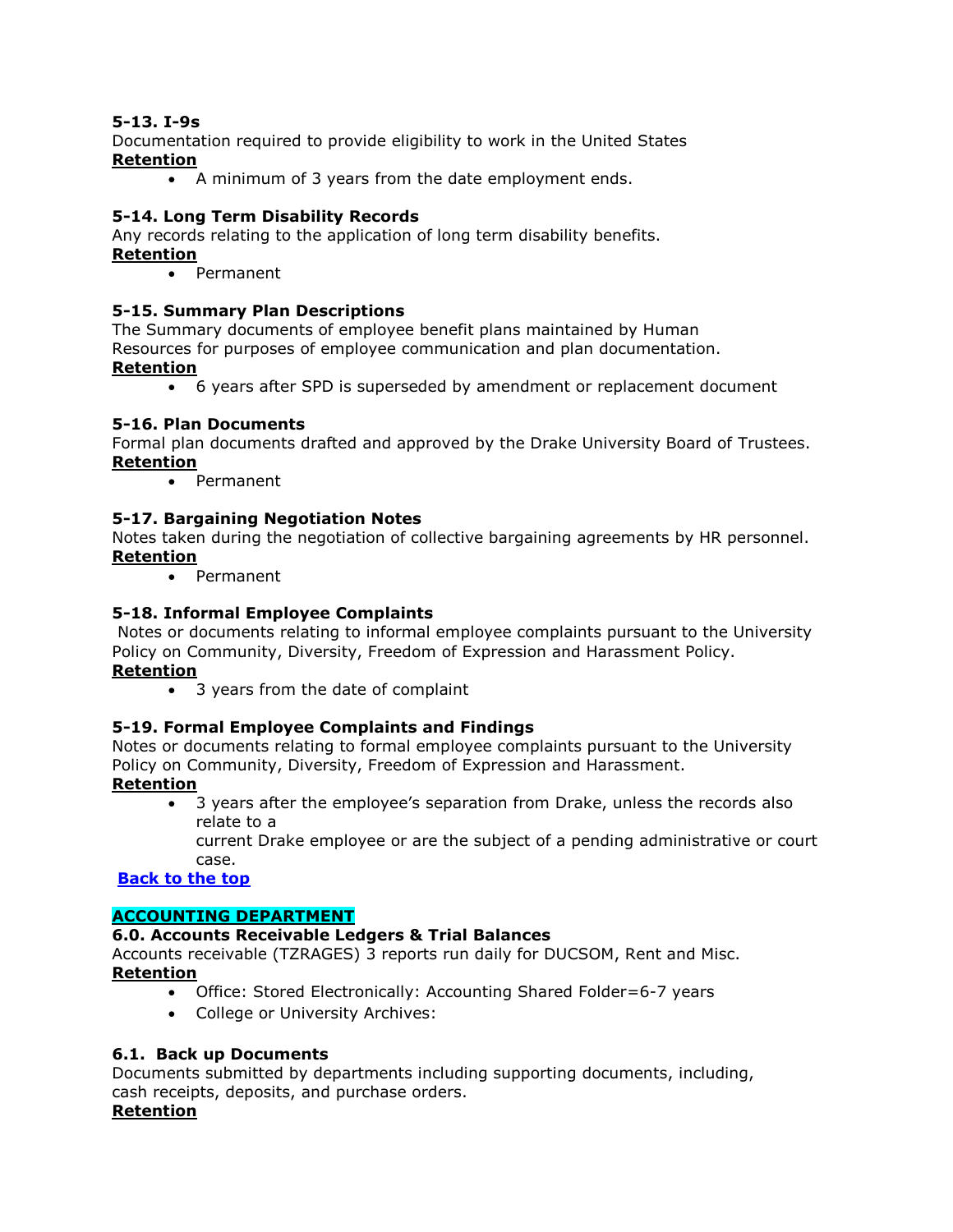- Office: Stored Electronically: Banner & Xtender Databases=1 year
- College or University Archives:

#### <span id="page-16-0"></span>**6.2. Bank Reconciliations**

Bank Statements from bank and reconciliation spreadsheets generated by staff accountant. **Retention**

- Office: 1 year
- College or University Archives:

#### <span id="page-16-1"></span>**6.3. Bank Statements (after reconciliation with audit)**

Weekly statements sent from bank and electronic downloads of cancelled checks. **Retention**

- Office: Stored Accounting Office and
- Electronically: Accounting Shared Folder=1 year
- College or University Archives:

#### <span id="page-16-2"></span>**6.4. Cancelled Checks**

Physical check returned from bank.

#### **Retention**

- Office: Stored Accounting office and Resource Center=6-7 years
- College or University Archives:

#### <span id="page-16-3"></span>**6.5. General Ledgers and End of Year Trial Balances**

General ledgers and end of the year trial balance reports. **Retention**

- Office: Electronically: Banner Database=Permanent
- College or University Archives: Permanent

#### <span id="page-16-4"></span>**6.6. Invoices: travel Expenses, Direct Pays and Vendors (Customers)**

Forms to pay from submitted by the departments including any supporting documents. **Retention**

- Office: Stored: Accounting Department, Resource Center,
- Scanned Electronically to Xtender Database=6-7 years
- College or University Archives:

#### <span id="page-16-5"></span>**6.7. Journals**

Journal entries and supporting documents.

#### **Retention**

- Office: Stored Electronically: Banner & Xtender Databases=6-7 years
- College or University Archives:

#### <span id="page-16-6"></span>**6.8. Procurement Card Database & Reports**

Monthly download of detailed transactions and statements of credit card use. **Retention**

- Office: Stored: Wells Fargo Database and
- Electronically: Accounting Shared Folder=6 years
- College or University Archives:

#### <span id="page-16-7"></span>**6.9. Fixed Assets: Purchase and Disposal of High Value Assets**

Detail of Disposals and Assets via invoices and journal documentation.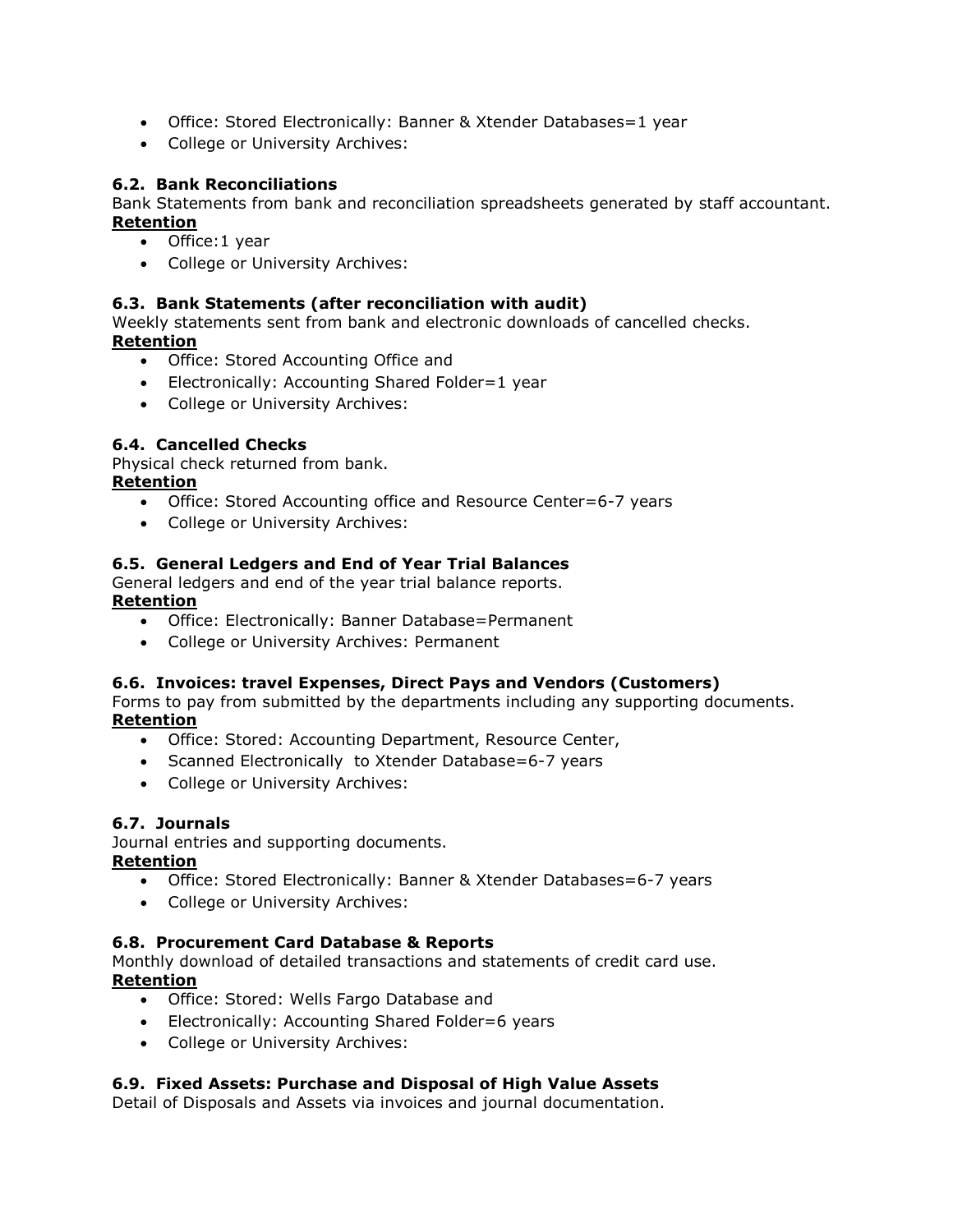#### **Retention**

- Office: Stored Electronically: Banner Database=6-7 years
- College or University Archives:

#### <span id="page-17-0"></span>**6.10. W-9/W-8: Sales Tax Exemption Slips from Customers**

Tax Status Form: taxpayer identification number and certificate request form. **Retention**

- Office: Stored Accounting Department=15 years
- College or University Archives:

#### <span id="page-17-1"></span>**6.11. Subsidiary Ledgers to the General Ledgers & Trial Balances**

Subsidiary Ledgers to the General Ledgers these reports are used together to make sure accounts are in balance. Trial balances are used at year end to keep current fiscal year in balance while starting new fiscal year.

#### **Retention**

- Office: Stored Electronically: Banner Database and Accounting Shared Folder=6-7 years
- College or University Archives:

#### <span id="page-17-2"></span>**6.12. Control Reports**

Control reports are used on a daily bases to make sure accounts are in balance. **Retention**

- Office: Stored Electronically: Accounting Shared Folder=6-7 years
- College or University Archives:

#### <span id="page-17-3"></span>**6.13. Check Registers**

report is run and printed after checks have been printed. **Retention**

- Office: Stored Accounting Department and
- Electronically: Accounting Shared Folder=6-7 years
- College or University Archives:

# **[Back to the top](#page-0-0)**

# <span id="page-17-4"></span>**PAYROLL**

#### <span id="page-17-5"></span>**7-1. Computer Output Reports from Payroll Financial Data Bases (Non-Permanent)**

Financial reports (regardless of medium) generated from a computer data base for the disbursement of resources of the institution. The reports may be generated daily, weekly, monthly, annually, or at year end closeout. They can be a regular report or a query to the data base.

#### **Retention**

Until updated, superseded, or no longer needed for reference

#### <span id="page-17-6"></span>**7-2. Computer Output Reports from Payroll Financial Data Base (Permanent)**

Financial reports (regardless of medium) generated from a computer data base for the disbursement of resources of the institution. These are cumulative fiscal year end closeout reports summarizing the financial activities of the institution by providing final year-to-date summary accounting data and a permanent audit trail for all disbursement transactions affecting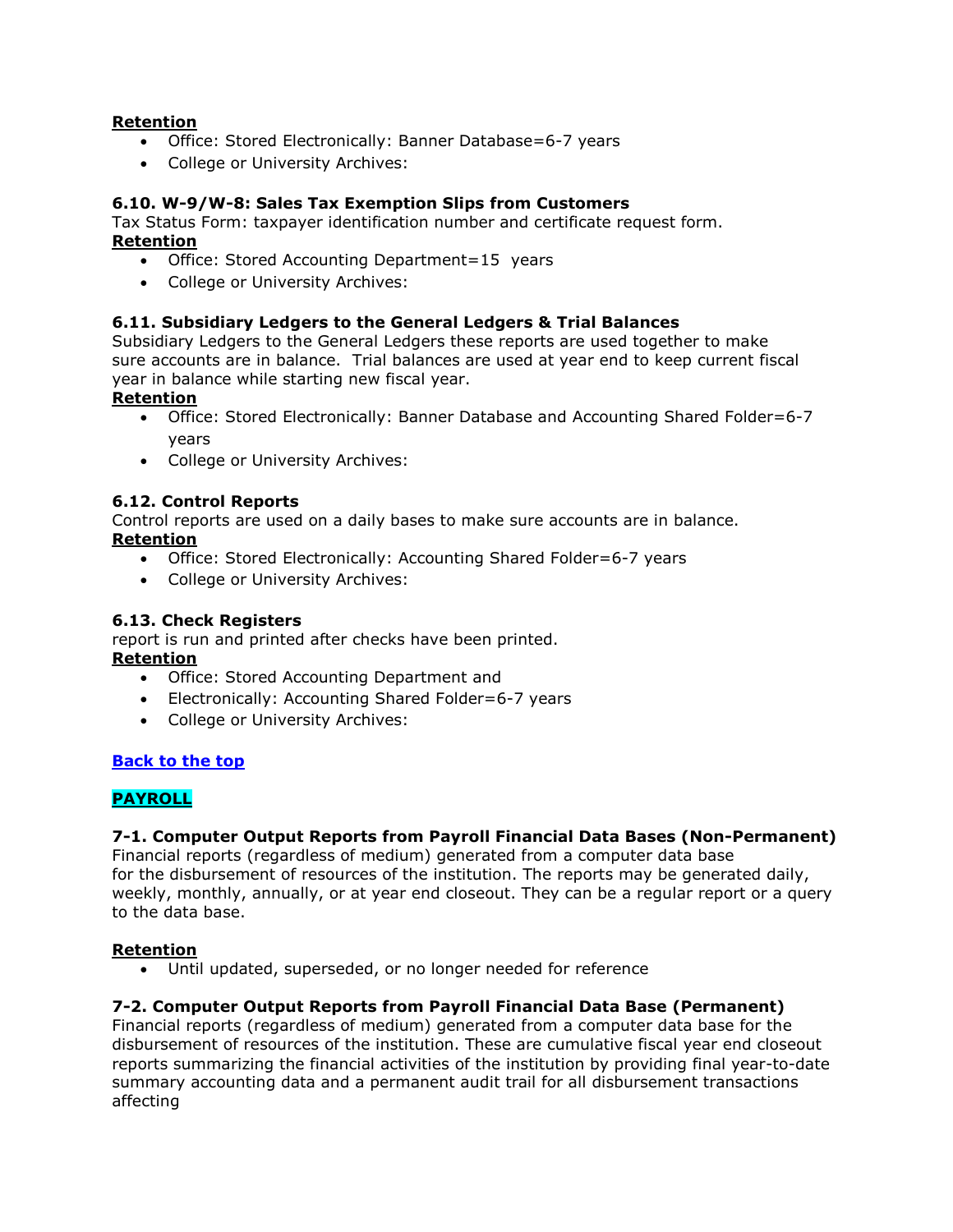any and all funds and accounts.

# **Retention**

- Office: 7 years
- College or University Archives: Permanent

# <span id="page-18-0"></span>**7-3. Electronic Funds Transfer Authorizations**

Authorizations to deposit employee payroll earnings into employee bank accounts through direct deposit. Information includes employee name, name of financial institution, copy of deposit slip, and other related information.

# **Retention**

7 years after termination, cancellation, or change of authorization

# <span id="page-18-1"></span>**7-4. Employer Contribution Report**

Information includes name and address of the employer, number of persons employed during the quarter, how remittance is paid, number of places of business in Iowa covered by the report and signature, title, date of individual filling out the report, and other documents

concerning taxable and non-taxable wages of employees.

**Retention:**

• 7 years

# <span id="page-18-2"></span>**7-5. Health, Dental, and Optional Life Insurance Reports**

Generated to reconcile the monthly health, dental, and optional life insurance bills of the agency. Information includes agency name, address, group identification number, billing period, subscriber count, premium amount (employer/employee shares), source of funds, premium due and other related information.

# **Retention**

7 years after termination of employment or cancellation of the authorization

# <span id="page-18-3"></span>**7-6. Payroll Adjustment Forms**

Forms to deduct money from employee's wages. Information includes name, social security number, amount, description of deduction, payroll period beginning date and others elated information.

# **Retention**

7 years after termination of employment or cancellation of the authorization

# <span id="page-18-4"></span>**7-7. TIAA-CREF File**

Used to record the deductions for retirement plan. Information includes employee name, social security number, agency number, agency name, and amount of deduction.

# **Retention**

• 7 years

# <span id="page-18-5"></span>**7-8. Table Report (Payroll)**

Define the meaning of code numbers and fund groups used in transactions processed through the institutions automated financial accounting system. The specification of the reports of each institution may vary.

# **Retention**

- Office: 7 years
- College or University Archives: Permanent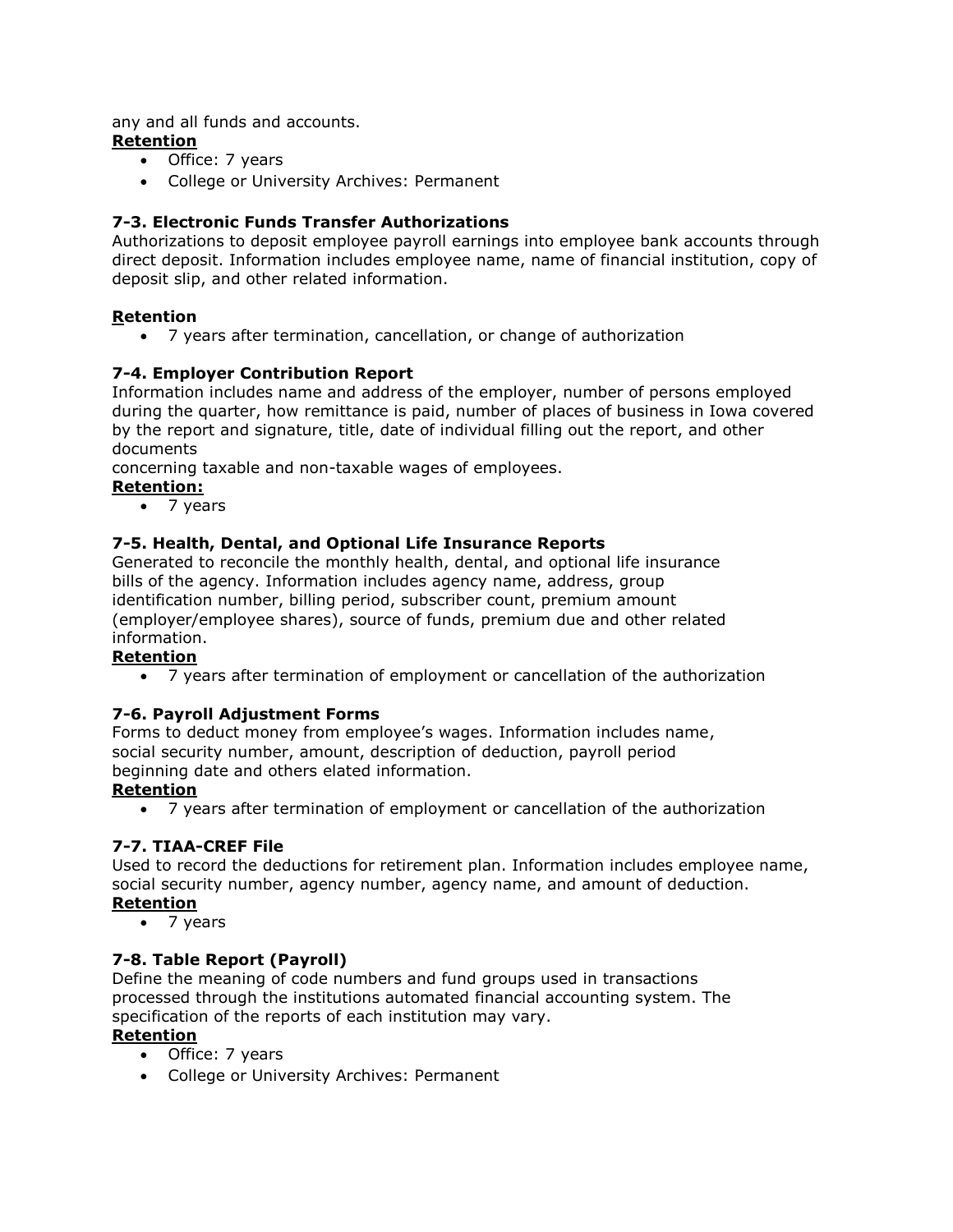# <span id="page-19-0"></span>**7-9. Workers' Compensation Insurance Files**

Used to document the payment of workers' compensation insurance premiums. Information includes an interdepartmental transfer for payment of premiums, and a form to the Iowa Compensation Insurance Authority or the contract Worker's Compensation Fund reflecting the total due and payment due date with attached memos.

#### **Retention**

• 7 years **[Back to the top](#page-0-0)**

# <span id="page-19-1"></span>**INTERNAL and EXTERNAL AUDITING**

#### <span id="page-19-2"></span>**8-1. Internal Audit Report**

Documents the final financial, operational, and compliance audit finding for the institution or its departments. Information includes background information, subject of the audit, findings, and recommendations.

#### **Retention**

Permanent

#### <span id="page-19-3"></span>**8-2. Working Papers**

Used to conduct periodic financial, operational, and compliance audits of all offices. Information includes pre-audit research and planning, analysis sheet, suggestion sheets, entrance/exit conference, computer software applications, findings, recommendations, inventory of property, organizational control review, and internal control questionnaire.

#### **Retention**

 5 years and until no longer needed for reference **[Back to the top](#page-0-0)**

# <span id="page-19-4"></span>**STUDENT RECORDS & ACADEMIC INFO. (REGISTRAR)**

# <span id="page-19-5"></span>**9-1. Official Transcripts (Graduate and Undergraduate)**

Used to record the official internal academic transcript of students attending the University. These records include such information as name, identification number, major, courses taken,

grades received, dates of attendance and type of degree rewarded (if any). **Retention**

Permanent

# **9-2. Grade Sheet/Reports**

Used to record grades for each college or university student enrolled in a specific course at the end of each semester. The grade sheet/report reflects the following information: student number, student name, course title, semester, department, course number, section, instructor, grade and signature of the instructor. As of Summer 2003 no paper records are being generated – all kept electronically.

#### **Retention**

• Permanent

#### <span id="page-19-6"></span>**9-3. Change of Grade Forms**

Used by faculty/instructors to change an already submitted grade.

# **Retention**

• Permanent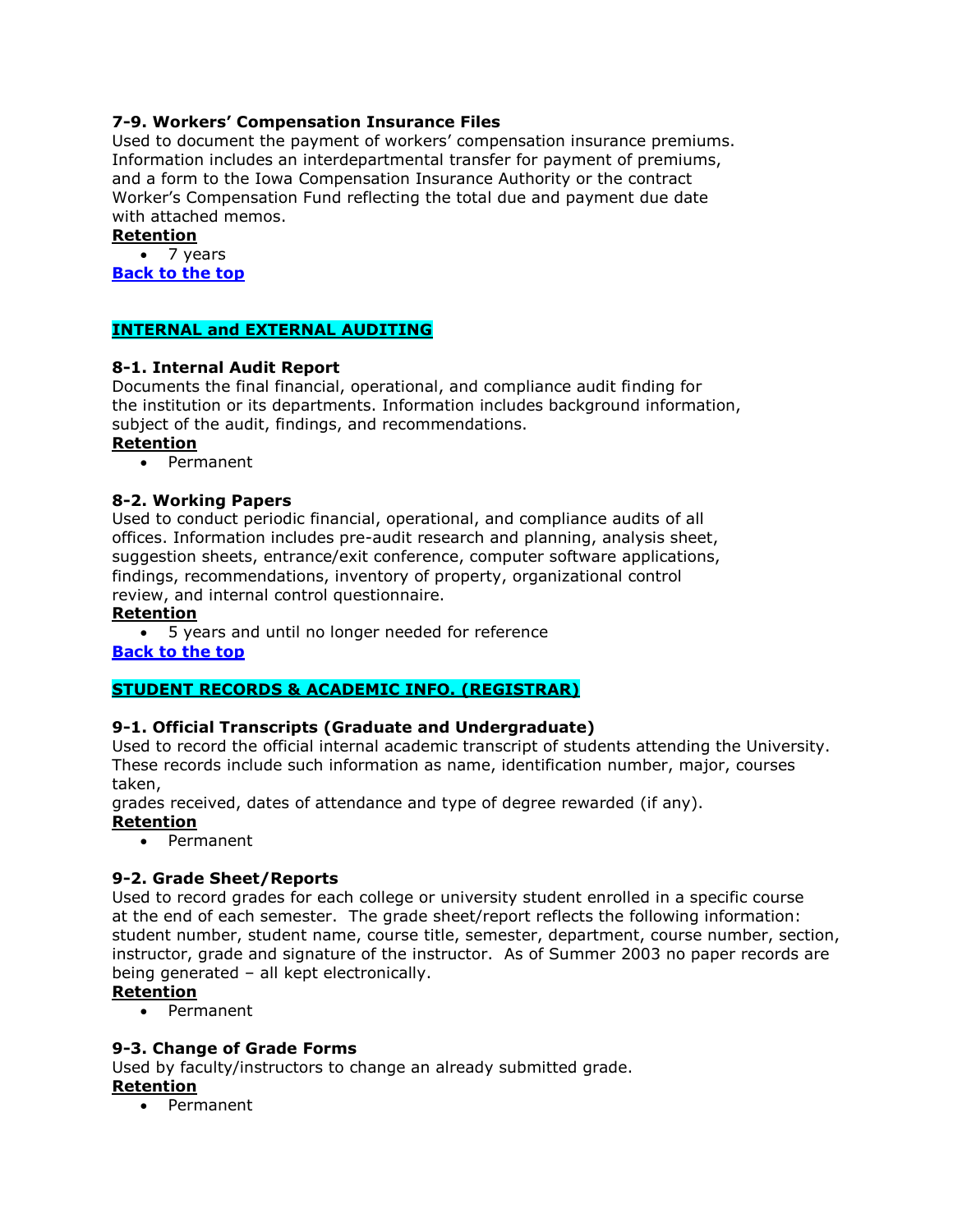# <span id="page-20-0"></span>**9-4. Drop/Add Slips**

Forms used to drop or add a student to a class.

# **Retention**

 $-5$  years

# <span id="page-20-1"></span>**9-5. Commencement Programs and Final Graduation Lists**

A booklet that contains the commencement activities and lists all students that can graduate.

#### **Retention**

• Permanent

#### <span id="page-20-2"></span>**9-6. Class Schedule**

A document that contains the student class schedule indicating location, time, instructors, etc.

#### **Retention**

• Permanent

# <span id="page-20-3"></span>**9-7. Class Schedule Amendments**

#### **Retention**

• Since March 2003 all done electronically

#### **9-8. College Catalog**

Document that contains courses offered by the institution and other student pertinent information.

#### **Retention**

• Permanent

# <span id="page-20-4"></span>**9-9. CLEP/AP Scores**

Original records of individual student exam scores in College Level Examination Program (CLEP),

Advanced Placement (AP), International Baccalaureate (IP), A-levels (foreign exams) **Retention**

5 years after last date of attendance

# <span id="page-20-5"></span>**9-10. Academic Files**

Files which document the fulfillment of requirements necessary to graduate from one of Drake

University's Colleges or Schools. (Held in individual college offices, not Student Records) Includes transfer credit evaluations.

# **Retention**

5 years after last date of attendance

# <span id="page-20-6"></span>**9-11. Graduation Application and Clearance**

Used by students to designate intention to graduate. Includes degree program, major, graduation expected term.

# **Retention**

5 years after last date of attendance

#### <span id="page-20-7"></span>**9-12. Working copy commencement folders Retention**

5 years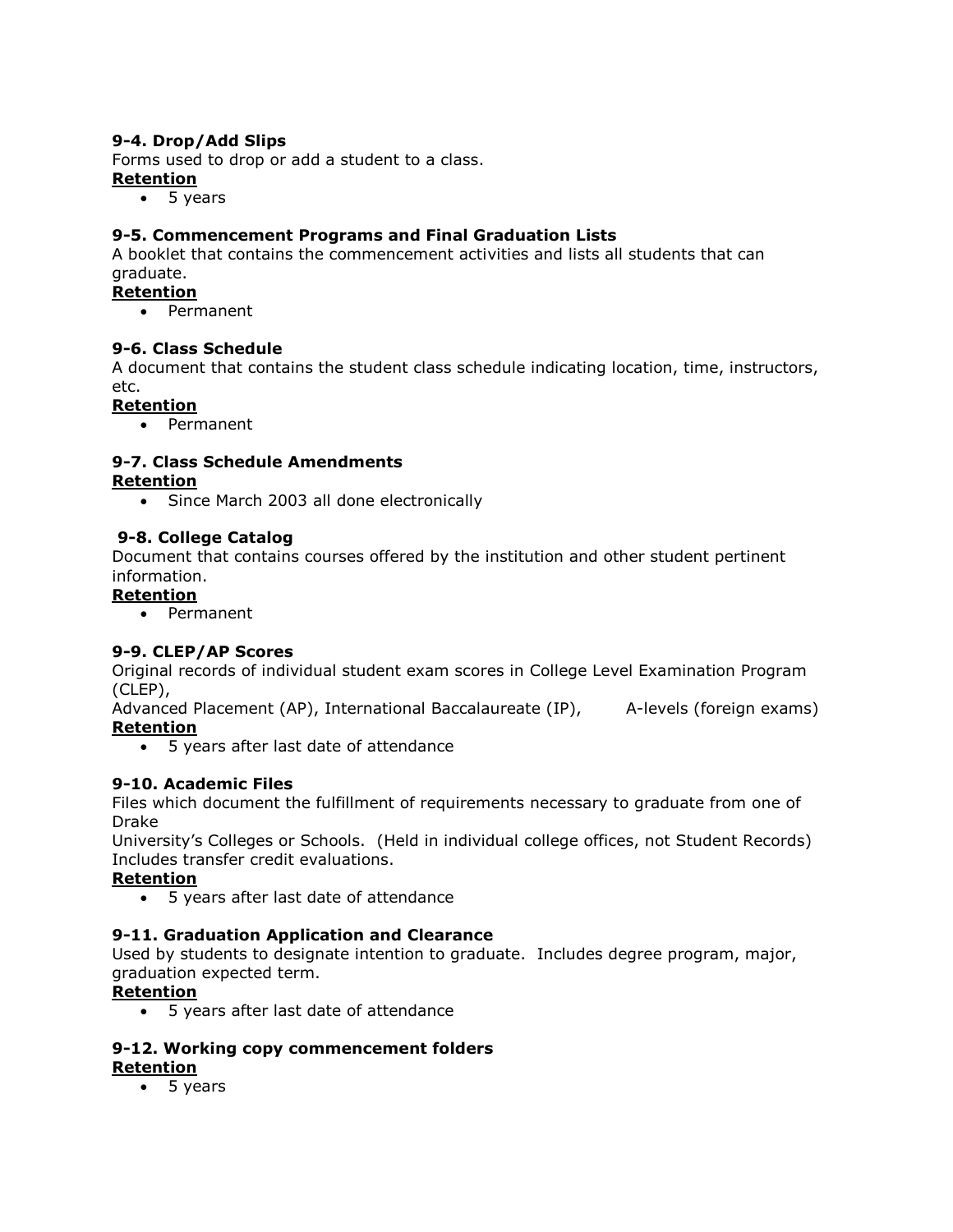# <span id="page-21-0"></span>**9-13. Transcript Requests**

Requests for a transcript of student's permanent academic records and the record of payment received for the copy.

# **Retention**

• 1 month

# <span id="page-21-1"></span>**9-14. Withdrawal Authorization**

- **Retention**
	- $\bullet$  1 year

#### <span id="page-21-2"></span>**9-15. Correspondence relevant to graduation and registration Retention**

• 5 years

# <span id="page-21-3"></span>**9-16. Enrollment Reports (Final Official Reports)**

**Retention**

 Permanent **[Back to the top](#page-0-0)**

# **INFORMATION TECHNOLOGY, OFFICE OF**

#### <span id="page-21-4"></span>**10-1. Information Technology Plans**

Information Technology will retain an inventory list of computer equipment located in Dial, and an inventory list of telephone equipment located in Jewett as well as a record for annual new equipment costs. The record copy of this series is maintained through the Chief Information Officer

of the Office of Information Technology.

# **Retention**

• 3 years (Information Technology)

#### <span id="page-21-5"></span>**10-2. Telephone Bills**

Provide a monthly statement of charges for telephone calls billed to a college or university. Includes information, such as, group, division, college, department, building, room,

general ledger account, date, time, DAC, dialed number, destination, station, duration, charges, etc. This information is retained in the E-print reports.

**Retention**

3 years (Telecommunications)

**[Back to the top](#page-0-0)**

# <span id="page-21-6"></span>**ATHLETIC DEPARTMENT**

#### <span id="page-21-7"></span>**11-1. Concession/Lease Agreements**

Document sale of concessions at sports events, use of college or university trademarks for the sale of memorabilia, and rentals for box seating. Information includes athletic concession agreements, revocable nonexclusive licenses to use certain indicia of the university, and stadium seating lease agreement.

#### **Retention**

6 years after termination of lease agreement

#### **11-2. Equipment Files**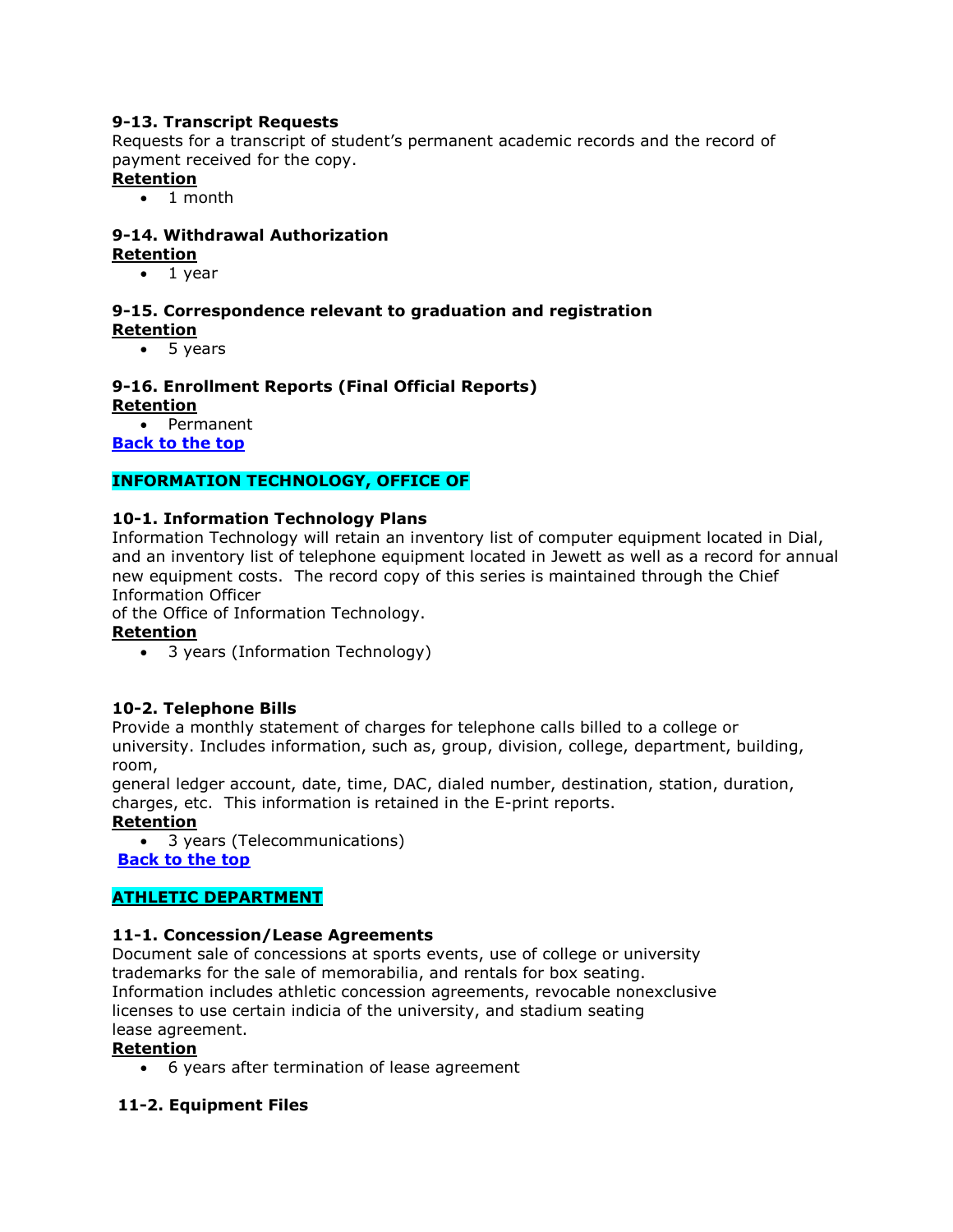Document the use of sportswear and equipment by student athletes. Information includes equipment room daily activity report, equipment rental charts, statement of lost equipment, and other related information. **Retention**

 $\bullet$  4 years

#### <span id="page-22-0"></span>**11-3. Recruiting Files**

Document the recruitment and eligibility of student athletes for participation in the athletics program as governed by applicable guidelines. Information includes official visit of prospective athlete, student-athletes' affirmation of eligibility, national letter of intent, and related forms.

#### **Retention**

4 years

#### <span id="page-22-1"></span>**11-4. Scrapbooks**

Record publicized athletic events and sports activities at the institution. Information includes clipping form local newspapers and other media concerning athletic events at the college or university.

# **Retention**

- Office: 6 years
- College or University Archives: Permanent

#### **11-5. Sports Information Files**

Contain information distributed to the news media concerning sports events at the institution. Information includes box scores, play-by-plays, and team statistics.

#### **Retention**

• 1 year or until no longer needed for reference

#### **11-6. Ticket Applications**

Used to process requests for season and individual game tickets to athletic events. Information includes the applicant's name, address, phone number, and number of tickets requested.

#### **Retention**

• 3 years

#### <span id="page-22-2"></span>**11-7. Ticket Records**

Document the control of ticket operations and distribution of tickets for athletic events. Information includes sale of tickets, allocation of tickets, allocations for "away" games, stadium attendance, and related records.

#### **Retention**

• 3 years

#### <span id="page-22-3"></span>**11-8. Training Room Medical Records (Active and Inactive)**

Created by physicians and training room staff to monitor student athletes medical histories during their association with the college or university athletic program. Information includes medical histories, injury complaints, drug testing, and other related data.

#### **Retention**

- Active files: Until student graduate or withdraws from the college or university
- Inactive file: 7 years from date of last contact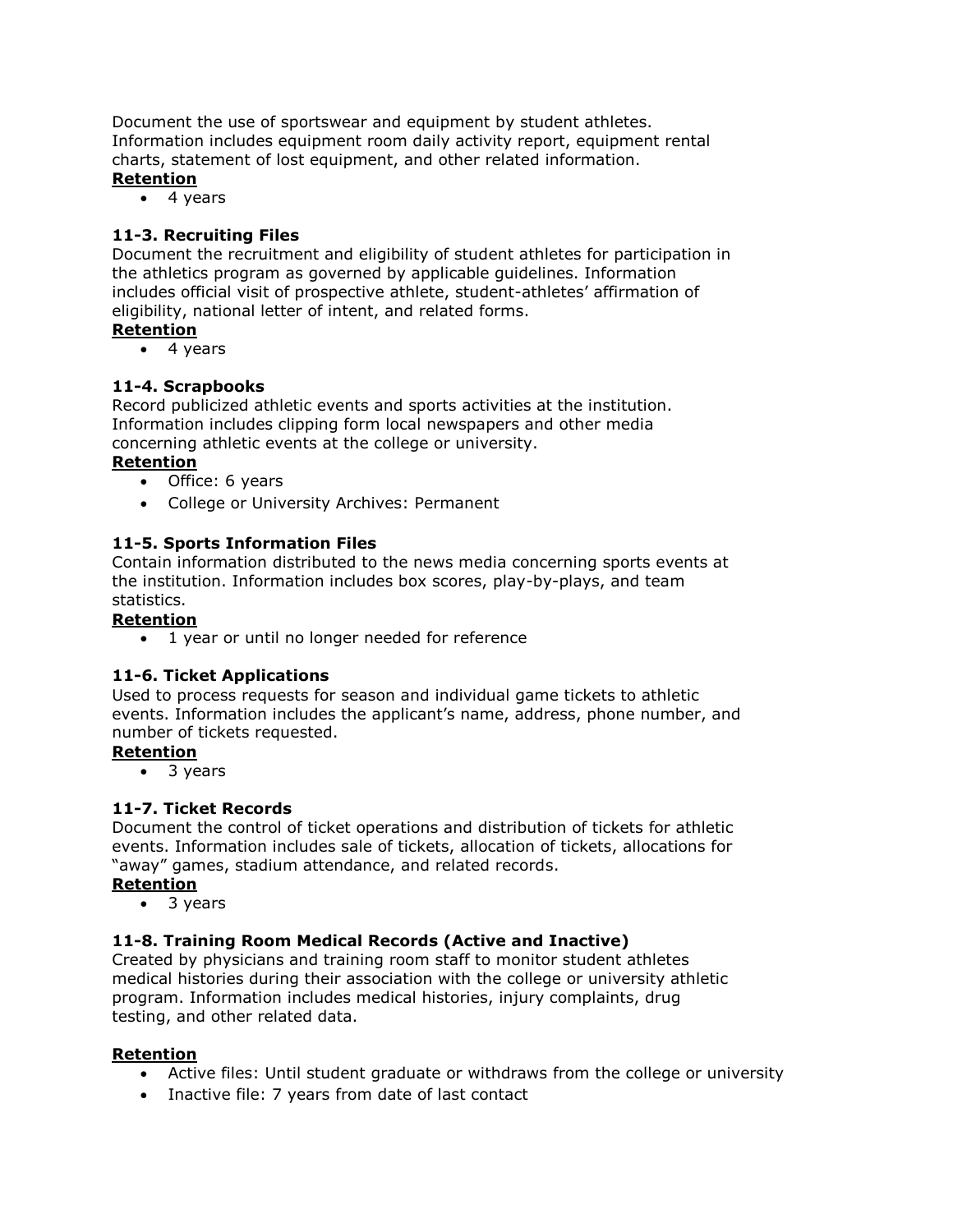# **[Back to the top](#page-0-0)**

#### <span id="page-23-0"></span>**INSTITUTIONAL DEVELOPMENT AND RESEARCH**

#### <span id="page-23-1"></span>**12-1. Appropriation Request File**

Documents information compiled by a college or university's staff to provide the basis for the university's budget request. Information concerning budget appropriations includes utility expenditure summaries, enrollment reports, research and public service program

assessments, financial data for staff and faculty salaries, library and facility needs, and other

information which serves as a basis for the University's request.

#### **Retention**

3 years

#### <span id="page-23-2"></span>**12-2. Foundation Files**

Document the administration of college or university foundations files may include correspondence, reports, proposals, accounting and financial information, surveys, justifications, and other related information.

#### **Retention**

- Office: 5 years
- College or University Archives: Permanent

#### **12-3. Gift Files**

Document the funding of financial gifts to the university and the administration of these funds. Included in this series are financial records, correspondence, memoranda, reports, special stipulations or provisions, and other related information.

#### **Retention**

- Office: 5 years
- College or University Archives: Permanent

#### <span id="page-23-3"></span>**12-4. Project Grant Awards and Contracts**

Document grants and contracts awarded to faculty, staff and graduate assistants for sponsored projects. Information includes name of project, award notification, contract number, and other related information.

#### **Retention**

 6 years after expiration of grant funding period or termination of contract and until no longer needed for reference **[Back to the top](#page-0-0)**

# <span id="page-23-4"></span>**LIBRARY SERVICES**

# <span id="page-23-5"></span>**13-1. Book/Publication Disposal Record**

Used to record the sale, transfer, or disposal of outdated, obsolete materials and books. Information includes title, call number, author, date, how disposed of. **Retention**

• 3 years

#### <span id="page-23-6"></span>**13-2. Interlibrary Loan Request Records (Processed and Unprocessed)**

Used to record successfully processed interlibrary loan requests and loan requests the staff was unable to process. Information includes patron's name,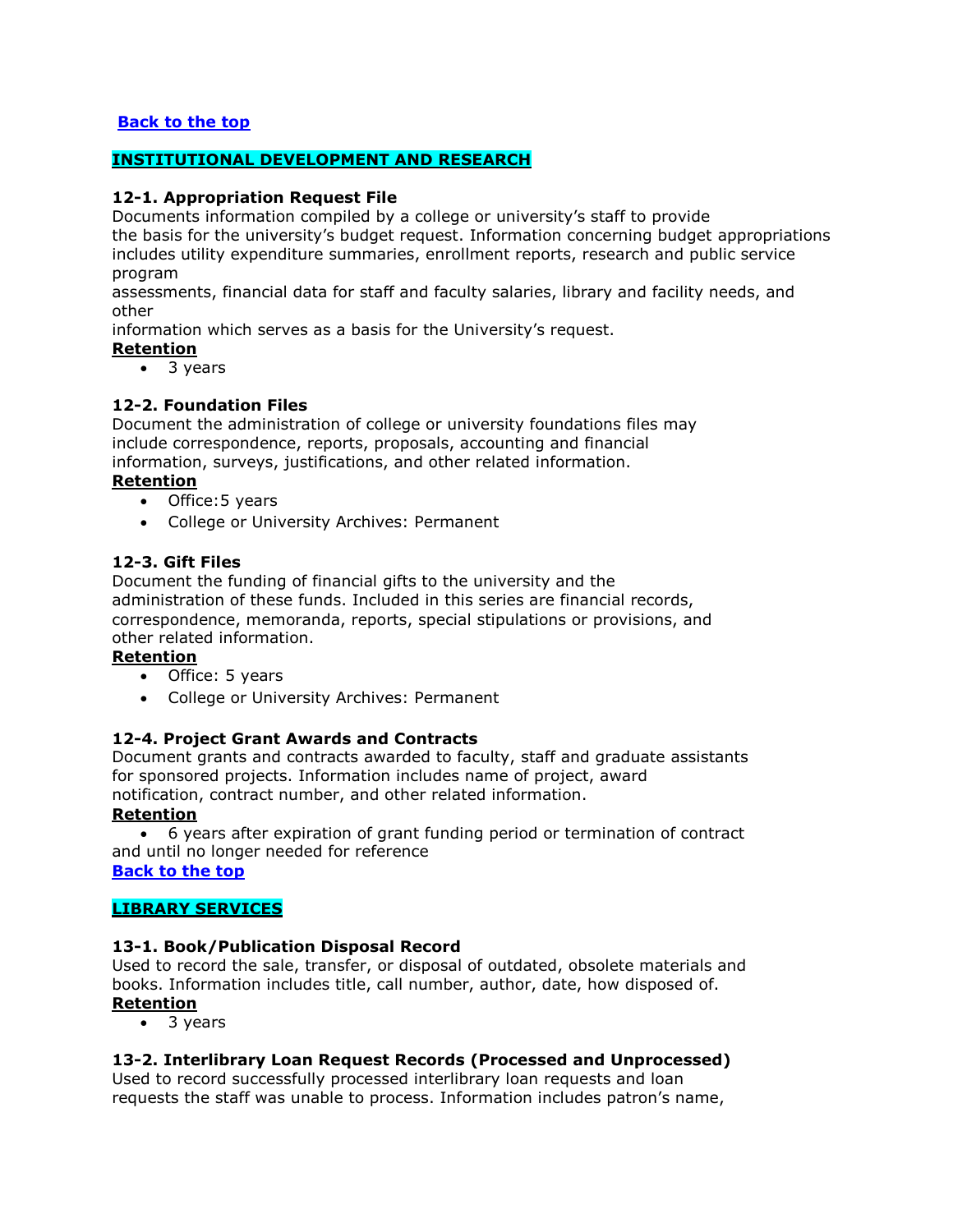identification, requested information, and whether the materials or books are available. This series also documents interlibrary loan transactions for patrons of other libraries that use the institution's library system.

# **Retention**

- Records for processed requests: 3 years
- Records for unprocessed requests: 1 year

# <span id="page-24-0"></span>**13-3. Library Fines and Fees**

Documents money received for library fines, library computer information searches, lost books, and interlibrary loan request. Information includes amount of money received, what the money was received for, date, and signature of person receiving fine.

# **Retention**

• 3 years

#### <span id="page-24-1"></span>**13-4. Manual and On-Line Library Card Catalog (Books, Periodicals, and Other Publications)**

Used as a finding aid to the library holding. Information includes name of author, title, subject, publisher, publication date, and call number.

# **Retention**

Until updated or no longer needed for reference

# <span id="page-24-2"></span>**13-5. Newspaper and Manuscript Collection**

A collection of documents concerning the state or communities' heritage or culture. Included are Bible records, wills, diaries, letters, photographs, maps newspapers and other related items.

# **Retention**

Permanent

# <span id="page-24-3"></span>**13-6. Photo Duplication Request Forms**

Created to document photocopy requests. Forms reflect information concerning copyright restrictions, author, book title, manuscript box and folder number, items to be copies, duplication costs, and patron's signature.

# **Retention**

3 years

# <span id="page-24-4"></span>**13-7. Request Cards**

Document patrons' requests for information on holdings. Information include call number, collection number, title, location, number of items used, researcher's name, and date.

# **Retention**

• 3 years

**[Back to the top](#page-0-0)**

# <span id="page-24-5"></span>**STUDENT HEALTH**

# <span id="page-24-6"></span>**14-1. Student Medical Records**

Created by physicians and/or nursing staff to monitor student medical histories during their enrollment with the college or university. Information includes medical histories, injury reports, testing results and other related data.

# **Retention**

7 years from the date of enrollment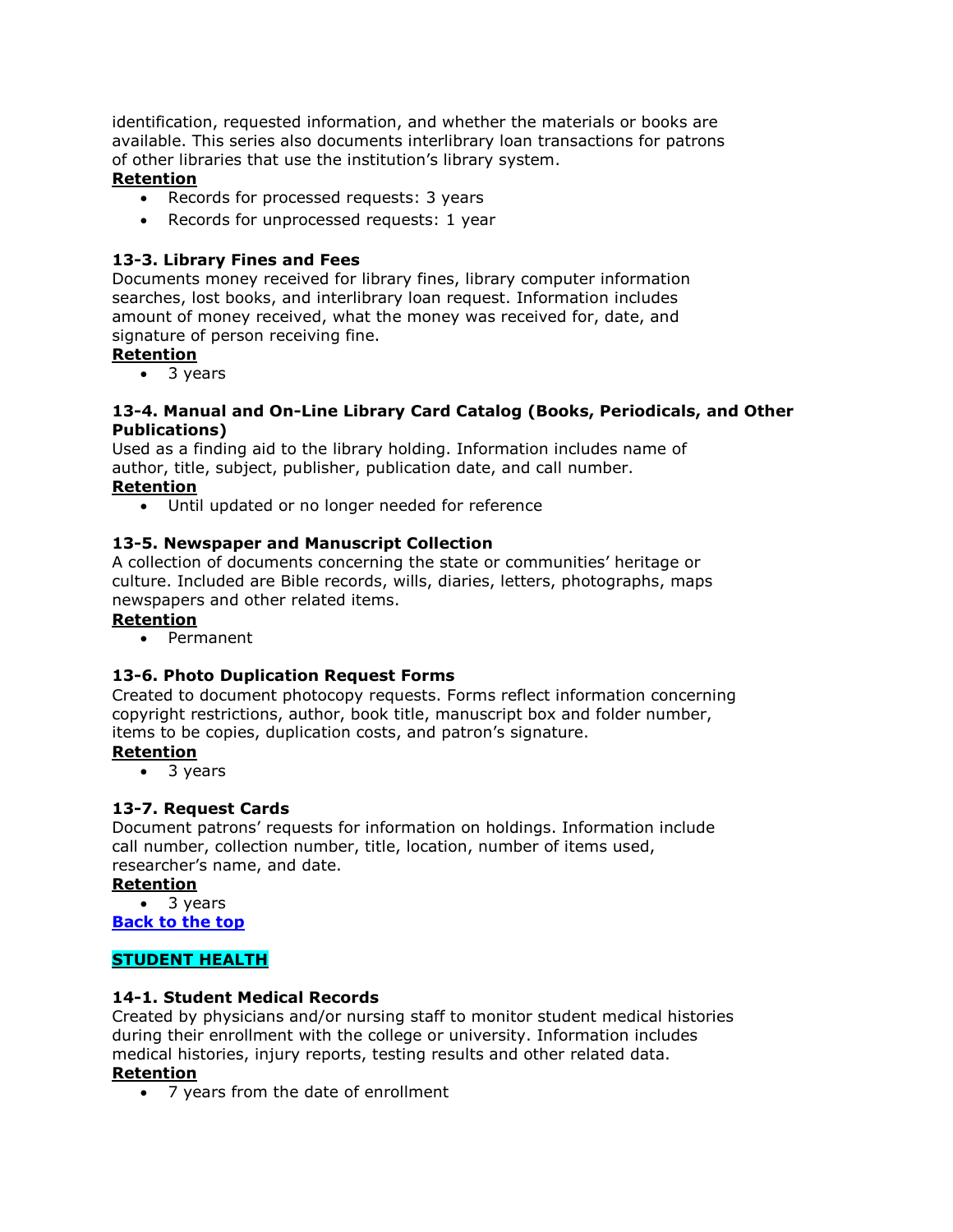# <span id="page-25-0"></span>**14-2. Physician Appointment Schedules/Books**

Log book of appointments requested by students to see college or university medical staff. Record may show student's name, ID number, date, time of appointment and reason for appointment.

# **Retention**

 $\bullet$  1 year

# <span id="page-25-1"></span>**14-3. Student Health Services Telephone Log**

Record of calls received from students requesting medical services. Information may indicate date of call, time, identity of person receiving call, nature of request and comments, if applicable.

#### **Retention**

 $\bullet$  1 year

#### <span id="page-25-2"></span>**14-4. Student Health Census**

Record identifying the current enrolled students by name and ID number. **Retention**

• Retain only the current term

**[Back to the top](#page-0-0)**

#### <span id="page-25-3"></span>**CAMPUS SECURITY**

#### <span id="page-25-4"></span>**15-1. Campus Security Department**

Criminal and investigative cases generated in accordance with the Student Right To Know and Campus Security Act of 1990, (Federal Law), as amended in 1998. Other case reports of institutional record, i.e., campus injury reports, accident reports used in civil matters, internal investigations and/or background checks.

#### **Retention**

- Federally required statistical crime data: 7 years
- Criminal and investigative case reports: 7 years
- Record retention is at Security Office

#### **[Back to the top](#page-0-0)**

# <span id="page-25-5"></span>**INVESTMENTS AND ENDOWMENT**

#### <span id="page-25-6"></span>**16-1 General Endowment Files**

Documents for each endowment account include the Memorandum of Agreement along with correspondence from donors and others regarding the fund. The files may also include reports from banks and/or attorneys as well as other pertinent financial data.

# **Retention**

 Office: Permanent **[Back to the top](#page-0-0)**

#### <span id="page-25-7"></span>**16.2. Investment Files**

Monthly custodian statements, journal vouchers and reconciliation reports are maintained for each endowment investment. Contracts with money managers and asset custodians are also maintained. Brokerage statements are also on file. Life insurance files contain the original policy along with annual policy reports and consultant reports.

#### **Retention**

- Office: 3 Years
- Off Site: Permanent

#### <span id="page-25-8"></span>**16.3. Charitable Trust Files**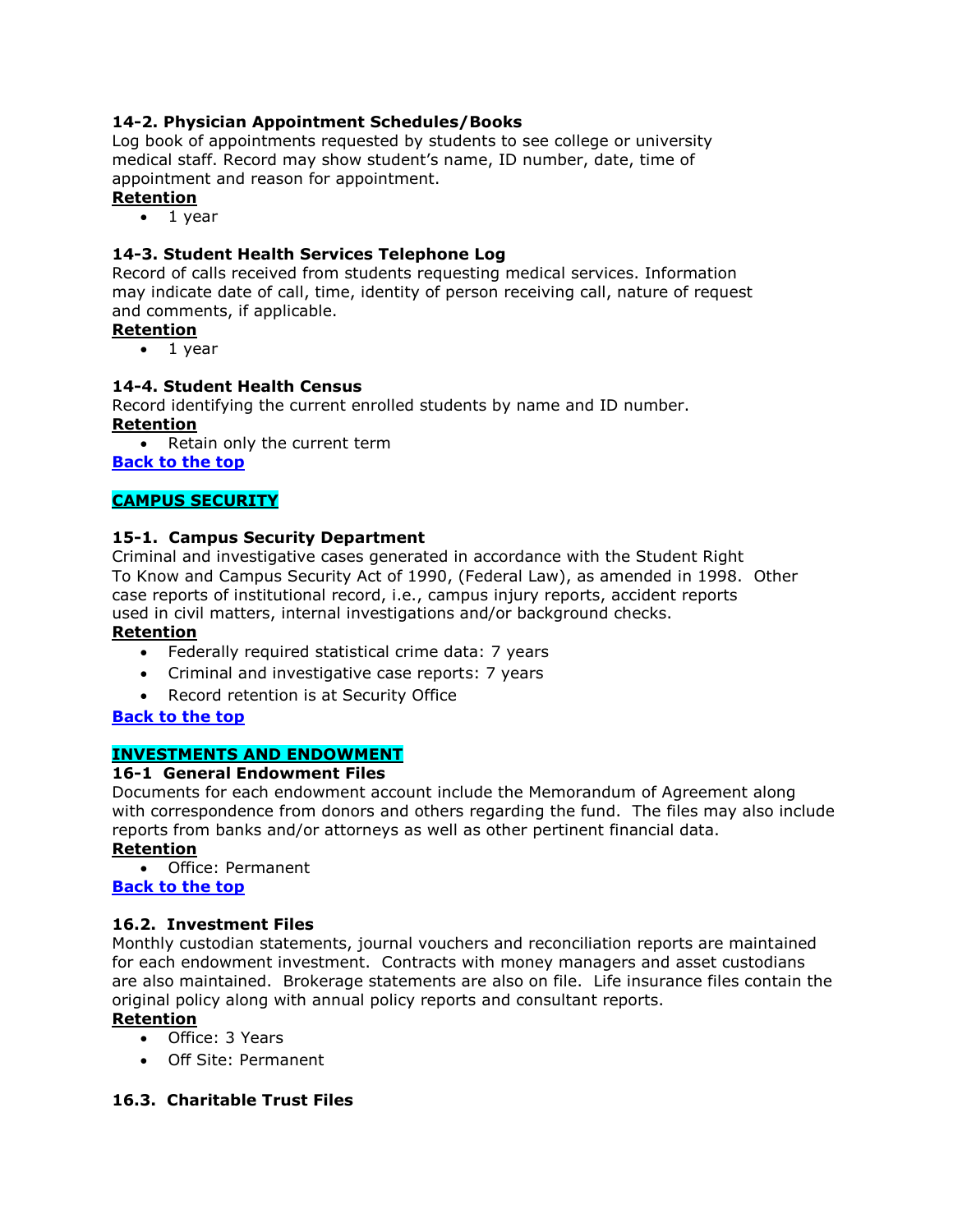The files include the original trust documents, correspondence, tax returns, monthly custodian

statements and reconciliation reports.

- **Retention**
	- Office: 3 Years
	- Off Site: Permanent

#### <span id="page-26-0"></span>**16.4. Endowment Reconciliation Files**

The files include monthly reports used to reconcile the endowment to the general ledger as well

as to maintain the unitization spreadsheet.

#### **Retention**

- Office: 3 Years
- Off Site: Permanent

# <span id="page-26-1"></span>**16.5. Gift Reconciliation Files**

Monthly reports used to reconcile gifts made to the University to the general ledger are maintained. The files also include daily gift information as well as donor documentation. **Retention**

- Office: 3 Years
- Off Site: Permanent

# <span id="page-26-2"></span>**16.6. Quarterly Consultant Reports**

Reports prepared by our Investment Consultant are maintained along with other pertinent material from them.

#### **Retention**

- Office: 3 Years
- Off Site: Permanent

#### <span id="page-26-3"></span>**16.7. Real Estate Rent Files**

Rent records are kept for four years after move out date; at that time they are scanned onto a disk and maintained in the property files.

#### **Retention**

- Office: 4 Years after move out
- Off Site: Permanent (on disk)

# <span id="page-26-4"></span>**16.8. Real Estate Warranty Deeds**

The warranty deeds for each property (these show ownership of the property) are kept in the Kinne vault for as long as Drake owns the property.

#### **Retention**

• Kinne Vault: As long as property is owned by Drake

#### <span id="page-26-5"></span>**16.9. Real Estate Abstracts**

All abstracts are kept as long as Drake owns the property in the Kinne vault. The abstract must

be surrendered to the new owner when the property is sold.

#### **Retention**

Kinne Vault **As long as property is owned by** As long as property is owned by Drake

**[Back to the top](#page-0-0)**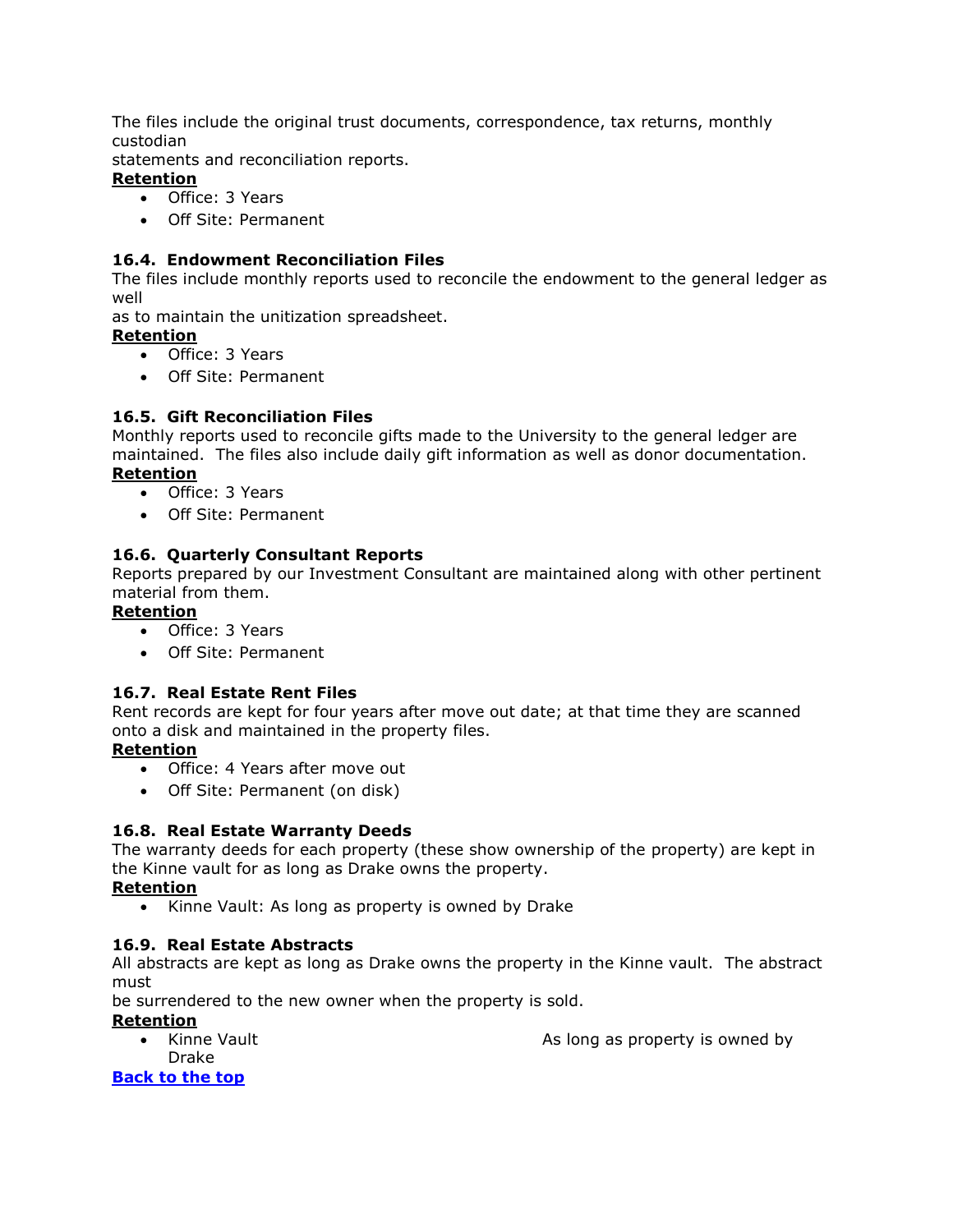# <span id="page-27-0"></span>**PROPERTY AND CASUALTY INSURANCE DOCUMENTS**

# <span id="page-27-1"></span>**17-1. All Lines of Property and Casualty-Policy Files and Summary Policy Descriptions**

All University property and casualty and workers compensation lines of insurance policies and endorsements.

# **Retention**

• 7 years

# <span id="page-27-2"></span>**17-2. Certificate of Insurance**

Certificates of Insurance that Drake provides to others and that other institutions provide to Drake. (copies or originals)

# **Retention**

• 1 year (some electronic beginning 2010)

#### <span id="page-27-3"></span>**17-3. Renewal Documents**

Information compiled for insurance renewal, marketing research, and assessments. **Retention**

- 2 years readily accessible +
- 10 years after termination of policy

# <span id="page-27-4"></span>**17-4. Claim Documents**

Incident claim reports and all backup information can be retained electronically or hard copy.

#### **Retention**

- 2 years readily accessible +
- 10 years after termination of policy

# <span id="page-27-5"></span>**17.5. Insurance Related Emails**

Emails that pertain to insurance process, decisions, responses, etc. should be retained electronically or hard copy.

# **Retention**

- 2 years readily accessible +
- 10 years after termination of policy

#### <span id="page-27-6"></span>**17.6. Appraisals**

Appraisals for property, art, etc. are part of insurance valuation.

#### **Retention**

• Permanently until replaced or property is sold.

# <span id="page-27-7"></span>**17.7. Trip or Event Release Forms**

Student trip or event release forms are maintained in Business and Finance or with the event coordinator, e.g., general release form, personal vehicle release form, Forms can be maintained electronically or hard copy.

#### **Retention**

2 years readily accessible

# <span id="page-27-8"></span>**17.8. Insurance Forms**

Various insurance forms, e.g., trip, motor vehicle, proof of insurance, van verification, vehicle and van safety, etc. Forms can be maintained electronically or hard copy. **Retention**

2 years readily accessible

# <span id="page-27-9"></span>**17.9. Trip or Event Release Forms**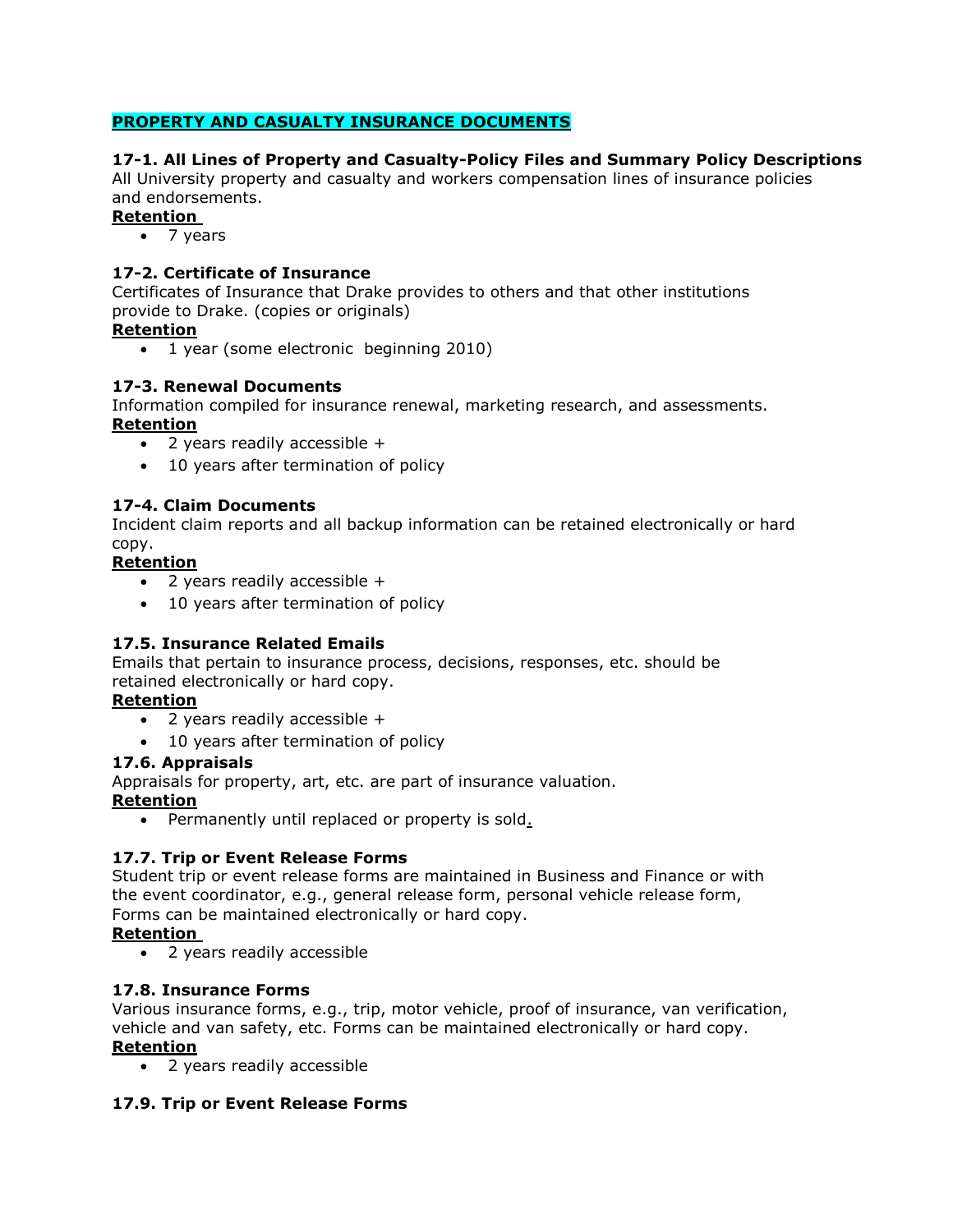Student trip or event release forms are maintained in Business and Finance or with the event coordinator. Such events might include: mock trial trips, various field trips, Relays, concerts, carnivals, camps, etc. Forms can be maintained electronically or hard copy. **Retention**

 2 years readily accessible **[Back to the top](#page-0-0)**

# <span id="page-28-0"></span>**GENERAL BUSINESS AND FINANCE**

# <span id="page-28-1"></span>**18.1. Contracts**

Various University contracts for services, leases, long-and-short-term commitments, etc. Hard copy for contracts that are active. Hard copy or electronic copies for terminated files. **Retention**

- Permanently until replaced or contract has terminated.
- Keep terminated files 2 years past termination.

# <span id="page-28-2"></span>**18.2. Bond Documents**

University bond and debt compliance documents.

#### **Retention**

• Permanently

# <span id="page-28-3"></span>**18.3. Building Historical Documents**

University building documents that indicate the history of a particular building.

# **Retention**

- Permanently until razed or property has been sold.
- Keep razed and sold property files: 2 years past termination.

# <span id="page-28-4"></span>**18.4. Building Project Documents**

University building and renovation project files including bid proposals. **Retention**

- Permanently until razed or property has been sold.
- Keep razed and sold property files: 2 years past termination.

# **18.5. Legal Documents**

Various university legal documents, potential and real law suits and preliminary paperwork, e.g., Articles of Incorporation, Bylaws, bank signature cards, tax issues, etc.

#### **Retention**

• Permanently in electronic or hard copy form.

#### <span id="page-28-5"></span>**18.6. Board of Trustees Files**

Various university Board of Trustees committee meeting materials and official minutes. **Retention**

• Permanently in electronic or hard copy form.

# <span id="page-28-6"></span>**18.7. Financial Statements**

Formal annual financial statements.

#### **Retention**

• Permanently in electronic or hard copy form. **[Back to the top](#page-0-0)**

#### <span id="page-28-7"></span>**OFFICE OF STUDENT FINANCIAL PLANNING**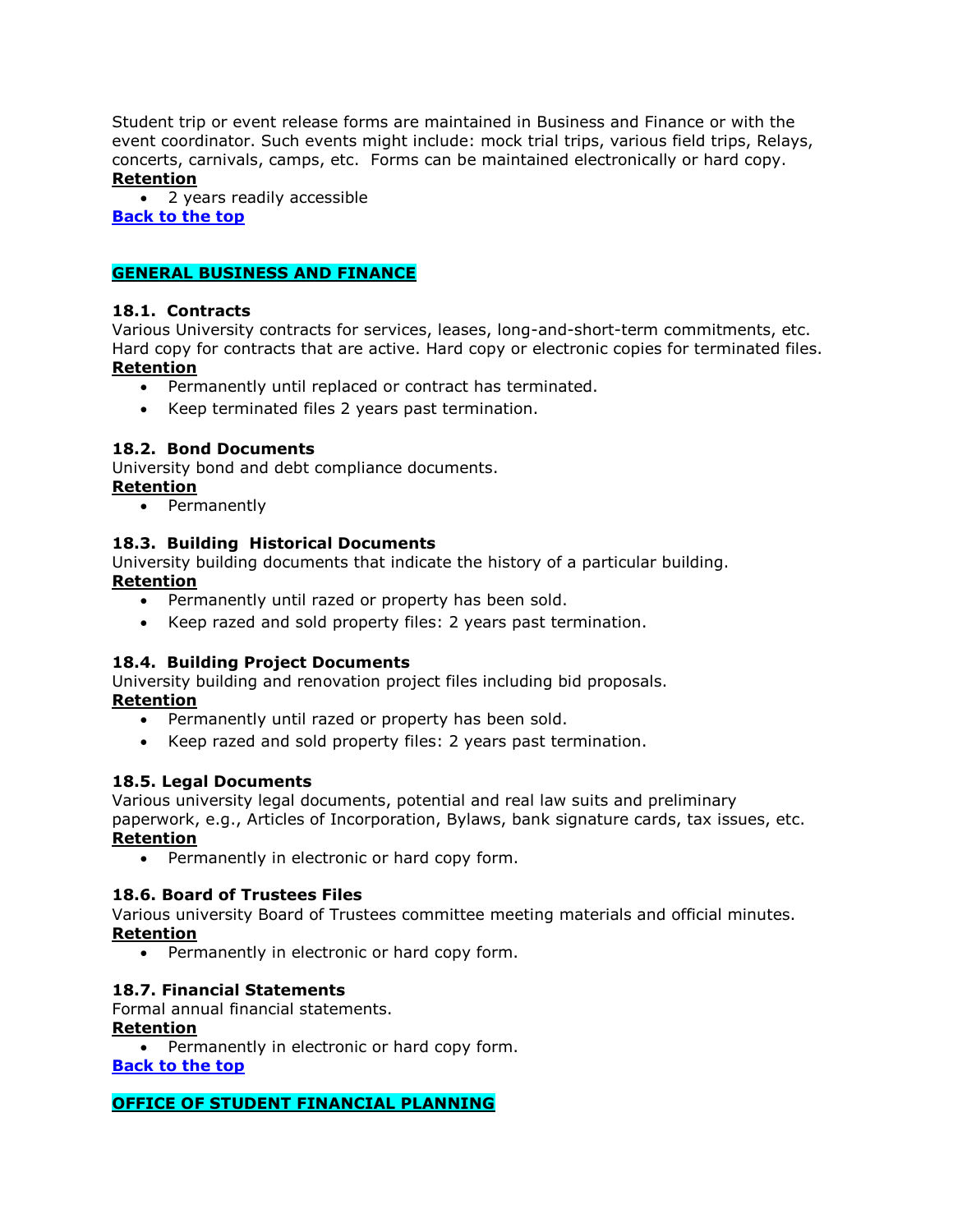# <span id="page-29-0"></span>**19.1. General Title IV**

Records relating to Drake University's participation in the Title IV financial aid programs including its application for Title IV funds and documents supporting the institution's eligibility to participate as well as records that document Drake's compliance with all applicable requirements for administering, disbursing and delivering Title IV funds. Records may exist in electronic and/or hard copy format. References: Federal Register 668.24 (a) (1), (2), (3) (4), (5), (6) and 668.24 (c) (1) (vi)

# **Retention**

 Federal requirements dictate records must be retained for "three years". Since the three-year retention requirement is marked by the filing of the FISAP (October  $1<sup>st</sup>$  of each year for the prior awarding year), this requirement translates into four academic years prior to the current year.

#### **LOCATIONS**

 Office of Student Financial Planning, Carnegie Hall, Main level Dial Center (electronic entry point via the electronic data exchange with the Department of Education). Drake University Shared Information System (DUSIS), Drake's administrative computing system Drake University's SIS (legacy administrative computing system)

# <span id="page-29-1"></span>**19.2. Student Financial and Recipient**

#### **1. Title IV recipients:**

For each student Title IV recipient, the Institutional Student Information Record used to determine eligibility for Title IV funds, as well as documentation relating to each student's or parent's receipt of Title IV funds including but not limited to the grant, loan, and/or FWS award, its payment period, its loan period if appropriate, and the calculations used to determine the amount of grant, loan, and/or work award. In addition, the amount, date, and basis for the institution's calculation of any refunds or overpayments to or on behalf of the student and payment of any refund or overpayment to the Title IV program fund, a lender, or the Department of Education. Records may exist in electronic and/or hard copy format. References: Federal Register 668.24 (c) (1) (i) (ii) (iii) (iv)

#### **2. All Recipients**

For each financial aid recipient, the record of transactions relating to requests for financial aid, determination of eligibility, financial aid disbursement, and relevant correspondence. Records may exist in electronic and/or hard copy format.

#### **Retention**

 Federal requirements dictate records must be retained for "three years" (since the three year retention requirement is marked by the filing of the FISAP-October  $1<sup>st</sup>$  of each year for the prior awarding year-this requirement translates into four academic years prior to the current year), and Drake maintains student records using the last term of enrollment as demarcation for the "start" of the retention requirement. Example: A PharmD student entering the university in the 2003-04 academic year, attending full-time and completing his/her program in six years (2008-09 academic year), has a retention requirement that extends until the close of the 2012-13 academic year (four years following the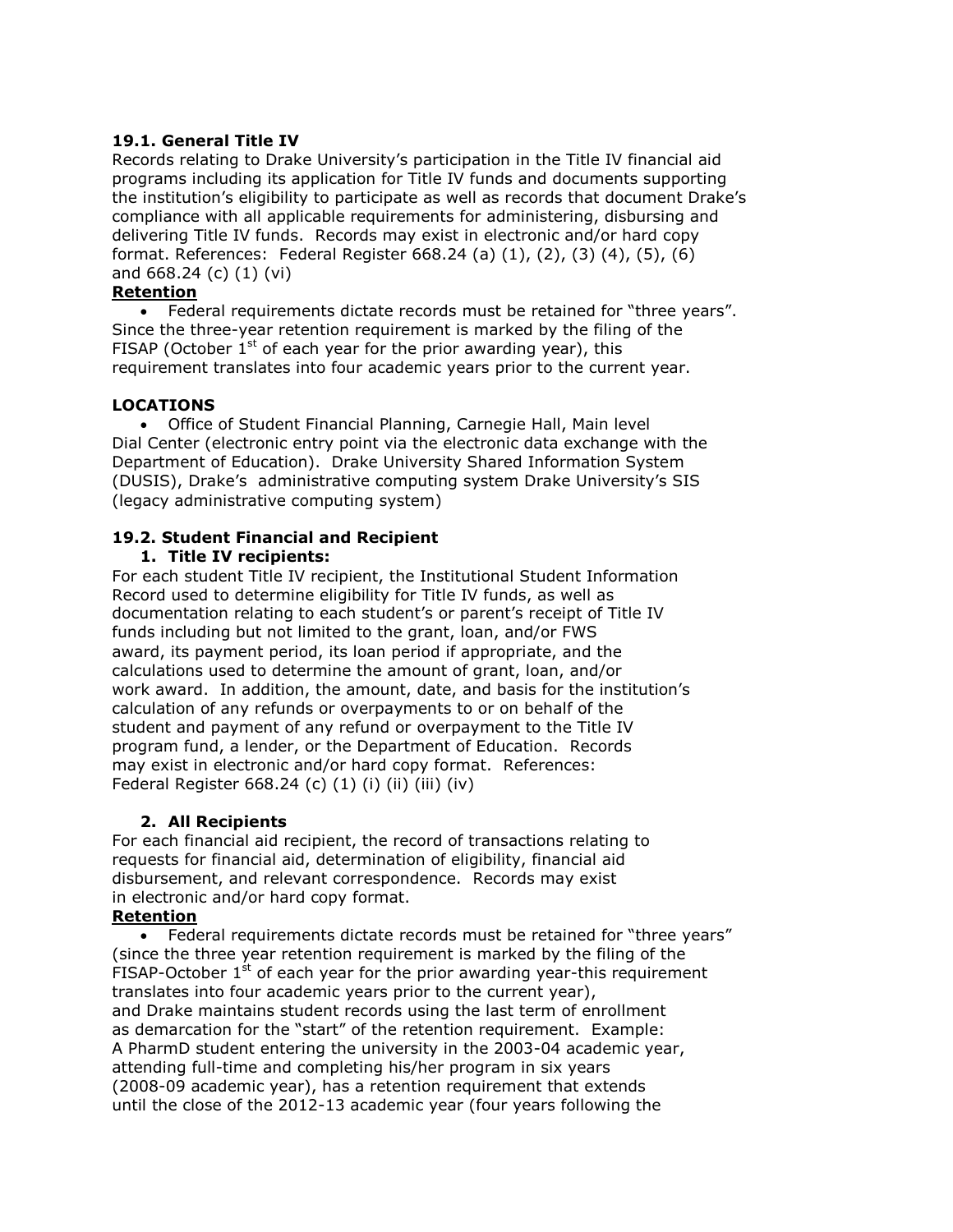last year of attendance).

 There are additional exceptions to the general record retention periods for repayment records for Perkins Loans and records related to a FFEL borrowers. Perkins Loan repayment records, including cancellation and deferment records, must be kept for three years from the date that the loan was assigned to the Department, cancelled, or repaid. Perkins original promissory notes and original repayment schedules must be kept until the loan is satisfied or needed to enforce the obligation. Records relating to a borrower's eligibility and participation in the FFEL program must be kept for three years from the last day of the award year in which the student last attended the school.

# **LOCATIONS**

 Office of Student Financial Planning, Carnegie Hall, Main level Dial Center (electronic entry point via the electronic data exchange with the Department of Education).

Drake University Shared Information System (DUSIS), Drake's administrative computing system

Drake University's SIS (legacy administrative computing system) Office of Student Accounts/Loans, 102 and 115 Old Main Sal System (ECSI billing service)

# <span id="page-30-0"></span>**19.3. General Financial Aid**

The retention of information includes Financial Aid Policies and Procedures, information on the development and administration of institutional scholarships including restricted and endowed funds and awards, and accompanying memoranda relating to the general administration of the financial aid programs at Drake University. Records may exist in electronic and/or hard copy format. **Retention**

# Federal requirements dictate records must be retained for "three years" (since the three year retention requirement is marked by the filing of the FISAP-October  $1<sup>st</sup>$ of each year for the prior awarding year-this requirement translates into four academic years prior to the current year). The four years represents the minimum retention requirement.

 For program administration, the guiding retention guideline is until no longer needed for reference.

# **LOCATION**

 Office of Student Financial Planning, Carnegie Hall, Main level **[Back to the top](#page-0-0)**

# <span id="page-30-1"></span>**OFFICE OF UNDERGRADUATE & GRADUATE ADMISSION**

# <span id="page-30-2"></span>**20.1. Application for Admission**

Individual student application for admission files, submitted electronically and/or by hard copy, to an undergraduate or graduate degree program and all required supporting materials. Application files for enrolled students are distributed to appropriate colleges prior to orientation and

registration.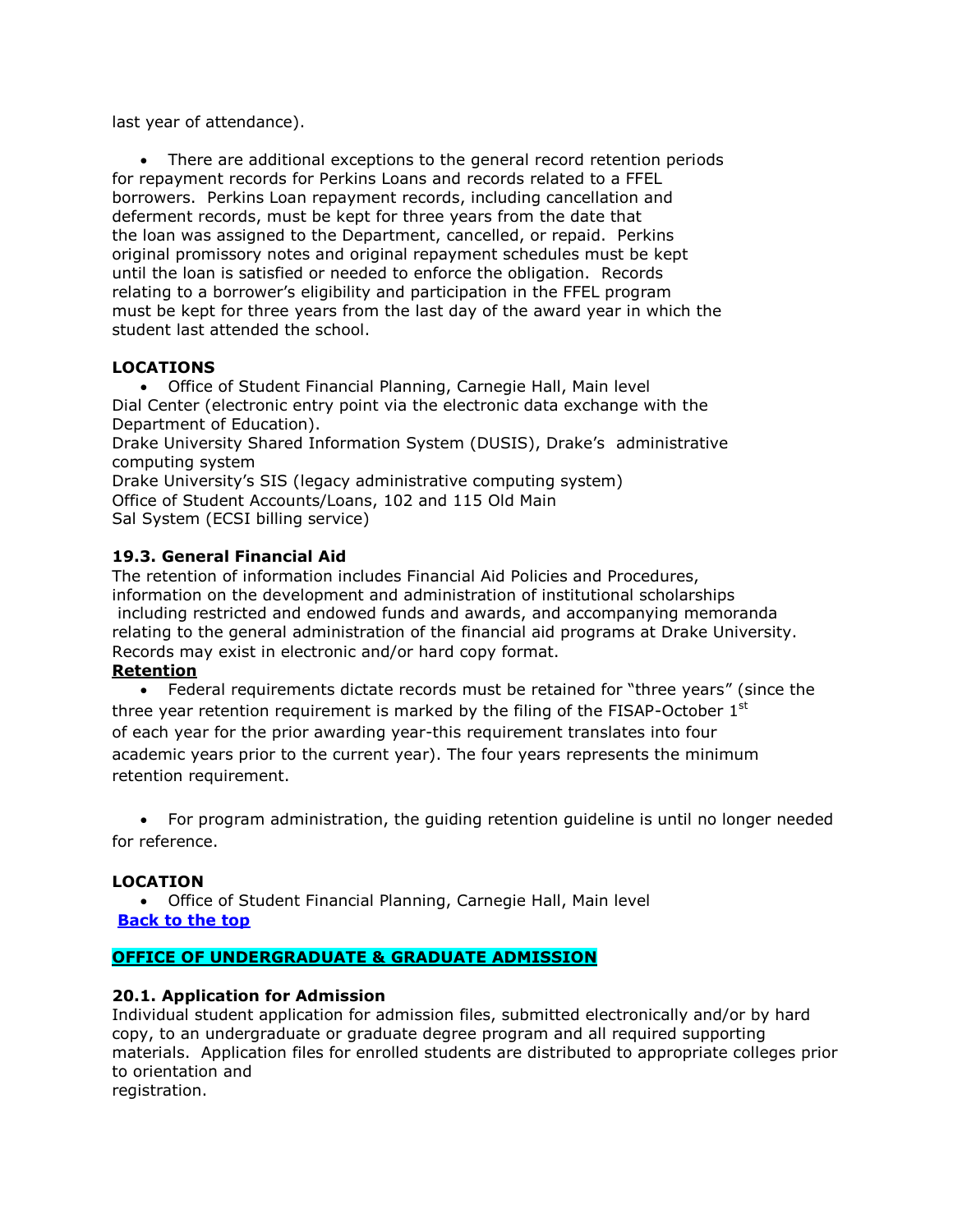#### **Retention**

Incomplete files, and files for denied, cancelled, and withdrawn students: 1 year

#### <span id="page-31-0"></span>**20.2. Personnel**

Personnel files for current and former employees of the Office of Admission. Information includes employment applications, resumes, performance appraisals, leave records, payroll change forms, position descriptions, resignation and termination records, correspondence, and other related information.

#### **Retention**

• Former employee files: 2 years

#### <span id="page-31-1"></span>**20.3. Budget Records**

Annual budget planning documents, monthly budget reports, copies of expense documents including purchase orders, college fair registrations, invoices, travel expense vouchers, and purchase card documentation submitted to accounting for payment.

#### **Retention**

• Budget files: 3 years **[Back to the top](#page-0-0)**

#### <span id="page-31-2"></span>**COLLEGES AND SCHOOLS**

#### <span id="page-31-3"></span>**COLLEGE OF ARTS AND SCIENCES**

#### <span id="page-31-4"></span>**21.1. Arts and Sciences Dean's Office**

Hard copy files are maintained of all business conducted by the college including Arts and Sciences Faculty Cabinet, Council, Curriculum, General Faculty meetings, elections for Arts and Sciences governance positions on cabinet, council, etc; as well as official documents for college business such as memorandums of agreement for military science and Iowa State University, Friends of Drake Arts, the National Advisory Board, Iowa Lakeside Laboratory; Arts and Sciences Honors Convocation programs and award sheets, faculty awards and professorships, faculty grants, and other such business of the college.

#### **Retention**

 Hard copy files are kept for as long as needed, some for minimum of 5 years and most records are kept permanently.

#### <span id="page-31-5"></span>**21.2. Personnel**

Faculty and staff files are retained in the Department Chairs' office. These files have personal

information such as vitae, evaluations, exhibition records, grants' applications, etc.

#### **Retention**

Permanent

#### <span id="page-31-6"></span>**21.3. Administrative**

Documents, decisions and interactions with key officials of the institution. Information in the form of memoranda, policy statements, and reports concerns budget material, department

activities, faculty and student relations, tenure and salary issues, grant awards, research programs, foundation endowments, fiscal accountability, personnel matters, academic requirements, student issues, and other related topics.

#### **Retention**

- Office: 3 years
- College Archives: Permanent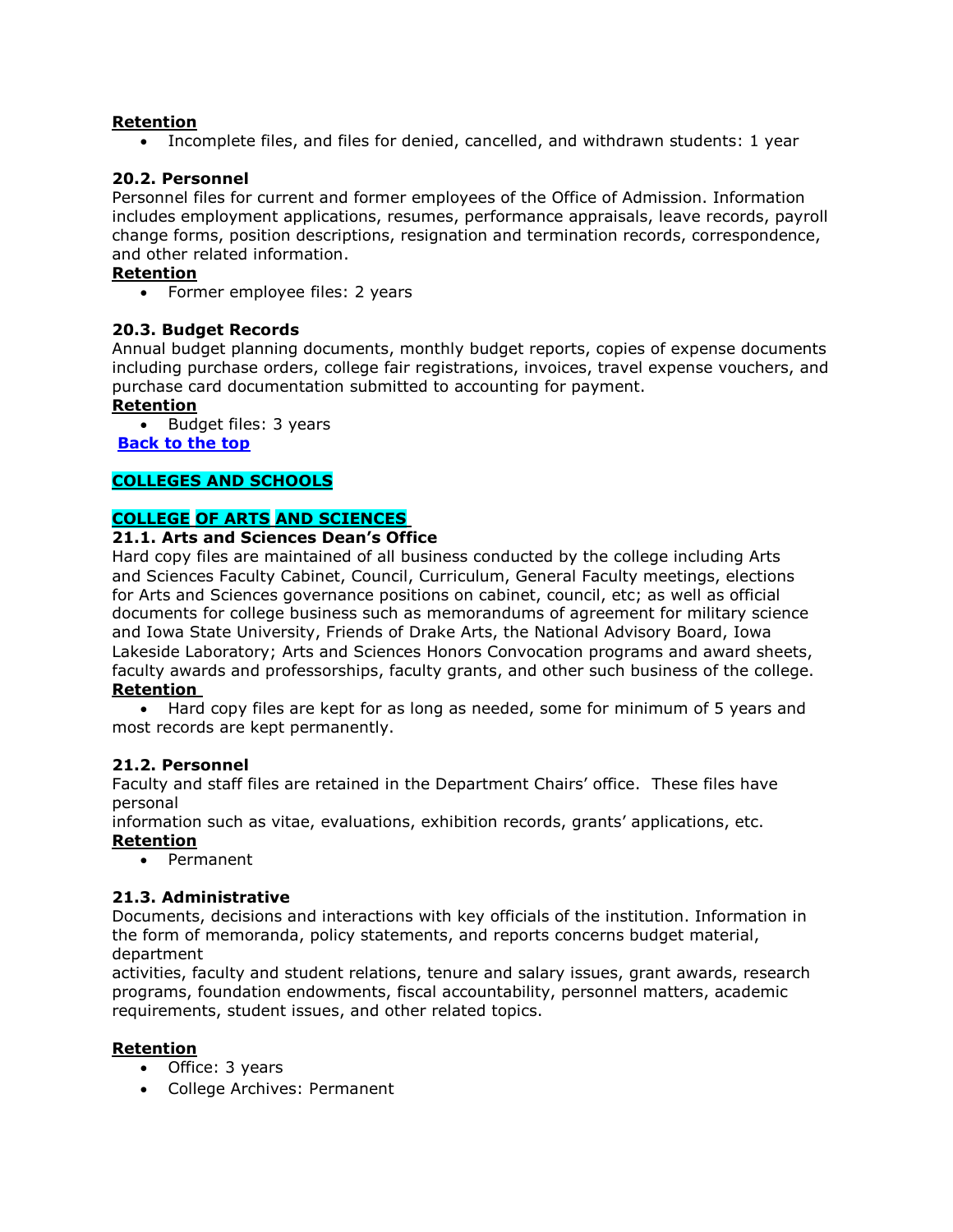# <span id="page-32-0"></span>**21.4. Resource**

Consists of manuals, guidelines required for long-term reference in the administration of the institution. Information includes academic issues, copies of personnel policies, fiscal procedures, institution organizational matters, and other related subjects.

#### **Retention**

Until superseded, or nor longer needed for reference.

# <span id="page-32-1"></span>**21.5. Telephone Bills**

Provide a monthly statement of charges for telephone calls billed to a department. Information

includes telephone number charged with call, account number, type of call, date of call, time

number of minutes, destination of telephone call, and charge.

# **Retention**

• 3 years

# <span id="page-32-2"></span>**21.6. Grant Files (Active and Inactive)**

Files contain some or all the following documents: statement of budget and expenditures, notices of grants awarded, financial status reports, authorization for transfer of grant funds, draft copies of detailed budgets for programs, and other related information.

# **Retention**

Until no longer needed for reference.

# <span id="page-32-3"></span>**21.7. Employment Applications (Not Hired)**

Employment applications and personal resumes of applicants who were not hired by the college. Information includes applicant's name, address, position applied for, educational background, work experience, and other related information.

# **Retention**

• 7 years

# <span id="page-32-4"></span>**21.8. Internal Management Policy and Procedure**

Policies and manuals developed to govern internal management functions such as payroll, procurement, personnel administration, equipment inventory, and other internal management

#### matters.

# **Retention**

Office: Until no longer needed for reference.

# <span id="page-32-5"></span>**21.9. Litigation Case**

Document judicial proceedings, which involve the college or university. Files include some or all of the following documents: affidavits, summons and complaints, responses, legal briefs, transcripts of proceedings, court decisions, and related information.

# **Retention**

6 years after the case is closed.

# <span id="page-32-6"></span>**21.10. Faculty Contracts (Full and Part-time)**

Document contracts between faculty members and the college. Contracts reflect name of instructor or professor; Social Security number; position; subject taught; employment dates;

total number of hours; hourly rates; total contract amount and budget code; date; signatures

of the instructor or professor, division chairman and academic dean. **Retention**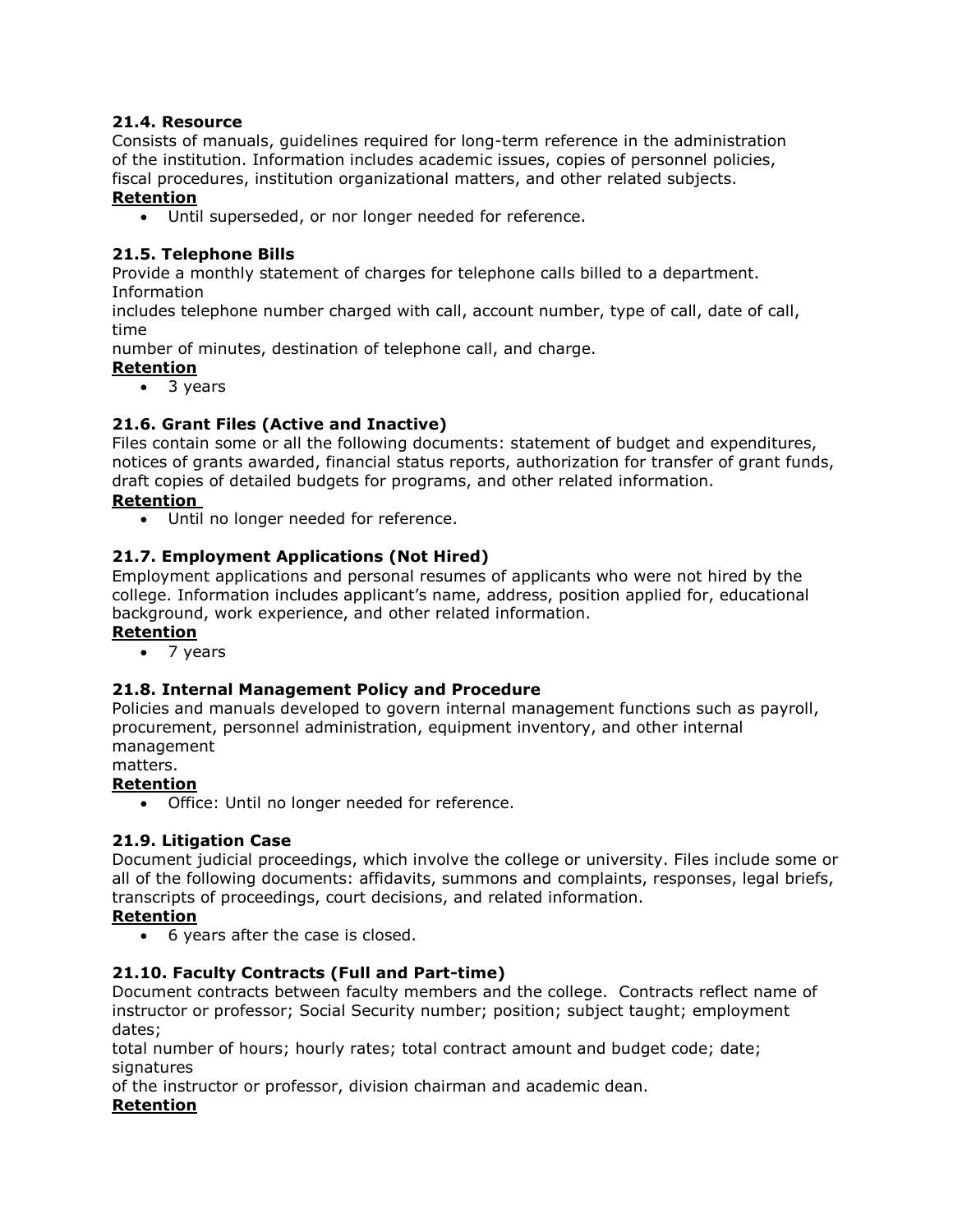6 years after termination of contract and until no longer needed for reference.

# <span id="page-33-0"></span>**21.11. Job Announcements (Vacancies)**

Announcement concerning job openings in college. Information includes title of position, salary or grade range (merit system classification), description of job duties, closing date, and to whom applications should be directed.

# **Retention**

2 years after position is filled or announcement is superseded or updated.

# <span id="page-33-1"></span>**21.12. Time and Attendance Records**

Records concerning time worked by non-exempt employees in the during a pay period. Information includes employee's name, pay period, total time worked, and employee's signature.

# **Retention**

• 5 years

# <span id="page-33-2"></span>**21.13. Student Records**

Hard copy files on kept on all current students and some former students.

# **Retention**

- Hard copy files are kept on all current students.
- Hard copy files on all former degree-seeking students are kept for 5 years.
- Hard copy files of former degree-seeking students with over 90 credits at Drake are kept for 10 or more years.
- Hard copy files of all bachelors' level undergraduate degree students are kept for 5 years.
- Hard copy files on all masters' degree level graduate students are kept permanently.

# <span id="page-33-3"></span>**21.14. Academic Integrity**

Hard copy files are kept on all academic integrity cases filed within the college.

# **Retention**

• Permanent hard copy

# <span id="page-33-4"></span>**21.15. Fine Arts Facilities Records**

Records are kept on all contracts, correspondence, bills, room schedules, and building work orders.

# **Retention**

- Records on contracts, correspondence and bills are kept for 4 years.
- Room schedules are kept for 1 year.
- Records of work orders are kept for 2 years.

# <span id="page-33-5"></span>**21.16. Student Workers**

# **Retention**

 Hard copy files on student workers are kept for 4 years after the student leaves the office.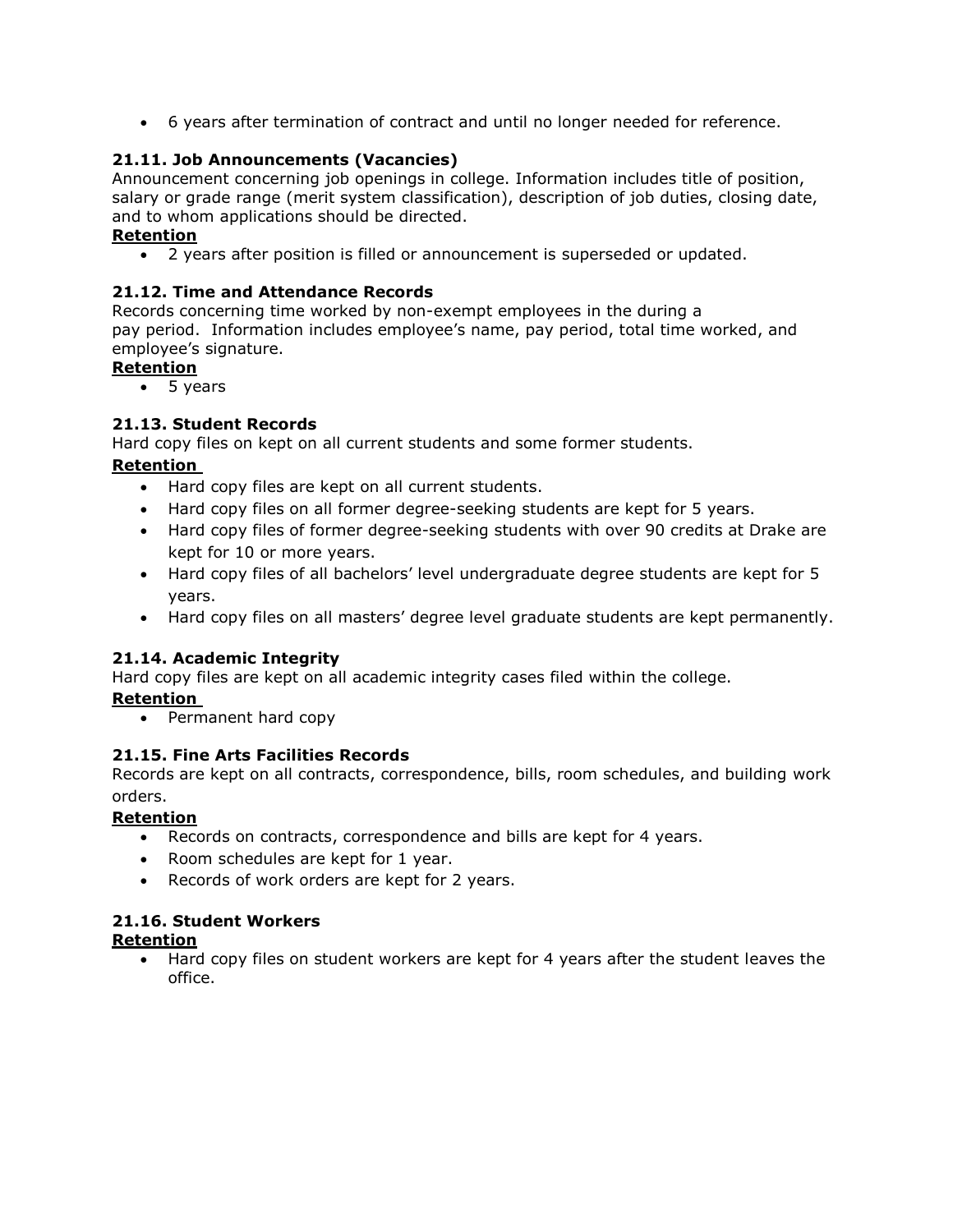# **Arts and Sciences Department Codes (used for the rest of this section.)**

- $\overline{\phantom{a}}$  ADG=ART DESIGN GALLERY
- $M N = MUSIC$
- $+$  T=THEATER
- $\leftarrow$  FA=FINE ARTS
- $\downarrow$  P=PHYSICS
- CS=CULTURE AND SOCIETY
- $E=ENGLISH$
- $M = MATH$
- $H=HONORS$
- $\downarrow$  D=DULAP
- $H = HISTORY$
- **F** PI=POLITICS AND INTERNATIONAL RELATIONS
- $\overline{B}$ =BIOLOGY

# <span id="page-34-0"></span>**21.17. Student Advisee Folders and Assessments**

The Art and Design majors primary advising records by the Arts and Sciences administrative staff are housed in the Art and Design office upon graduation. Includes application for graduation, honorary academic letters from the Dean, in addition to the documents tracking student's academic record (grades, drop/adds, internships, etc).

# **Retention**

- Degree Awarded files are kept for 7 years.
- No degree awarded—files are kept for 12 years.

\*\*Individual faculty's advising folders are retained by individual faculty members. The length of time these files are kept are at the faculty member's discretion.

# **Departmental files**:

- ADG=Folders of students to keep up with the classes they take or need to take while here at Drake; grade sheets, letters, etc.
- We also have assessment folders on these students with test papers, research papers, etc.
- Advisors keep folders for their students in their offices.

# **Retention**

- Most departments remove student folders upon graduation.(ADG, P, CS, E, PSY, D)
- Some departments keep files after student graduation:
	- $\circ$  2 years after graduation to permanently. (T, FA, MA, B)

# **21.18. Scholarship/Recipient Information**

ADG=Applications and office records are kept in storage.

# **Retention**

 $\bullet$  5 – 6 years.(ADG)

M & T=Folders containing information about scholarship criteria and their recipients are kept in the Music Office. Letters from students written to renew their scholarships, as well as correspondence with incoming students is kept.

# **Retention**

- Records on individual students are kept for a period of five years, and then destroyed.
- Scholarship criteria are kept until the award is no longer offered.(M, T)

# <span id="page-34-1"></span>**21.19. Invoices/Expenses/Accounting Records**

M=These folders contain invoices for expenses of the department, including credit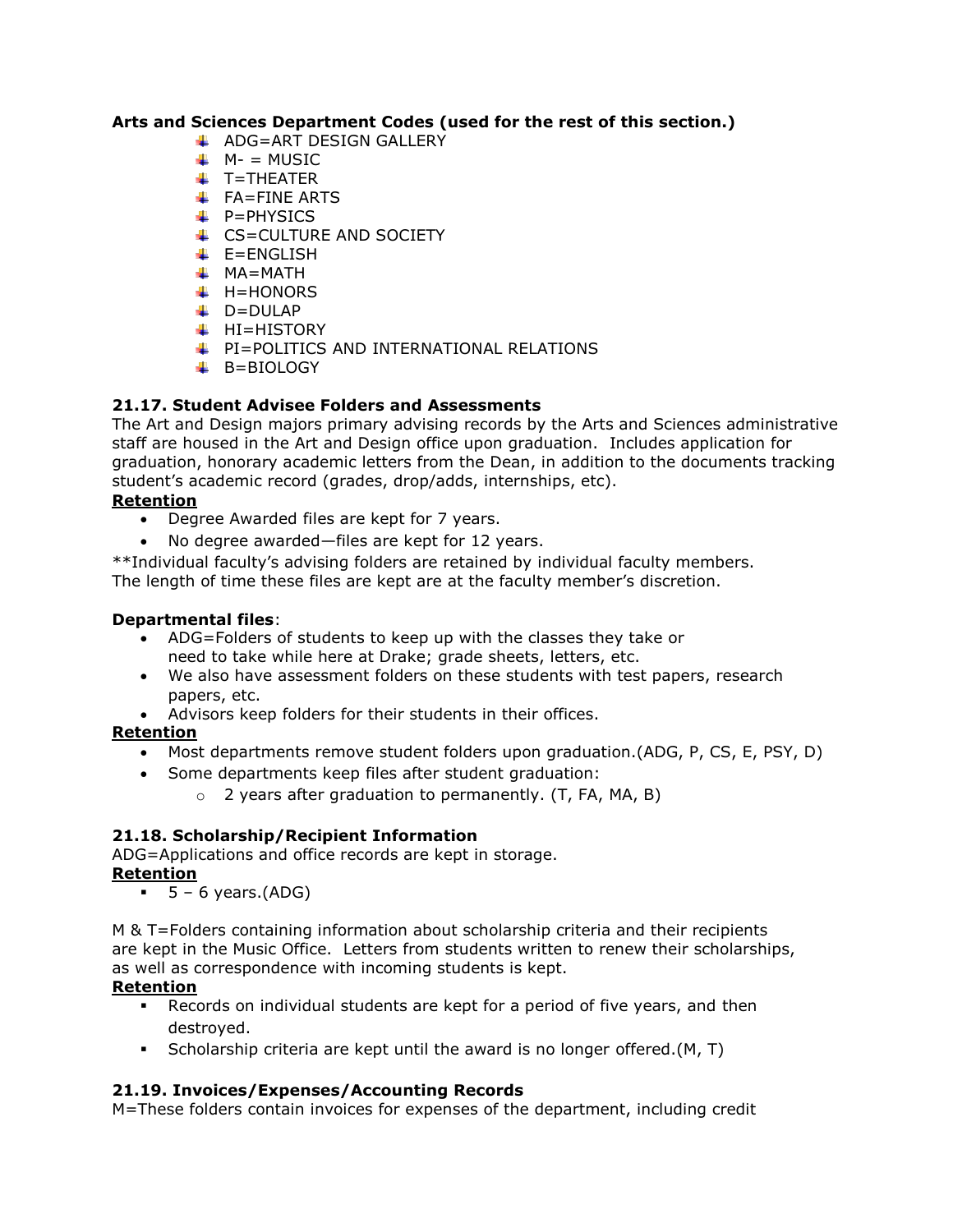card reports and receipts, and student time cards.

# **Retention**

 Information is kept for one year in the office of the Administrative Assistant for the Fine Arts budgets

Department retention periods are not over:

- $\blacksquare$  5 Years (M, FA, P, MA, H, PSY) 1 Year= $(T)$
- Other: Timecards=10 years= P, CS,
- **Budget files=8 years=MA**

# <span id="page-35-0"></span>**21.20. Student Timecards/Work Records Retention**

Location of Records: **Office and then archives:**

- Office=1 year, archive=3 years (PSY, PI)
- Office=1 year, archive=5 years (FA)
- Office = 1 year, archive=10 years( $MA$ )

# <span id="page-35-1"></span>**21.21. Personnel Files**

FA= Faculty and staff files are kept in our offices. These files have personal information such as vitae, transcripts, interview information, letters of recommendation, grants information, etc.

# **Retention**

 Permanent. Records of faculty who have left the department or retired are retained. (FA, P, CS, E, MA, H, D, PI, B, PSY)

# **21.22. Job/Position Faculty Search Information**

Candidates' files (application, vitae, letters of reference, transcripts, etc) are in the Art and Design storage room.

# **Retention**

 5 years then shredded. \*\*Accompanying lists and office records are kept in the Department office for 10 years. (ADG)

 CS=Computer files and physical applications for faculty searches in the department of

Culture & Society are maintained in the office of the Department Secretary.

# **Retention and Location: Dept Office**

- 3 years and then destroyed (CS, E, MA, B)
- 2 years and then destroyed (D, PI, H, PSY)
- **Permanent (Appointment Letters) PSY**

# <span id="page-35-2"></span>**21.23. Student Evaluations of Faculty**

These evaluations for each class and each instructor are kept in a locked cabinet in the department office.

# **Retention**

- **10 years, and then destroyed.** (M, T, H,
- If a faculty member leaves, their evaluations are offered to them, and destroyed if they do not wish to keep them. (M, T PHIL, B )
- **Permanent (PSY)**

# <span id="page-35-3"></span>**21.24. Faculty Meeting Minutes**

Records concerning meetings held by department chair, including topics discussed and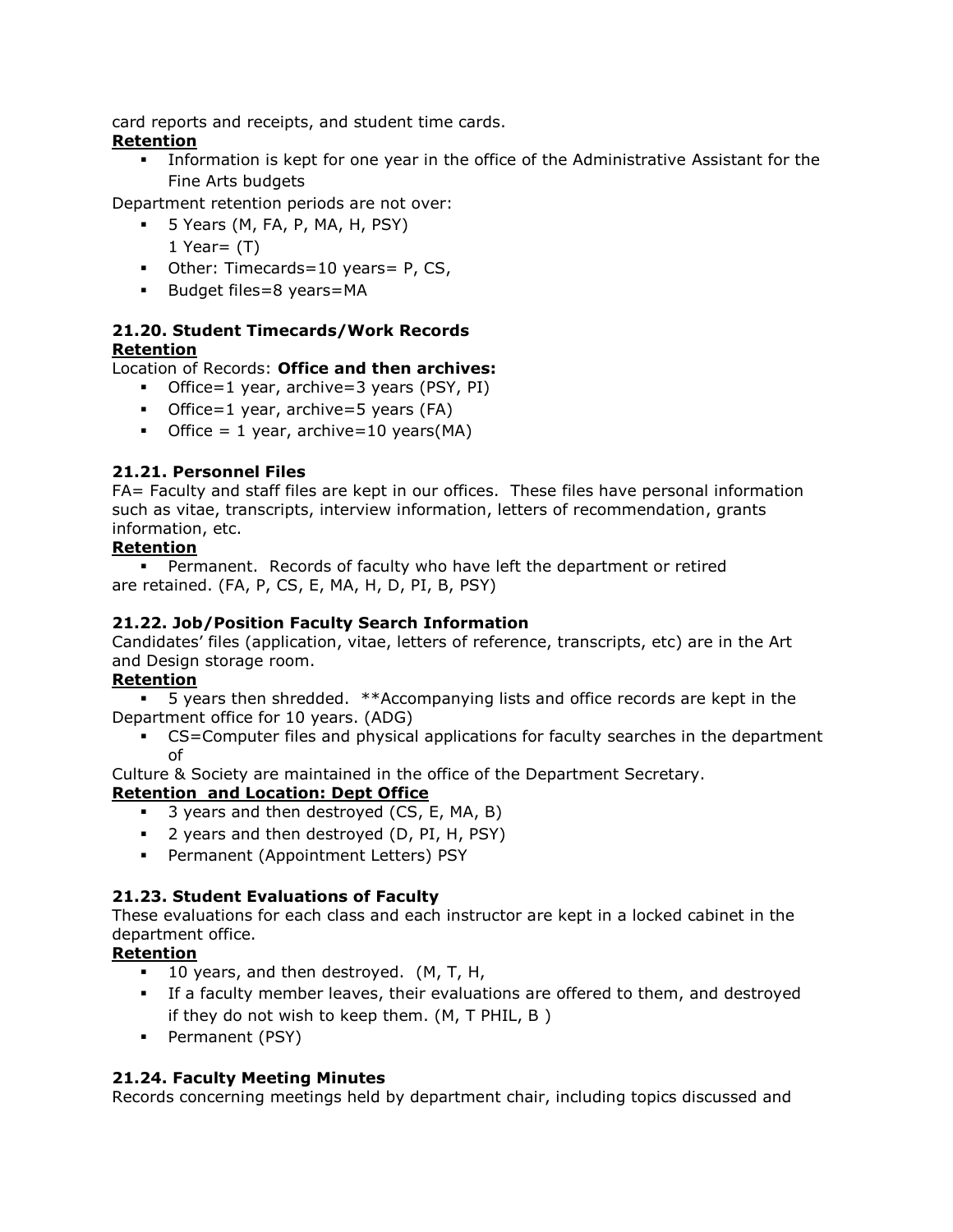# decisions made.

# **Retention**

- **Permanent, in Department (M)**
- $-2-3$  years.(PSY)

# <span id="page-36-0"></span>**21.25. Administrative Files**

These files are maintained by the department office (Department chair) and include various records. B= faculty meetings; departmental self-assessment information; requests for funds and funds granted; budget expenditures; copies of invoices for purchase of equipment and supplies; equipment and supply vendors; course scheduling information, curricular proposals and changes, student awards and scholarships, advisee lists, student biological organizations (e.g., Beta Beta Beta and Alpha Epsilon Delta); etc.

# **Retention**

 These files are retained indefinitely and archived (stored) under confidential conditions.(B)

*PSY=Contains reference material relevant to the administration of the Psychology Dept., including correspondence, memoranda, annual reports, self-studies, policy and procedure statements, curriculum information*

# **Retention (PSY)**

- **Permanent= Self-studies**
- 5 years= Direct Pays & JVs, other materials
- 10 years=Change of Grades, requests, costs,& completion information, work orders
- Permanent= Key Request cards and receipts, Application and progress report; internship documents, request and description independent study

# <span id="page-36-1"></span>**21.26. Department Awards**

Award winner information on all scholarships and awards are maintained in the Chair's office. Financial information on these awards are maintained in the Admin. Asst's. office.

# **Retention**

Permanent (E, MA, HI, PI)

# <span id="page-36-2"></span>**21.27. Event Programs**

Exhibition materials/programs.

ADG=exhibition Notebooks are kept by the Gallery Director. Registration materials and accompanying information, show catalogs, etc. are kept in storage.

# **Retention**

- 10 plus years.(ADG)
- M=Five copies of programs from each recital, including student recitals, are kept in the

Art Suite. Students occasionally request a copy, and we sometimes use them for reference.

- P=One copy of the test and key for future references.
- CS=Award winner information on all Culture & Society Scholarships and awards are maintained in the Chair's office.
- Financial information on these awards are maintained in the Admin. Asst's. office.

# <span id="page-36-3"></span>**21.28. Degree Fulfillment and Miscellaneous**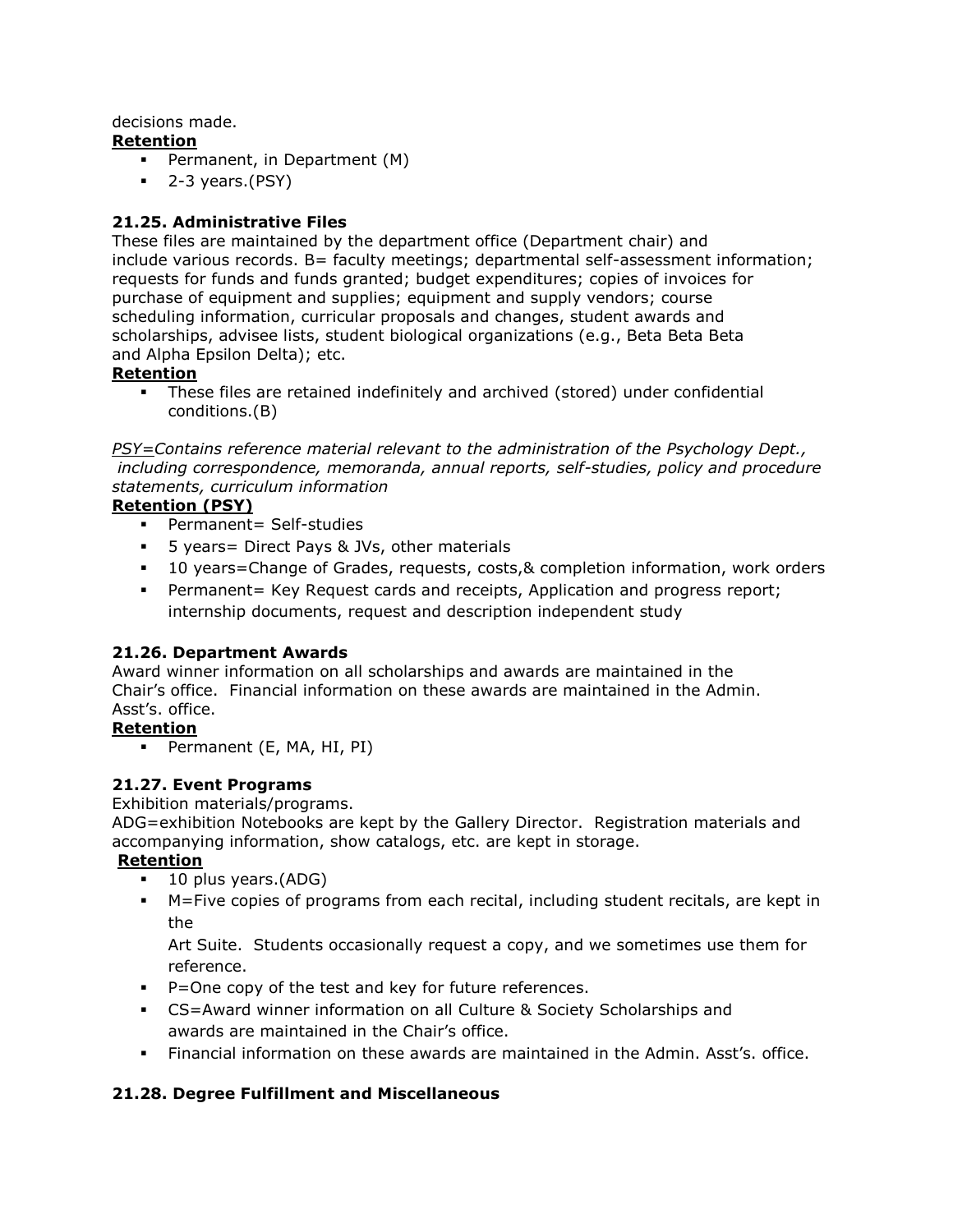PSY=Consists of Master's theses written in partial fulfillment of the requirements of graduate degree from the Psychology Department. The file contains a printed copy of the thesis. Contains forms and correspondence relating to the individual's completion of Master Program in the Psychology Department. Each term, each class; Syllabi

# **Retention**

**Permanent (PSY)** 

# <span id="page-37-0"></span>**21.29. Accreditation**

ADG=Materials are kept in Department Chair's office.

# **Retention**

Current records go back 15 years.(ADG)

M=This information is kept in the Chair's Office; older information is located in the Music storage room.

#### **Retention**

 $\blacksquare$  Permanent (M)

**[Back to the top](#page-0-0)**

# <span id="page-37-1"></span>**COLLEGE OF BUSINESS AND PUBLIC ADMINISTRATION**

#### <span id="page-37-2"></span>**22-1. Administrative File/Correspondence (Academic Deans and Department Chairpersons)**

Reflects reference material and letters relevant to the administration of the various academic departments of a college or university. Information includes personnel data, scholarship files, syllabi, general files, and self studies.

#### **Retention**

- Office: Personnel Data=3 years
- Course evaluations, syllabi, general files=5 years
- Scholarships, self studies=Permanent
- College or University Archives: Permanent as above

# <span id="page-37-3"></span>**22-2. Meeting Minutes (Academic Deans and Department Chairpersons)**

Record concerning meetings held by academic deans and department chairpersons. Information includes names of attendees, names of persons absent, a summary of topic discussed and decisions made.

#### **Retention**

- **•** Office: 5 years or Until no longer needed
- **College or University Archives**

# <span id="page-37-4"></span>**22-3. Photographs/Slides/Posters**

Depict activities in the various academic departments of a college or university. included are large framed photographs of individuals and groups, pictures of lecturers, group portraits of professors and students, pictorials of campus scenes, and demonstration slides for instruction.

#### **Retention**

- Office: Until no longer needed for reference
- **College or University Archives**

#### **[Back to the top](#page-0-0)**

#### <span id="page-37-5"></span>**SCHOOL OF JOURNALISM AND MASS COMMUNICATION**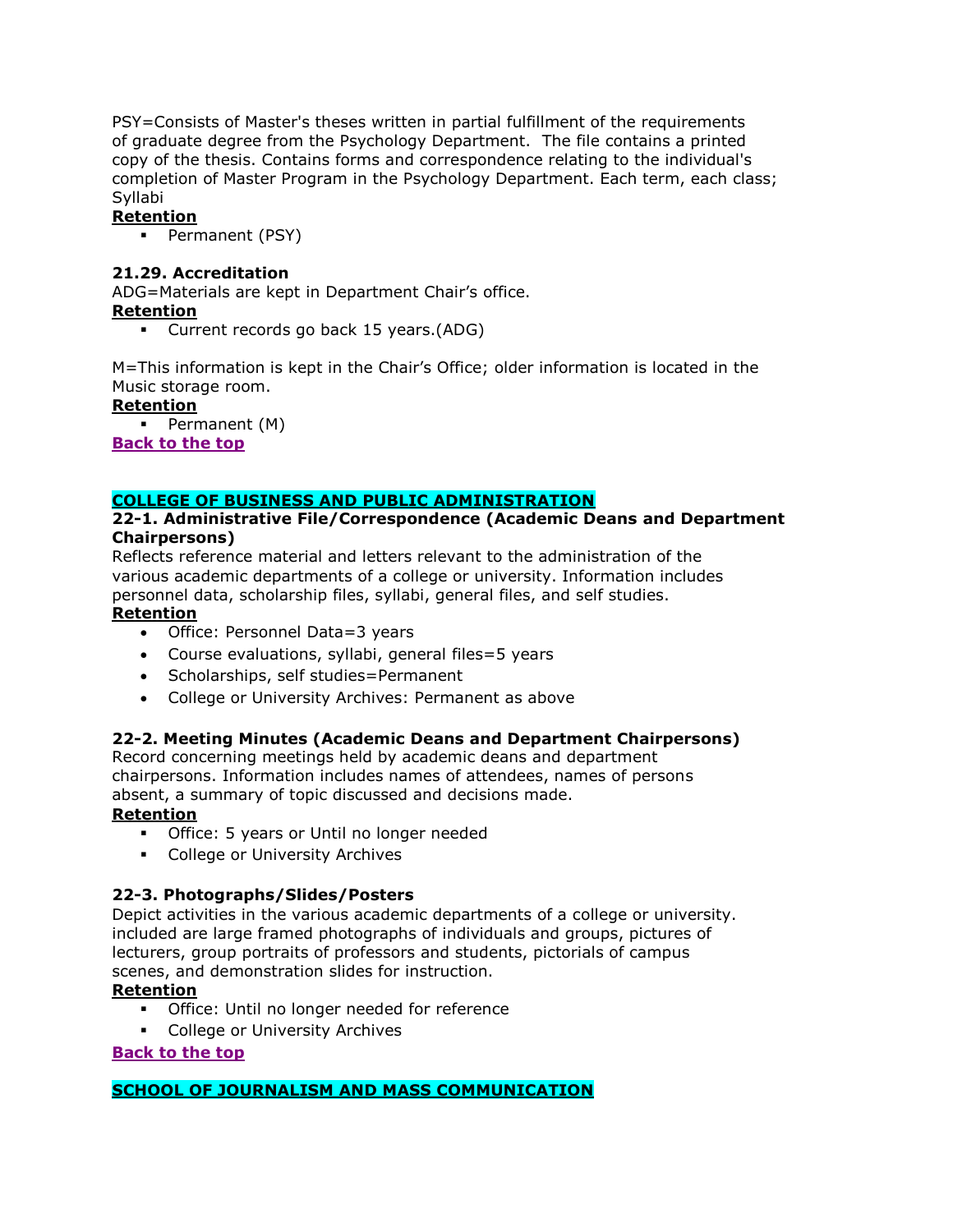#### <span id="page-38-0"></span>**23.1 Administrative File/Correspondence (Academic Deans and Department Chairpersons)**

Faculty and staff information is kept in the Dean's office. **Retention**

- Office: Permanent
- Hard copy and/or computer stored

# <span id="page-38-1"></span>**23.2 Resources**

Manuals, guidelines, policies, procedures, faculty minutes, and other related topics. **Retention**

- Office: until no longer relevant or needed as reference.
- Hard copy and /or computer stored

# <span id="page-38-2"></span>**23.3 Student Records**

Forms, students program information, changes, correspondence, graduation applications, academic integrity and performance issues, etc.

#### **Retention**

- Office: Undergraduate normally kept 5 years after graduation date or date of last attendance.
	- $\circ$  Students who have not completed their degree and completed more than 60 hours will be kept for 2 years before shredding unless there is reason to shred earlier – i.e. student graduates from a different college.
- Hard copy and /or computer stored

#### **Retention**

- Office: Graduate. Permanent
- Hard copy files

# **[Back to the top](#page-0-0)**

#### <span id="page-38-3"></span>**LAW SCHOOL**

# <span id="page-38-4"></span>**24.1 Applications Materials for Entering Students Retention**

- Acceptance Letters: Permanent
- **Applications: Permanent**
- Correspondence: Permanent
- **Entrance exams and Placement Scores: Permanent**

#### <span id="page-38-5"></span>**24.2. Application Materials for Accepted but Not Entered Students Retention**

- Acceptance Letters: Permanent
- **Applications: Permanent**
- **Correspondence: Permanent**
- **Transcripts: Permanent**

#### <span id="page-38-6"></span>**24.3 Individual Student Records Retention**

- Course Drop/Add Slips: Permanent Online
- **Disciplinary Files: Permanent**
- Class Schedules: Permanent Online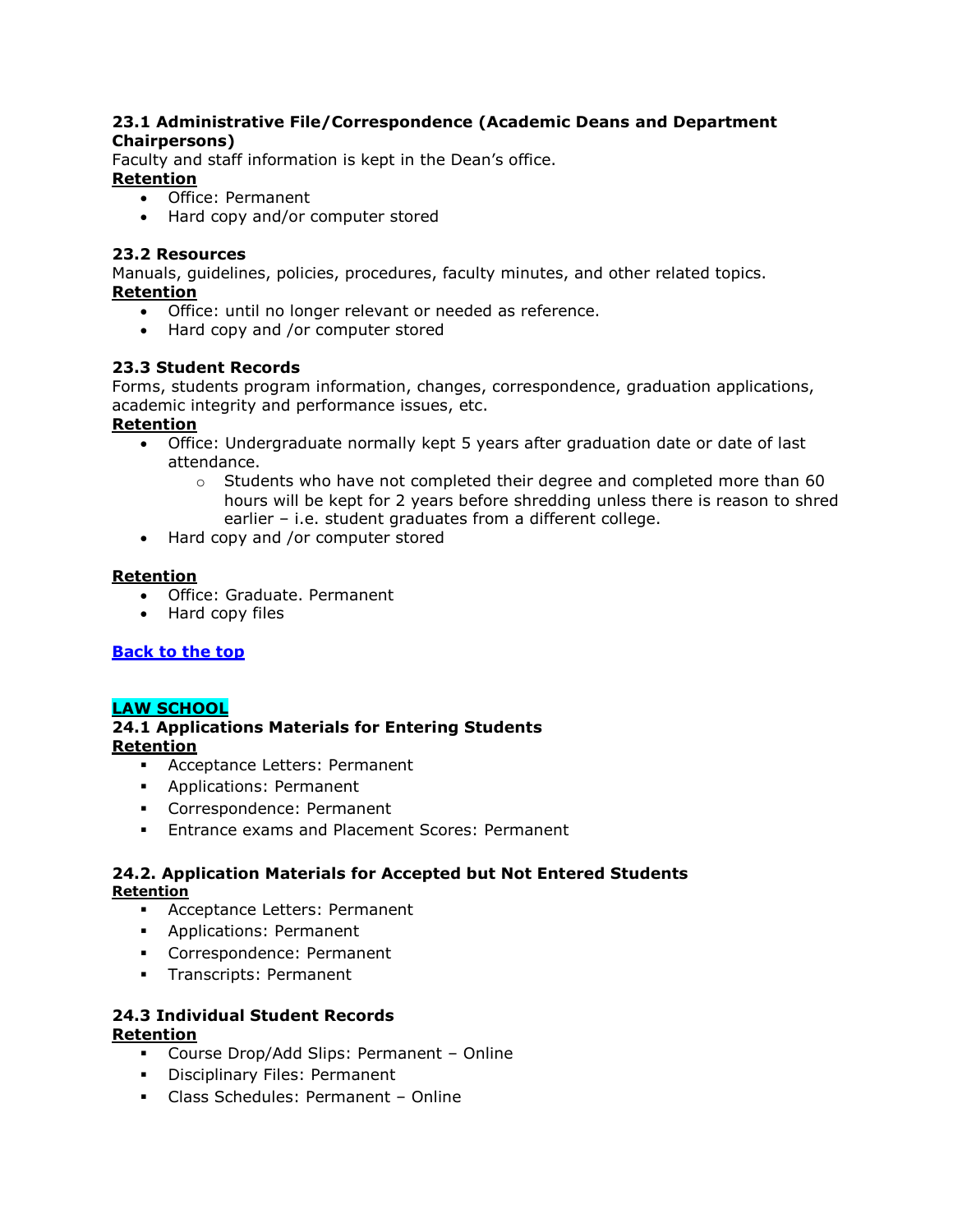- Registration Forms: Permanent Online
- Academic Records: Permanent Online
- **Application for Graduation: Permanent**
- Foreign Student (I-20) Forms copy of: Permanent
- Date of Graduation and Degree Award: Permanent Online
- **-** Degree Audit Records: Permanent
- **Transfer Credit Evaluations: Permanent**
- Personal Data Forms: Permanent
- **Alumni Files: Permanent**

#### <span id="page-39-0"></span>**24.4. General Student Records Retention**

- **Application Statistics: 10 Years**
- **Enrollment Statistics: 10 Years**
- Grade Statistics: 10 Years
- Racial/ Ethical Statistics: 10 Years
- **Degree Statistics: 10 Years**

#### <span id="page-39-1"></span>**24.5. Employment Applications/Listings Retention**

Individual Applicants Who Are Not Hired:

- **Resumes: 1 Year**
- **Letters of Recommendation: 1 Year**
- **Background Investigation Results: 1 Year**

Individual Applicants Who Are Hired:

- Resumes: Permanent
- **Letters of Recommendation: Permanent**
- **Background Investigation Results: Permanent**

# <span id="page-39-2"></span>**24.6. Personnel Files**

# Faculty Files

#### **Retention**

- Correspondence: Permanent
- **Faculty Evaluations: 3 Years**
- Tenure Records-tenure Committee Recommendation: Permanent
- Tenure Records Publishings, etc: Return to Faculty upon Tenure

#### Individual Employee Files

# **Retention**

- **Resume: Permanent**
- **Promotions: Permanent**
- **Employee Goals & Evaluations: Permanent**
- Vacation/Sick Requests: Permanent

#### <span id="page-39-3"></span>**24.7. Accounts Payable/Receivable Retention**

- Purchase Orders: Permanent Online
- Invoices/Direct Pays: Permanent Online
- Cash Receipt Deposits: Permanent Online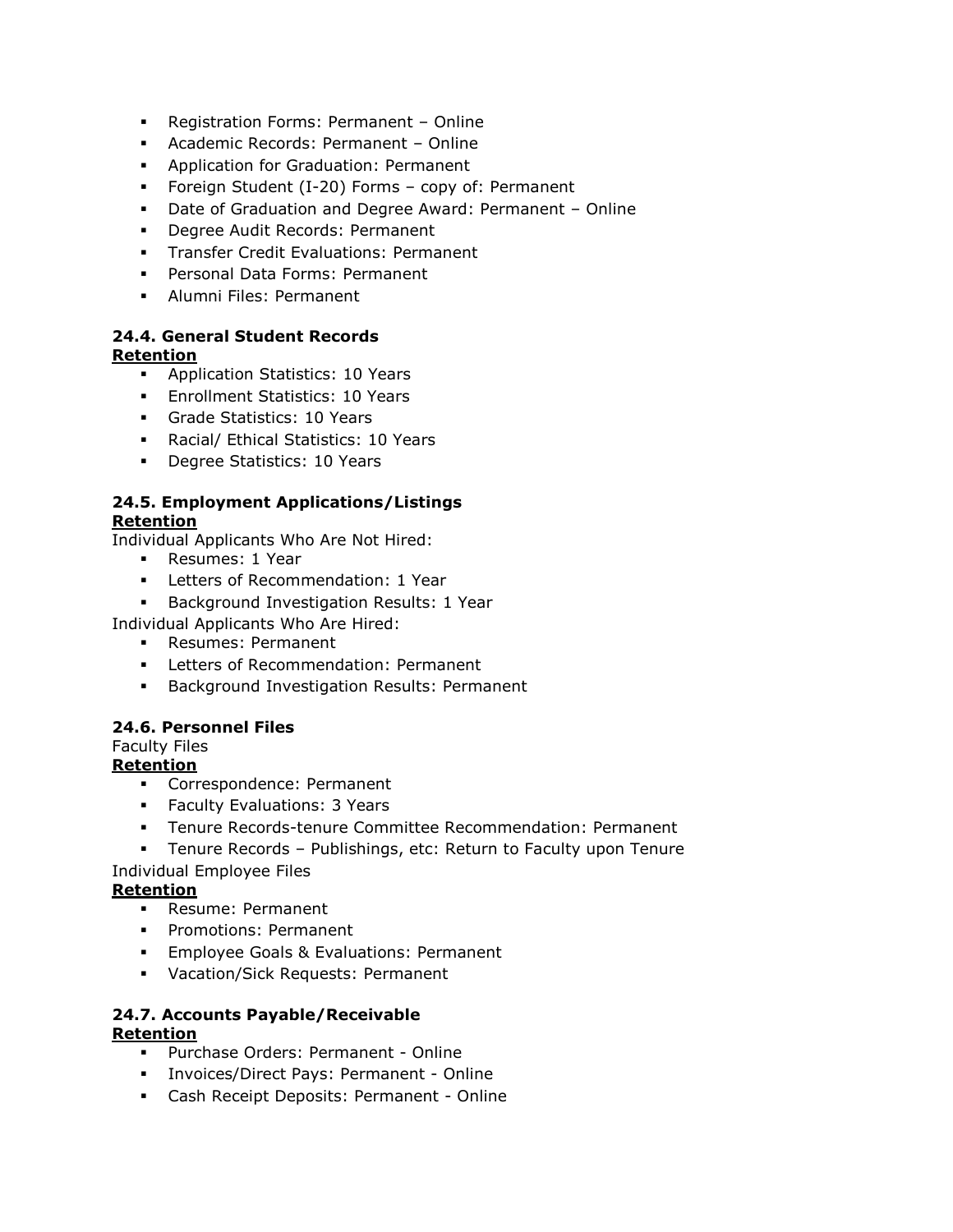#### <span id="page-40-0"></span>**24.8 American Bar Association/Surveys Retention**

- ABA Annual Questionnaires: Permanent
- ABA Site Evaluations: Permanent
- US News and World Report: Permanent

#### <span id="page-40-1"></span>**24.9. Institutional Publications Retention**

- Alumni Newsletters: Permanent
- **Student Directories: Permanent**
- **Faculty Minutes: Permanent**

# <span id="page-40-2"></span>**24.10. Legal Clinic**

# **Retention**

- Case Records: 10 Years/General Information Kept Electronically
- Case Records Wills & Bankruptcy: Permanent

#### <span id="page-40-3"></span>**24.11. CLE Registration Retention**

**3 Years/Permanent Electronic Version** 

#### <span id="page-40-4"></span>**24.12. Litigation Files Retention**

• Permanent

**[Back to the top](#page-0-0)**

#### <span id="page-40-5"></span>**PHARMACY PENDING 25.1**

**[Back to the top](#page-0-0)**

#### **SCHOOL OF EDUCATION PENDING 26.1**

<span id="page-40-6"></span>**[MARKETING AND COMMUNICATIONS PENDING](http://www.drake.edu/busfin/policies_folder/busfin_record_retention.php#_Toc97526528) 27.1**

**[Back to the top](#page-0-0)**

**26.0**

Last Modified: 05/03/2010 12:20:13 by [content editor](javascript:;)

Drake's mission is to provide an **exceptional learning environment** that prepares students for **meaningful personal lives, professional accomplishments, and**